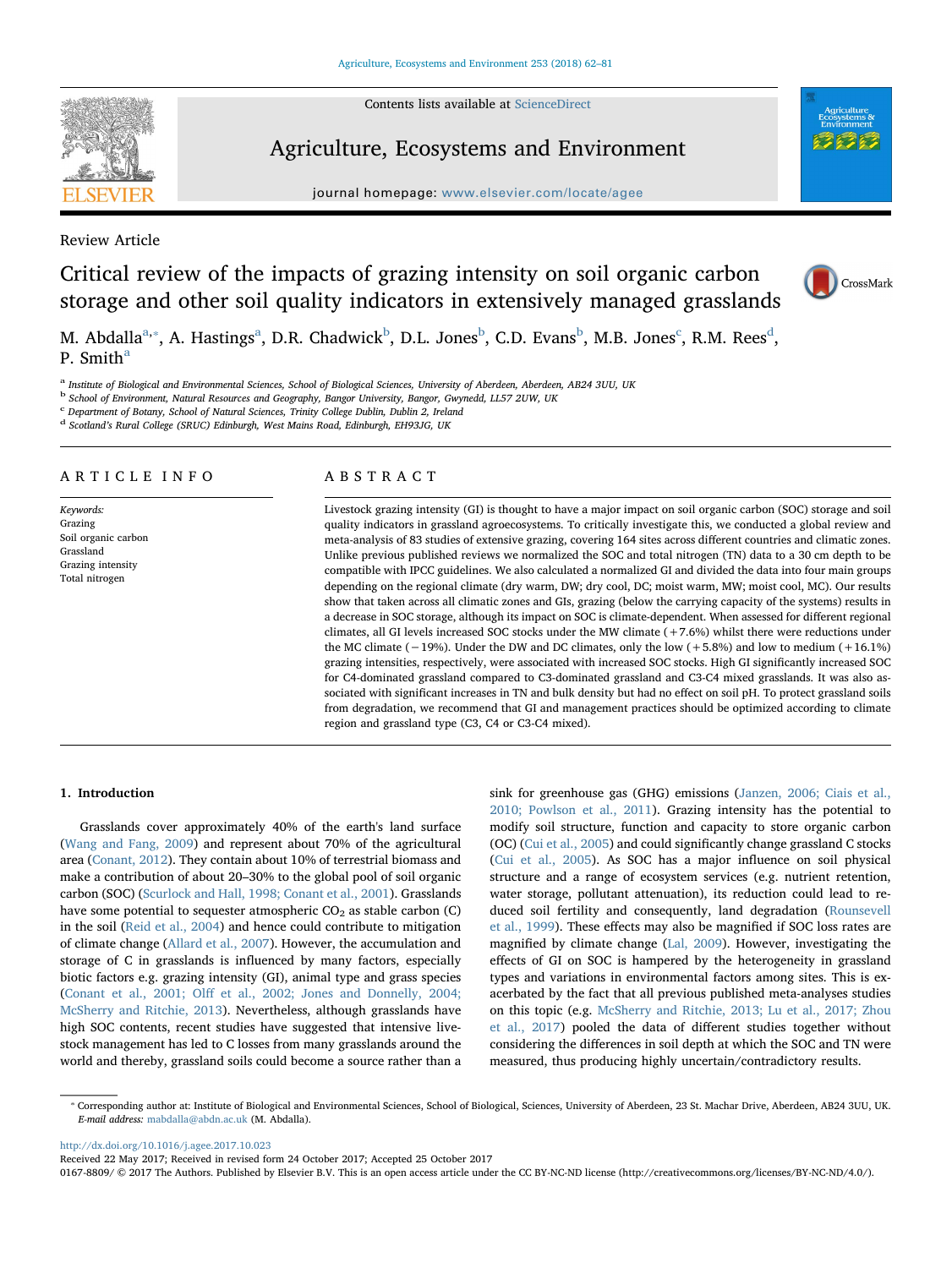<span id="page-1-0"></span>

Fig. 1. Map of mean Net Primary Production (NPP) in mg C ha $^{-1}$  y $^{-1}$  derived from the mean annual temperature and mean annual precipitation using the Miami model with the locations of experimental sites considered in this paper.

High GI could indirectly alter grass species composition ([Cingolani](#page-17-4) [et al., 2005](#page-17-4)) by decreasing water availability [\(Pineiro et al., 2010](#page-18-5)). This decreases plant community composition, aboveground biomass, leaf area and light interception and thereby, net primary production (NPP) ([Manley et al., 1995;](#page-18-6) [Pineiro et al., 2010](#page-18-5)). However, according to [Derner and Schuman \(2007\)](#page-17-5), [Pineiro et al. \(2010\)](#page-18-5) and [McSherry and](#page-18-4) [Ritchie \(2013\),](#page-18-4) high GI can increase soil C sequestration but only when mean annual precipitation is 600 mm or less, and with different responses observed in different soil types. Grazing intensity has also been shown to increase root C contents (a primary control of SOC formation) at the driest and wettest sites, but decrease root C contents at intermediate precipitation levels (400 mm–850 mm) ([Pineiro et al., 2010](#page-18-5)). [Wang et al. \(2017\)](#page-19-1) reported that the compositions of plant species and soil condition in the Tibetan pastures were not only affected by GI but also by the local environmental factors. Moreover, [Russell et al. \(2013\)](#page-18-7) suggest that grazing at high intensity for a short period of time was effective at increasing soil organic matter and diversity in forage species composition. On the other hand, overgrazing to the point of stripping surface vegetation can result in soil-degradation and loss of the fertile topsoil, especially where precipitation is low and evaporation is high ([Xie and Wittig, 2004](#page-19-2)).

Furthermore, high GI can alter SOC by changing the competitive abilities of different microbial phyla because of the link between GI, SOC availability and ecosystem functions ([Eldridge et al., 2017](#page-17-6)). However, [Eldridge and Delgado-Baquerizo \(2017\)](#page-17-7) suggest that, the relationship between GI and SOC is generally non-linear. Previous studies have found mixed results [\(Derner et al., 2006; McSherry and](#page-17-8) [Ritchie, 2013; Zhou et al., 2017](#page-17-8)), with some showing increases [\(Reeder](#page-18-8) [and Schuman, 2002; Li et al., 2011; Silveira et al., 2014](#page-18-8)), while others show no effect ([Frank et al., 2002; Shrestha and Stahl, 2008; Cao et al.,](#page-17-9) [2013\)](#page-17-9) or decreases ([Zuo et al., 2008; Golluscio et al., 2009; Reszkowska](#page-19-3) [et al., 2011; Qiu et al., 2013\)](#page-19-3) in SOC stocks. The review by [McSherry](#page-18-4) [and Ritchie \(2013\)](#page-18-4) showed that GI effects on SOC are highly contextspecific where higher GI increased SOC on C4-dominated and C4-C3 mixed grasslands, but decreased SOC in C3-dominated grasslands. Other recent reviews by [Lu et al. \(2017\)](#page-18-9) and [Zhou et al. \(2017\)](#page-19-4) found that high GI significantly decreased belowground C and N pools. They found that GI interacts with elevation and mean annual temperature ([Lu et al., 2017](#page-18-9)) or with soil depth, livestock type and climatic conditions [\(Zhou et al., 2017\)](#page-19-4).

Understanding the impacts of GI on SOC accumulation and storage in grasslands is crucial to provide the most effective soil C management options. However, although all of these previous reviews are valuable, scientific understanding would be improved by normalizing the sampling depth and GI. In this study, to be compatible with the IPCC guidelines, reduce these errors and make a comprehensive evaluation for GI we have normalized the soil depth for all studies to 30 cm using a quadratic density function based on [Smith et al. \(2000\)](#page-18-10) and calculated a normalized GI. The major objective of this meta-analysis was to

investigate the impacts of GI on SOC in extensively grazed grassland soils at a global scale. Additionally, and because of its importance for C biogeochemistry, we considered the impacts of GI on total nitrogen (TN) and other soil properties (mainly pH and bulk density) in grasslands. We also investigated whether spatial variations in climate determine the ecological effects of grazing practices on SOC in grasslands. The specific hypotheses we critically evaluated are as follows: 1) higher GI decreases SOC and TN in soils; 2) the impacts of GI on SOC are modified by environmental and biotic factors; and 3) the effects of GI on SOC stocks depends on climatic zone and soil texture.

## 2. Materials and methods

## 2.1. Data collection

To collect published studies that have investigated the impacts of GI on SOC and other selected soil properties (TN, pH and BD) under grassland, we performed a comprehensive search on the Web of Science database (accessed between January 2015 and July 2017) using the following keywords: grazing; soil organic carbon; grassland; GI; total nitrogen and carbon sequestration. In an attempt to have the best possible coverage; we also checked all references in the papers found in the Web of Science search. Only studies which were longer than one year and measured SOC or TN were selected. We also accounted for the differences in grass growing seasons at each experimental site. Our searches resulted in 83 studies that investigated the impacts of grazing on SOC and other selected soil properties; carried out at 164 sites covering different countries; climatic zones and management systems ([Fig. 1](#page-1-0)). The studies were segregated into four groups depending on the regional climatic zones (dry cool (DC); dry warm (DW); moist cool (MC) and moist warm (MW)).

We defined the climatic zones based on thermal and moisture regimes: cool, warm, dry, and moist zone according to [Smith et al. \(2008\)](#page-18-11). The cool zone covers the temperate (oceanic, sub-continental, and continental) and boreal (oceanic, sub-continental and continental) areas, whilst the warm zone covers the tropics (lowland and highland) and subtropics (summer rainfall, winter rainfall, and low rainfall) areas. The dry zone includes the areas where the annual precipitation is equal or below 500 mm, whilst the moist zone includes areas where the annual precipitation is above 500 mm. Coordinates, grass type (i.e. shrubby, woody, steppe, and prairie), annual mean climatic conditions as well as grazing details, soil texture, original depth (OD), initial and final BD and pH, changes in SOC and TN (kg  $m^{-2}$ ); values were added where available or were designated plus  $(+)$  for increased and minus (−) for decreased, as shown in [Tables 1](#page-2-0)–4.

### 2.2. Estimation methods applied

In some studies SOC and TN values are given as concentrations. To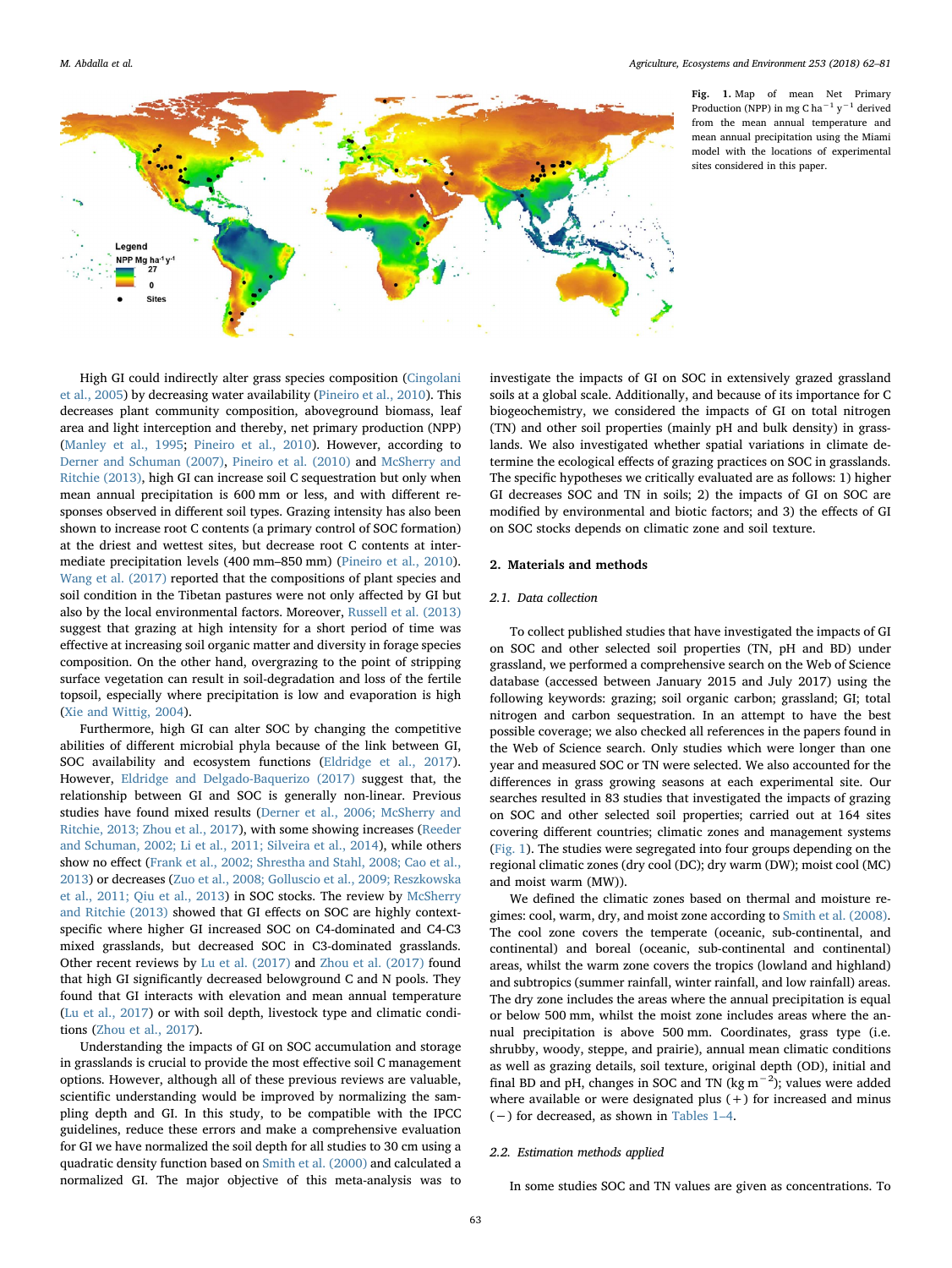<span id="page-2-0"></span>

| Published studies on the impacts of grazing on SOC and other soil properties in the moist/cool climatic zone.<br>Table 1 |                                     |                |                      |                                         |                    |                                        |                       |                                   |                         |             |                      |                                                |                                                                            |                                       |                                |                          |                   |
|--------------------------------------------------------------------------------------------------------------------------|-------------------------------------|----------------|----------------------|-----------------------------------------|--------------------|----------------------------------------|-----------------------|-----------------------------------|-------------------------|-------------|----------------------|------------------------------------------------|----------------------------------------------------------------------------|---------------------------------------|--------------------------------|--------------------------|-------------------|
| (country/state)<br>Coordinates                                                                                           | Grass type                          | े रे<br>$\geq$ | Grazing<br>intensity | ${\bf Type~ of}$ animal                 | Duration<br>(year) | texture<br>Soil                        | $\rm iBD~(g~cm^{-3})$ | $\mbox{ipH}^{\mbox{\tiny\rm fl}}$ | MAAT (°C)               | (mm)<br>MAP | $OD$ $(cm)$          | $\Delta$ SOC kg m <sup>-2</sup> (<br>(0-30 cm) | $\mathsf{z}$<br>$\Delta \text{TN}$ kg m $^{-2}$<br>$(-30 \text{ cm})$<br>C | $\textrm{fBD}$ (g $\textrm{cm}^{-3})$ | Ęф                             | Added N                  | Ref               |
| 99°47'N, 33°37'E<br>$\widetilde{\mathsf{S}}$                                                                             | meadow<br>Alpine                    | ප              | ΗG                   | Yaks                                    | 3.0                | $\Xi$                                  | 1.6                   | $\infty$<br>Ö                     | ω.<br>루                 | 590         | $0 - 20$             | œ<br>$\overline{\phantom{0}}$                  |                                                                            | 1.9                                   | 67                             | g                        | $\overline{ }$    |
|                                                                                                                          | Alpine                              | පි             | МG                   | Yaks                                    | 3.0                | Ê                                      | 1.6                   | 6.8                               | $-1.3$                  | 590         | $0 - 20$             | $-1.0$                                         |                                                                            | 1.8                                   | 6.8                            | g                        |                   |
|                                                                                                                          | meadow<br>Alpine                    | පී             | 51                   | Yaks                                    | 3.0                | Ê                                      | 1.6                   | 6.8                               | $-1.3$                  | 590         | $0 - 20$             | $-1.4$                                         |                                                                            | 1.7                                   | 6.9                            | g                        |                   |
|                                                                                                                          | meadow<br>Alpine                    | ප              | $\overline{M}$       | Yaks                                    | 3.0                | Ê                                      | 1.6                   | 6.8                               | $-1.3$                  | 590         | $0 - 20$             | $-1.2$                                         |                                                                            | 2.2                                   | 7.0                            | Ê                        |                   |
| 33°03'N, 102°36'E                                                                                                        | meadow<br>Alpine                    | ප              | HG                   | Yaks                                    | $0.6\,$            | Loamy sand                             | Ê                     | Ê                                 | $\mathbb{I}$            | 752         | $0 - 30$             | $\ddot{}$                                      | $^{+}$                                                                     | Ê                                     | Ê                              | $\circ$                  | $\mathbf{\Omega}$ |
| (CN)                                                                                                                     | meadow<br>Alpine                    | ප              | МG                   | Yaks                                    | 9.0                | Loany sand                             | $\mathsf{g}% _{T}$    | g                                 | $\Xi$                   | 752         | $0 - 30$             | $\overline{+}$                                 |                                                                            | $\mathsf{g}% _{T}$                    | Ê                              | $\circ$                  | $\sim$            |
|                                                                                                                          | meadow<br>Alpine                    | $\mathbb{C}^3$ | $\overline{\Xi}$     | Yaks                                    | 0.6                | Loamy sand                             | $\mathsf{g}% _{T}$    | g                                 | $\Xi$                   | 752         | $0 - 30$             |                                                |                                                                            | $\Xi$                                 | Ê                              | $\circ$                  | $\sim$            |
| 46°37'N, 07°15'E<br>ECH <sub>3</sub>                                                                                     | Subalpine<br>meadow<br>Pasture      | C3             | НG                   | Cows                                    | 150.0              | Loamy sand                             | $\overline{0}$ .      | 4.9                               | 6.0                     | 1250        | $0 - 25$             | 0.2                                            | $-0.1$                                                                     | 0.9                                   | 4.8                            | g                        | m                 |
|                                                                                                                          | Bare                                | $\overline{c}$ | НG<br>ΗG             | Cows                                    | 150.0              | Loamy sand<br>Sandy soil               | 0.9<br>$\epsilon$     | 5.6<br>4.9                        | 6.0<br>$\Xi$            | 1250        | $0 - 25$<br>$0 - 20$ | $-1.6$                                         | $-0.1$                                                                     | $\Xi$                                 | 5. E                           | £ ∋                      | S                 |
| 45°43'N, 03°01'E<br>(FR)                                                                                                 | Semi-natural<br>monolith            |                |                      | Sheep                                   | 14.0               |                                        |                       |                                   |                         | 637         |                      |                                                | $\Xi$                                                                      | $\epsilon$                            |                                |                          |                   |
| 45°43'N, 03°01'E<br>(FR)                                                                                                 | Semi-natural<br>monolith            | පී             | НG                   | Sheep                                   | 14.0               | Sandy soil                             | Ê                     | 5.6                               | $\Xi$                   | 637         | $0 - 20$             |                                                | $\Xi$                                                                      | Ê                                     | Ê                              | $\overline{\phantom{0}}$ | LO                |
| 33°42'N, 102°07'E                                                                                                        | Alpine                              | ප              | НG                   | Sheep/yaks                              | $10.0$             | $\Xi$                                  | $\overline{0}$ .      | Ê                                 | $12.0$                  | 620         | $0 - 15$             |                                                | $^{+}$                                                                     | 1.0                                   | Ê                              | $\circ$                  | ڡ                 |
| $\rm (CN)$                                                                                                               | meadow<br>Alpine                    | $\mathbb{S}$   | МG                   | Sheep/yaks                              | $10.0$             | $\mathsf{g}% _{T}$                     | 0.9                   | g                                 | $12.0$                  | 620         | $0 - 15$             | $+$                                            | $+$                                                                        | 0.9                                   | Ê                              | $\circ$                  | LO                |
|                                                                                                                          | meadow<br>Alpine                    | $\mathbb{C}^3$ | $\overline{\Xi}$     | Sheep/yaks                              | $10.0\,$           | Ê                                      | $\overline{0}$ .      | g                                 | 12.0                    | 620         | $0 - 15$             | $\ddot{}$                                      |                                                                            | $_{0.9}$                              | Ê                              | $\circ$                  | O                 |
|                                                                                                                          | meadow<br>Alpine                    | ප              | HG                   | Sheep/yaks                              | $10.0$             | $\Xi$                                  | 0.9                   | Ê                                 | $12.0$                  | 620         | $0 - 15$             |                                                | $\qquad \qquad +$                                                          | 1.0                                   | Ê                              | $\circ$                  | ڡ                 |
| 33°56'N, 102°52'E                                                                                                        | Wet meadow<br>meadow                | ප              | Ê                    | Yaks/sheep                              | 5.0                | Ê                                      | 0.4                   | 8.0                               | 0.9                     | 657         | $0 - 10$             | $-7.1$                                         | 0.0                                                                        | 0.4                                   | 8.0                            | $\circ$                  |                   |
| 33°55'N, 102°49'E<br>$\widetilde{E}$                                                                                     | Meadow                              | <b>U</b>       | ΉG <sup>*</sup>      | Yaks/sheep                              | 5.0                | g                                      | 0.5                   | 7.6                               | 0.9                     | 657         | $0 - 10$             | 1.5                                            | $-0.3$                                                                     | 0.6                                   | 7.8                            | $\circ$                  |                   |
| 33°55'N, 102°52'E<br>$\widetilde{E}$                                                                                     | Marsh                               | ප              | ŤС.                  | Yaks/sheep                              | 5.0                | Ê                                      | 0.3                   | 8.0                               | 0.9                     | 657         | $0 - 10$             | $-1.7$                                         | 0.0                                                                        | $0.\overline{3}$                      | 7.8                            | $\circ$                  |                   |
| 32°49'N, 102°00'E<br>$\rm \overline{S}$                                                                                  | Alpine                              | ප              | HG                   | Yaks                                    | 5.0                | Silt loam                              | 0.8                   | 5.5                               | $\frac{4}{1}$           | 648         | $0 - 10$             | $-0.3$                                         | $-0.1$                                                                     | $\Xi$                                 | 5.6                            | $\circ$                  | $\infty$          |
| 55°49'N, 03°49'W<br>(III)                                                                                                | White clover<br>Ryegrass/<br>meadow | $\mathbb{S}$   | HG                   | Ewes/lambs/                             | 16.0               | Loamy sand                             | 0.9                   | $6.0\,$                           | $\Xi$                   | 1265        | $0 - 15$             | $^{+}$                                         | $\overline{\phantom{a}}$                                                   | Ê                                     | Ê                              | န                        | G                 |
|                                                                                                                          | White clover<br>Ryegrass/           | $\mathbb{C}^3$ | HG                   | Ewes/lambs/<br>goats/cows<br>goats/cows | 16.0               | Loany sand                             | $\frac{6}{2}$         | rù<br>ιń                          | Ê                       | 1057        | $0 - 15$             |                                                | $^{+}$                                                                     | Ê                                     | Ê                              | 90                       | $\sigma$          |
| 54°18'N, 02°36'E<br>(XU)                                                                                                 | grassland<br>Acidic                 | ප              | НG                   | Ewes/cows                               | 7.0                | Sandy soil                             | $\rm ^{0.0}$          | 4.5                               | $\overline{\mathbf{z}}$ | 1840        | $0 - 20$             | $^{+}$                                         | 0.0                                                                        | 0.0                                   | Ê                              | $\circ$                  | $\Xi$             |
| 39°169'N, 22°71'E<br>$\bigoplus$                                                                                         | Grassland                           | J,             | НG                   | Livestock                               | g                  | Clay/sandy clay<br>Sandy/sandy<br>loam | Ê                     | Ê                                 | Ê                       | $\Xi$       | $0 - 20$             |                                                | $\overline{\mathbf{z}}$                                                    | Ê                                     | Ê                              | g                        | $\Xi$             |
| 56°16'N, 04°24'W                                                                                                         | Fine grained<br>Grassland           | 35             | NG<br>HG             | Livestock<br>Sheep                      | $100.0^\mathrm{s}$ | Organic soil                           | 日                     | 自                                 | e e                     | 田<br>1344   | $0 - 20$<br>$0 - 15$ | $+$                                            | E E                                                                        | e e                                   | e e                            | 日                        | $\frac{11}{12}$   |
| $($ UK $)$                                                                                                               | Fine grained<br>mosaic<br>mosaic    | $\mathbbm{S}$  | $\overline{\Xi}$     | Sheep                                   | $100.0^s$          | Organic soil                           | $\mathrel{\boxplus}$  | $\mathrel{\boxplus}$              | $\Xi$                   | 1344        | $0 - 15$             | $\ddot{}$                                      | $\overline{\mathbf{z}}$                                                    | $\mathrel{\boxplus}$                  | $\mathrel{\mathop{\boxtimes}}$ | $\mathrel{\boxplus}$     | $12\,$            |
|                                                                                                                          |                                     |                |                      |                                         |                    |                                        |                       |                                   |                         |             |                      |                                                |                                                                            |                                       |                                | (continued on            | next page)        |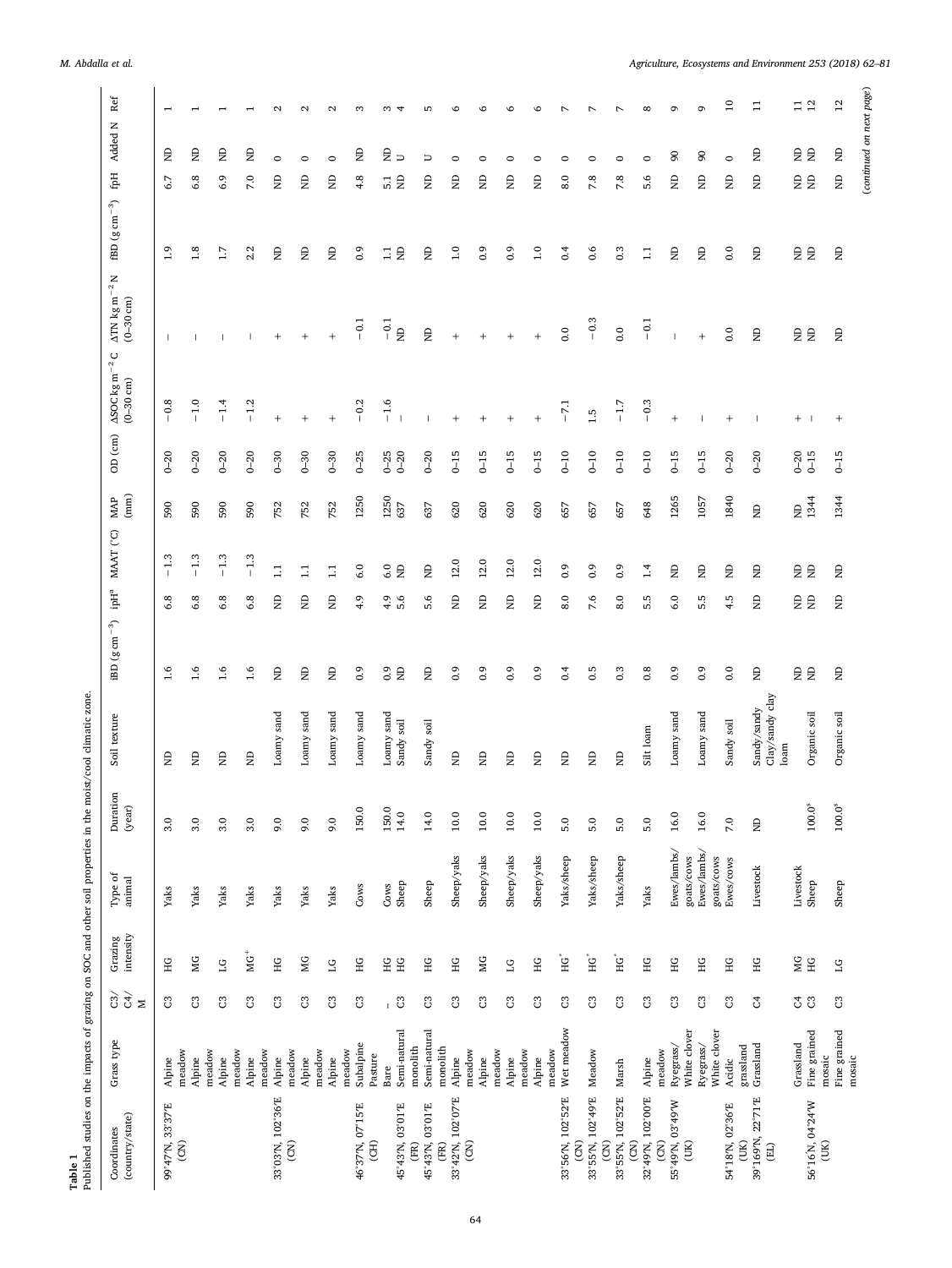| ountry/state<br><b>bordinates</b> | Grass type       | È | Grazing<br>intensity | Type of<br>animal | Juration<br>year) | Soil texture | iBD $(g cm^{-3})$ ipH <sup>ª</sup> MAAT (°C) MAP | (mm |          | $(-30 \text{ cm})$ | OD (cm) $\triangle$ SOC kg m <sup>-2</sup> C $\triangle$ TN kg m <sup>-2</sup> N fBD (g cm <sup>-3</sup> ) fpH Added N Ref<br>$(0-30$ cm) |   |       |               |
|-----------------------------------|------------------|---|----------------------|-------------------|-------------------|--------------|--------------------------------------------------|-----|----------|--------------------|-------------------------------------------------------------------------------------------------------------------------------------------|---|-------|---------------|
| 3°59N, 102°34'E<br>දි             | Alpine<br>neadow | ű | <b>DH</b>            | aks/sheep         | $\overline{3.0}$  | Sandy soil   | ND<br>ND<br>e<br>E                               | 620 | $0 - 15$ | I                  | $\frac{D}{Z}$                                                                                                                             | â | ND ND | $\frac{3}{2}$ |

 $FR = France;$ MAAT - mean annual air temperature (°C) and MAP - mean annual precipitation. Changes in SOC (ASOC) and total nitrogen (ATN) were calculated at 0-30 cm depth using the original depth in each paper and converted into kg m<sup>-2</sup> MAAT - mean annual air temperature (°C) and MAP - mean annual precipitation. Changes in SOC (ASOC) and total nitrogen (ATN) were calculated at 0-30 cm depth using the original depth in each paper and converted into kg m<sup>-2</sup> respectively. <sup>a</sup> = Different methods were used to measure soil pH using pH probe/meter in deionized water or 0.01 M GaCl<sub>2</sub> in 1:1 and 1:2, or 1:5 (v: v) solis: solution ratios. Added N fertilizer is in kg N ha<sup>-1</sup>. OD = respectively. <sup>a</sup> = Different methods were used to measure soil pH using pH probe/meter in deionized water or 0.01 M GaCl<sub>2</sub> in 1:1 and 1:2, or 1:5 (v: v) solis: solution ratios. Added N fertilizer is in kg N ha<sup>-1</sup>. OD = BD = initial bulk density; fBD = bulk density after grazing; ipH = initial pH; fpH = pH after grazing; <sup>8</sup> = simulation study; HG = high grazing; MG = medium grazing; 1G = low grazing; \* = originally described as free graz BD = initial bulk density; fBD = bulk density after grazing; ipH = initial pH; fpH = pH after grazing;  $S$  = simulation study; HG = high grazing; MG = medium grazing; LG = low grazing; \* = originally described as free gra MG<sup>+</sup> = originally described as native grazing; ND = no data; negative sign = decreased; positive sign = increased; N = added nitrogen fertilizer in kg N ha<sup>-1</sup>; U = urine (5 g N m<sup>-2</sup>). SOC = soil organic carbon; ASOC = d = urine (5 g N m<sup>-2</sup>). SOC = soil organic carbon;  $\triangle$ SOC = difference in soil organic carbon between un-grazed and grazed site; ΔTN = difference in total nitrogen between un-grazed and grazed site. C3 = C3 crop; C4 = C4 crop and M = mixed C3/C4 crops. CH = Switzerland; CN = China; EL = Greece; FR = France; et al. (2016); UK = United Kingdom. Ref = reference: 1 = Dong et al. [\(2012\)](#page-17-12), 2 = Gao et al. [\(2007\)](#page-17-13), 3 = [Hiltbrunner](#page-17-14) et al. (2012); 4 = [Klumpp](#page-18-14) et al. (2007); 5 = Klumpp et al. (2009); 6 = Li et al. [\(2011\);](#page-18-15) 7 = Luan et al. [\(2014\)](#page-18-16); 8 = Ma C3/C4 crops. CH = Switzerland; CN = China; EL = Greece; et al. (2012);  $4 =$  Klumpp et al. (2007);  $5 =$  Klumpp et al. (2009);  $6 =$  Li et al. (2011);  $7 =$  Luan et al. (2014);  $8 =$  Ma carbon between un-grazed and grazed site;  $\triangle TN =$  difference in total nitrogen between un-grazed and grazed site. C3 = C3 crop; C4 = C4 crop and M = mixed = increased; N = added nitrogen fertilizer in kg N ha<sup>-1</sup>; U 9 = [Marriott](#page-18-18) et al. (2010); 10 = [Medina-Roldan](#page-18-19) et al. (2012); 11 = Pappas and [Koukoura](#page-18-20) (2011); 12 = Smith et al. [\(2014\)](#page-18-21); 13 =.  $9 =$  Marriott et al. (2010): 10 = Medina-Roldan et al. (2012): 11 = Pappas and Koukoura (2011): 12 = Smith et al. (2014): 13  $(2007);$  3 = Hiltbrunner decreased; positive sign UK = United Kingdom. Ref = reference:  $1 =$  Dong et al. (2012);  $2 =$  Gao et al.  $=$  no data; negative sign  $=$ = originally described as native grazing; ND  $MG^+$ :

convert these values to stocks (kg  $m^{-2}$ ), the following equations were applied [\(IGBP-DIS, 1998\)](#page-17-10):

$$
SOC (kg m-2) = [depth (cm) × BD (g cm-3) × SOC (%) (c in g per 100 gsoil)]/1000
$$
 (1)

TN (kg m<sup>-2</sup>) = [depth (cm) × BD (g cm<sup>-3</sup>) × TN (%TN in g per100 g soil)]/1000

In cases where there were more than one year of values reported in the original paper we used the mean value in this meta-analysis. However, because studies reported the SOC and TN content from different soil depths, we used a quadratic density function based on [Smith](#page-18-10) [et al. \(2000\)](#page-18-10) to derive a scaling cumulative distribution function (c.d.f.) for soil density as a function of soil depth up to 1m. This allows SOC and TN at a given depth d (m) to be scaled to the equivalent values at 0.30 m as follows:

$$
cdf(d) = \left(22.1 - \frac{33.3d^2}{2} + \frac{14.9d^3}{3}\right) / 10.41667
$$
\n(3)

$$
SOC(0.3m) = SOC(d) \times (cdf(0.3)) / (cdf(d))
$$
\n(4)

Di fferent methods were used to measure soil pH in di fferent studies, e.g. using pH probe/meter in deionized water or 0.01 M CaCl<sub>2</sub> in 1:1 and 1:2 or 1:5 (v:v) soils: solution ratios. We did not adjust pH results recorded by di fferent methods, but where a range of values were reported, we took the mean value. Also, where a range of air temperatures was reported, we used mean annual value in degree Celsius (°C) as reported for the years of the study in the meta-analysis. The mean annual precipitation (mm) value for each study period was taken from the original papers. However, where the mean annual precipitation or mean annual temperature were not reported, those values were taken from the CRU 3.24 climate data set ([Harris et al., 2013\)](#page-17-11).

The GI reported in each of the studies was estimated in di fferent ways, and was usually subjective, depending on local practices, and usually described as high, medium (or moderate) and low. To undertake this analysis we required a continuous variable for grazing intensity and so the method described below was developed for this study and used to classify the GI used for each of the experiments in a comparable way. As available forage was not described in all studies it was necessary to estimate the amount of plant dry material available (DM) on each site annually and to calculate the forage requirements for the animals grazed at each experimental plot in a consistent manner. To achieve this, the annual NPP, expressed as dry vegetable matter (DM) (mg DM ha<sup>-1</sup> y<sup>-1</sup>) in terms of C was predicted for each location using the Miami model ([Leith, 1972; Grieser et al., 2006](#page-18-12)) and calculated using mean annual precipitation (P, in mm), and mean annual temperature (T, in °C) reported in each study or determined from the CRU TS 3.4 dataset (i.e. possible e ffect of N fertilizer was not considered because of data scarcity however; N application rates would generally be considered low in extensively grazed systems).

$$
NPP = minimum (NPPT; NPPP)
$$
\n(5)

| $NPP_T = 30 (1 + exp (1.315 - 0.119 T))$ | (6) |
|------------------------------------------|-----|
|                                          |     |

$$
NPPp = 30 (1 - exp (-0.000664 P))
$$
 (7)

where  $NPP_T$  is the net primary production calculated based upon temperature and  $NPP<sub>p</sub>$  is the net primary production calculated based upon precipitation ([Leith, 1972; Grieser et al., 2006](#page-18-12)).

The available surface vegetable dry matter (SVDM) available for animal grazing for each location was calculated using the following relationship, assuming an allocation of NPP to above ground biomass of 50% [\(Li et al., 1994](#page-18-13)):

$$
SVDM = NPP \times 0.5 (mg DM ha^{-1} y^{-1})
$$
 (8)

An animal unit month (AUM) is considered as a bovine weighing of 500 kg requiring 350 kg of DM a month of feed, based on the animal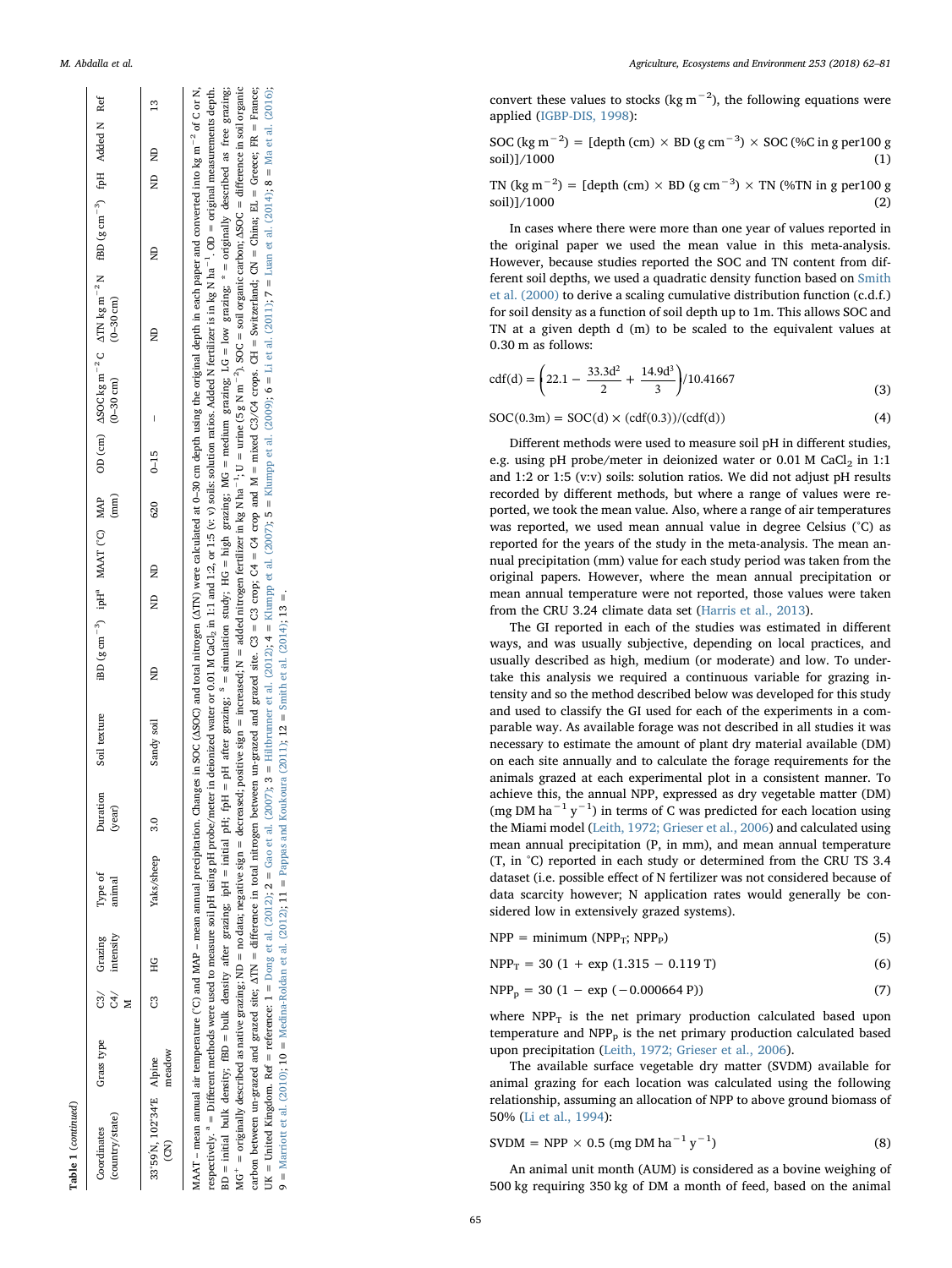| Published studies on the impacts of grazing on SOC in the moist/warm climatic zone.<br>Table 2                                                                                        |                                       |                               |                          |                                            |                    |                          |                                                        |                                       |                               |                               |                             |                                                                      |                                                                     |                      |                                    |            |                          |
|---------------------------------------------------------------------------------------------------------------------------------------------------------------------------------------|---------------------------------------|-------------------------------|--------------------------|--------------------------------------------|--------------------|--------------------------|--------------------------------------------------------|---------------------------------------|-------------------------------|-------------------------------|-----------------------------|----------------------------------------------------------------------|---------------------------------------------------------------------|----------------------|------------------------------------|------------|--------------------------|
| Coordinates (country/state)                                                                                                                                                           | Grass type                            | े रे<br>Σ                     | Grazing<br>intensity     | ${\rm Type\ of}$<br>animal                 | Duration<br>(year) | texture<br>Soil          | $(\mathrm{g\,cm^{-3}})$<br>$\mathrm{IBD}^{\mathrm{a}}$ | Hqi                                   | MAAT (°C)                     | (mm)<br>MAP                   | $\binom{cm}{c}$<br>$\Theta$ | $(0 - 30$ cm)<br>$\text{kg}\,\text{m}^{-2}\,\text{C}$<br><b>ASOC</b> | $(0 - 30$ cm)<br>$\text{kg}\,\text{m}^{-2}\,\text{N}$<br><b>ATN</b> | $-\infty$<br>BD(gcm) | Ëф                                 | Added N    | Ref                      |
| 24°43'S, 63°17'W (AR)                                                                                                                                                                 | woodland/grasses<br>Subtropical       | z                             | ЭH                       | Cattle/<br>goats                           | Ê                  | Sandy/<br>loam           | 0.9                                                    | 7.0                                   | Ê                             | 550                           | $0 - 20$                    |                                                                      | $\mathbf{I}$                                                        | 0.9                  | 6.97                               | g          | $\overline{ }$           |
|                                                                                                                                                                                       | Subtropical                           | Z                             | НG                       | $\mbox{Cattle}/% \mathbb{Z} _{2}$          | Ê                  | Coarse                   | $\overline{0}$ .                                       | 7.0                                   | Ê                             | 550                           | $0 - 20$                    |                                                                      |                                                                     | $\Xi$                | 6.94                               | Ê          | $\overline{\phantom{0}}$ |
|                                                                                                                                                                                       | woodland/grasses<br>Subtropical       | z                             | $\rm{H}$                 | $\mbox{Cattle}/% \mathbb{Z} _{2}$<br>goats | Ê                  | Silty clay/<br>silt/loam | 0.9                                                    | 7.0                                   | $\epsilon$                    | 550                           | $0 - 20$                    |                                                                      | $\overline{\phantom{a}}$                                            | 1.2                  | 6.95                               | Ê          | $\overline{ }$           |
|                                                                                                                                                                                       | woodland/grasses                      |                               |                          | goats                                      |                    | loam                     |                                                        |                                       |                               |                               |                             |                                                                      |                                                                     |                      |                                    |            |                          |
| 31°54'S, 58°15'W (UY)                                                                                                                                                                 | Mesic grassland                       | ප                             | ЙG                       | Cows                                       | 25.0               | Clay soil                | $\begin{array}{c} 1.3 \\ 1.3 \end{array}$              | 日                                     | 17.4                          | 1099                          | $0 - 30$                    | $\mathbf{I}$                                                         | $\mathsf{S}$                                                        | 1.4                  | $\mathsf{g}% _{T}=\mathsf{g}_{T}$  | 日          |                          |
|                                                                                                                                                                                       | Mesic grassland                       | ප                             | Σ                        | Cows                                       | 25.0               | Clay soil                |                                                        |                                       | 17.4                          | 1099                          | $30 - 100$                  | -1                                                                   | $\epsilon$                                                          | 1.4                  | $\epsilon$                         |            |                          |
| 36°30'S, 58°30'W (AR)<br>28°56'S, 54°20'W (BR)                                                                                                                                        | Black oat/Italian<br>Grasses & sedges | 33                            | S E                      | Cows<br>Cows                               | 14.0<br>10.0       | Loamy soil<br>Clay soil  | $1.2$<br>$1.2$                                         | $\mathrel{\mathop{\boxtimes}}$<br>4.2 | 15.0<br>19.0                  | 1007<br>1850                  | $0 - 10$<br>$0 - 20$        | $^{+}$                                                               | $\epsilon$<br>$\boldsymbol{+}$                                      | 1.2<br>$\Xi$         | $\mathrel{\boxplus}$<br>$\epsilon$ | 自          | 2234                     |
|                                                                                                                                                                                       | Black oat/Italian<br>ryegrass         | පී                            | ЙG                       | Cows                                       | 10.0               | Clay soil                | 1.2                                                    | 4.2                                   | 19.0                          | 1850                          | $0 - 20$                    | $^{+}$                                                               | Ê                                                                   | $\Xi$                | ę                                  | ę          | 4                        |
|                                                                                                                                                                                       | Italian Ryegrass/<br>ryegrass         | $\mathbb{C}^3$                | $\overline{\mathcal{L}}$ | Cows                                       | $10.0$             | Clay soil                | 1.2                                                    | 4.2                                   | 19.0                          | 1850                          | $0 - 20$                    | $+$                                                                  | $\epsilon$                                                          | $\Xi$                | $\epsilon$                         | $\epsilon$ | 4                        |
| 39°05'N, 96°35'W (USA)                                                                                                                                                                | <b>Black oat</b>                      |                               |                          |                                            | 36.0               |                          |                                                        | 6.3                                   | 12.                           |                               | $0 - 30$                    | $-0.7$                                                               |                                                                     | $\Xi$                |                                    |            | Б                        |
|                                                                                                                                                                                       | Tall grass                            | S,                            | МG                       | Cows                                       |                    | Silty clay<br>loam       | $\Box$                                                 |                                       | r.                            | 835                           |                             |                                                                      | Ê                                                                   |                      | Ê                                  | Ê          |                          |
|                                                                                                                                                                                       | Mid grass                             |                               |                          | Cows                                       | 36.0               | Silt loam                | $^{0.9}$                                               |                                       | 11.9                          |                               | $0 - 30$                    | $-0.7$                                                               | Ê                                                                   | 1.0                  | ŝ                                  |            |                          |
| $\begin{array}{c} 38^{ \circ} 52' \mathrm{N}, \, 99^{\circ} 23' \mathrm{W} \,\, \text{(USA)} \\ 24^{\circ} 43' \mathrm{N}, \, 93^{\circ} 50' \mathrm{E} \,\, \text{(IN)} \end{array}$ | Subtropical grass                     | 35                            | <b>DIE</b><br>HE         | Cows                                       | 1.0                | Clayey<br>loam           | 1.2                                                    | 8.3                                   | 12.9                          | 588<br>1522                   | $0-10$                      |                                                                      | $\overline{\phantom{a}}$                                            | 1.2                  | 6.0                                | 自          | n o                      |
|                                                                                                                                                                                       | Subtropical grass                     | 5                             | МG                       | Cows                                       | 1.0                | Clayey                   | 1.2                                                    | 5.9                                   | 12.9                          | 1522                          | $0-10$                      | $+$                                                                  | $^{+}$                                                              | 1.2                  | 5.6                                | ę          | $\circ$                  |
|                                                                                                                                                                                       |                                       |                               |                          |                                            |                    | loam                     |                                                        |                                       |                               |                               |                             |                                                                      |                                                                     |                      |                                    |            |                          |
| 41°02'S, 71°04'W (AR)                                                                                                                                                                 | Wet meadow                            | $\mathbb{C}^2$                | $\rm{H}$                 | Sheep                                      | 2.0                | Organic<br>Soil          | 4.3                                                    | 7.9                                   | 8.3                           | 650                           | $0 - 100$                   | $\mathbf{I}$                                                         | $\Xi$                                                               | 1.0                  | 8.3                                | Ê          | $\overline{\phantom{a}}$ |
| 41°02'S, 71°04'W (AR)                                                                                                                                                                 | Mesic meadow                          | ප                             | HG                       | Sheep                                      | 2.0                | Sandy                    | 4.3                                                    | 7.9                                   | 8.3                           | 650                           | $0 - 100$                   |                                                                      | Ê                                                                   | 1.2                  | 8.0                                | g          | $\overline{ }$           |
| 46°46'N, 100°50'W (USA)                                                                                                                                                               | Mixed prairie                         |                               | НG                       | Steers                                     | 76.0               | Silt Loam<br>loam        |                                                        |                                       |                               |                               | $0 - 30$                    | 0.2                                                                  | Ê                                                                   | $\Xi$                |                                    |            |                          |
|                                                                                                                                                                                       | Mixed prairie                         |                               | ЭH                       | Steers                                     | 76.0               | Silt Loam                | 日                                                      | 日目                                    | 日                             | 日                             | $0-107$                     | $-0.2$                                                               | $-0.1$                                                              | $\Xi$                | 自                                  |            |                          |
|                                                                                                                                                                                       | Mixed prairie                         | $\Sigma \Sigma \Sigma \Sigma$ | ЙG                       | Steers                                     | 76.0               | Silt Loam                | $\mathrel{\boxdot}$                                    | $\mathsf{g}% _{T}=\mathsf{g}_{T}$     | $\mathrel{\mathop{\boxplus}}$ | $\mathrel{\mathop{\boxplus}}$ | $0 - 30$                    | $-0.8$                                                               | g                                                                   | $\Xi$                | $\mathsf{g}% _{T}=\mathsf{g}_{T}$  | 自自自        | <b>888889</b>            |
|                                                                                                                                                                                       | Mixed prairie                         |                               | <b>SE</b>                | Steers                                     | 76.0               | Silt Loam                | 2                                                      | $E_{6.5}$                             | $\infty$                      | $\mathsf{B}$                  | $0 - 107$                   | $-5.4$                                                               | $-0.1$                                                              | E                    | 皇皇                                 | $E_{93}$   |                          |
| 33°52'N, 83°25'W (USA)                                                                                                                                                                | Tall fescue                           |                               |                          | Angus                                      |                    | Sandy                    |                                                        |                                       | 16.5                          | 1250                          | $0 - 20$                    | $+$                                                                  | $\epsilon$                                                          |                      |                                    |            |                          |
|                                                                                                                                                                                       | pasture                               |                               |                          | cattle                                     |                    | $\text{loam}/$           |                                                        |                                       |                               |                               |                             |                                                                      |                                                                     |                      |                                    |            |                          |
|                                                                                                                                                                                       |                                       |                               |                          |                                            |                    | sandy clay<br>$\lambda$  |                                                        |                                       |                               |                               |                             |                                                                      |                                                                     |                      |                                    |            |                          |
|                                                                                                                                                                                       |                                       |                               |                          |                                            |                    | loam                     |                                                        |                                       |                               |                               |                             |                                                                      |                                                                     |                      |                                    |            |                          |
| 33°22'N, 83°24'W (USA)                                                                                                                                                                | Bermuda grass                         | $\mathbb{C}^3$                | ЭH                       | Angus                                      | 7.0                | Sandy                    | Ê                                                      | 6.5                                   | 16.5                          | 1250                          | $06-0$                      | $\qquad \qquad +$                                                    | $\overline{0}$                                                      | $\Xi$                | Ê                                  | 200        | $\overline{10}$          |
|                                                                                                                                                                                       |                                       |                               |                          | steers                                     |                    | loam                     |                                                        |                                       |                               |                               |                             |                                                                      |                                                                     |                      |                                    |            |                          |
|                                                                                                                                                                                       |                                       |                               | $_{1G}$                  | Angus<br>steers                            | 5.0                | Sandy<br>loam            | Ê                                                      | 6.5                                   | 16.5                          | 1250                          | $0 - 90$                    | $+$                                                                  | C <sub>1</sub>                                                      | $\Xi$                | Ê                                  | 200        | $\overline{10}$          |
| 33°22'N, 83°24'W (USA)                                                                                                                                                                | Bermuda grass                         | ප                             | $\rm{H}$                 | Angus                                      | 5.0                | Sandy                    | $\epsilon$                                             | 6.5                                   | 16.5                          | 1250                          | $6 - 9$                     | 1.2                                                                  | $\begin{array}{c} + \end{array}$                                    | $\Xi$                | Ê                                  | 470        | $\Xi$                    |
|                                                                                                                                                                                       |                                       |                               |                          | steers                                     |                    | loam                     |                                                        |                                       |                               |                               |                             |                                                                      |                                                                     |                      |                                    |            |                          |
|                                                                                                                                                                                       | Bermuda grass                         | $\mathbb{C}^2$                | $\overline{\mathbb{C}}$  | Angus                                      | 5.0                | Sandy                    | $\mathrel{\boxdot}$                                    | 6.5                                   | 16.5                          | 1250                          | $6 - 90$                    | 2.4                                                                  | $\ddag$                                                             | $\Xi$                | $\mathsf{g}% _{T}$                 | 470        | $\Xi$                    |
| 33°52'N, 83°25'W (USA)                                                                                                                                                                | Tall fescue                           | $\rm G$                       | Ξ                        | steers                                     | 14.0               | Sandy<br>loam            | 1.5                                                    | 6.5                                   | r<br>$\overline{16}$          | 1250                          | $0 - 200$                   | 3.0                                                                  | $-0.3$                                                              | 1.5                  | Ê                                  | 93         | 12                       |
|                                                                                                                                                                                       | bermudagrass                          |                               |                          | Angus<br>cattle                            |                    | $\frac{1}{2}$            |                                                        |                                       |                               |                               |                             |                                                                      |                                                                     |                      |                                    |            |                          |
|                                                                                                                                                                                       |                                       |                               |                          |                                            |                    | $\lambda$                |                                                        |                                       |                               |                               |                             |                                                                      |                                                                     |                      |                                    |            |                          |
|                                                                                                                                                                                       |                                       |                               |                          |                                            |                    | sandy clay               |                                                        |                                       |                               |                               |                             |                                                                      |                                                                     |                      |                                    |            |                          |
|                                                                                                                                                                                       |                                       |                               |                          |                                            |                    | loam                     |                                                        |                                       |                               |                               |                             |                                                                      |                                                                     |                      |                                    |            | (continued on next page) |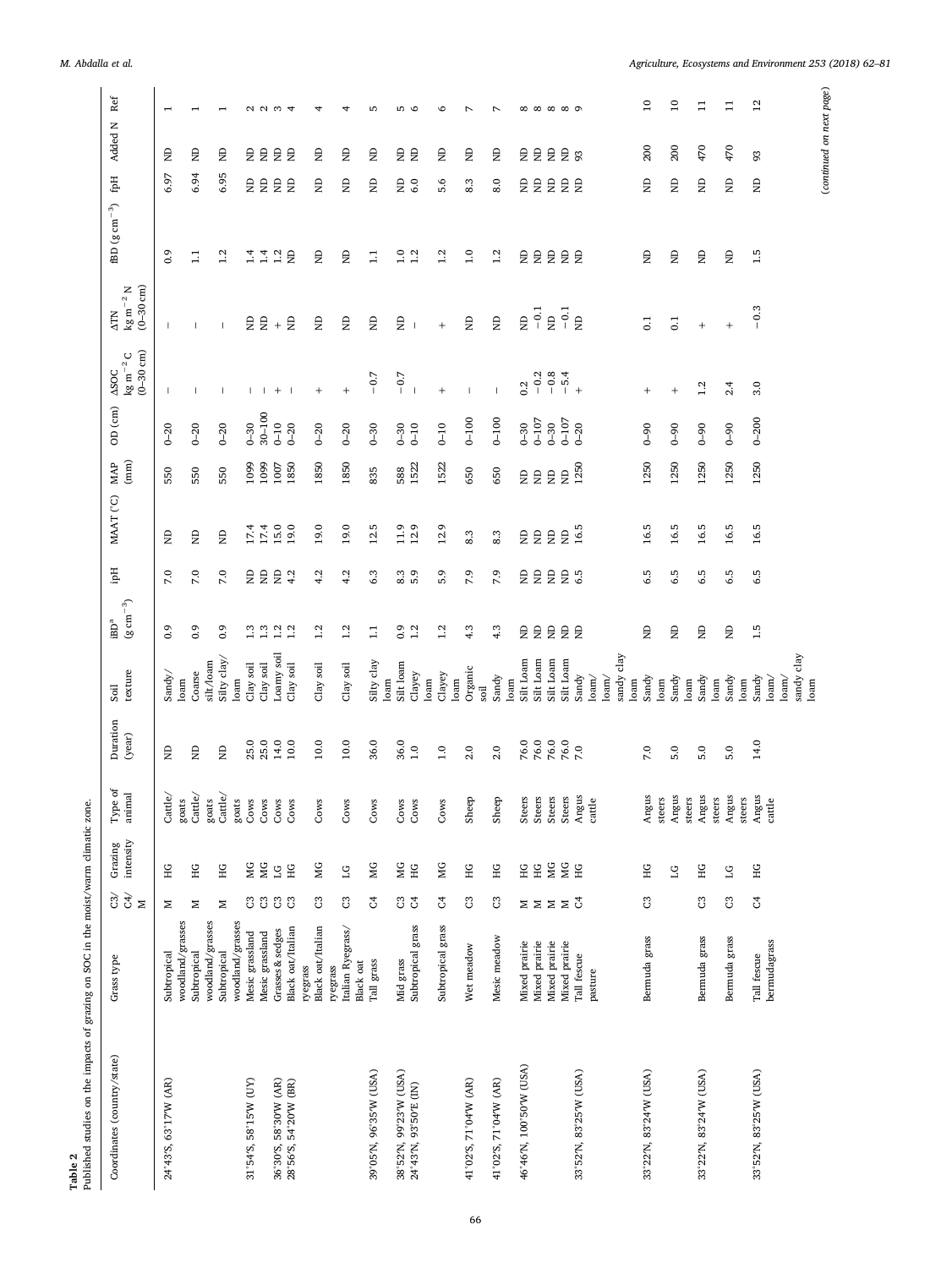| ۰<br>c |
|--------|
| f      |

| $\operatorname{Ref}$<br>Added N<br>Ëф<br>$\textrm{fBD}$ (g $\textrm{cm}^{-3})$ | M. Abdalla et al.                           | $13$<br>93<br>Ê<br>$\Xi$                                                               | $13\,$<br>93<br>Ê<br>$\Xi$                                                  |                                                                                                         | $\frac{3}{2}$<br>93<br>Ê<br>$\Xi$ | 13<br>93<br>Ê<br>$\Xi$         | $\overline{1}$<br>Ê<br>7.8<br>$\overline{\mathbf{z}}$ | $\overline{1}$<br>Ê<br>7.6<br>Ê | 5.0<br>$\Xi$               | 15<br>$\begin{array}{c} 120 \\ 150 \end{array}$<br>5.2<br>$\Xi$ | $16$<br>$\mathrel{\mathop{\boxtimes}}$<br>$\Xi$<br>$\Xi$ | $\mathrel{\mathop{\boxtimes}}$<br>$\Xi$ | $16$ $17$<br><b>会会</b><br>5.3<br>1.6 | 17<br>Ê<br>5.5<br>1.6    | $\Xi$                          | $\begin{array}{c} 2 \ 3 \ 1 \end{array}$<br>自<br>$\Xi$ | 自自自<br>$\epsilon$<br>$\Xi$ | $\epsilon$<br>$\Xi$                             | Ê                        | E E<br>$\Xi$                | $\mathrel{\boxplus}$<br>$\epsilon$<br>$\Xi$ | 888889<br><b>会会</b><br>$\mathsf{g}% _{T}=\mathsf{g}_{T}$<br>g<br>$\Xi$<br>$\overline{a}$ |        | Ê           | $\frac{19}{20}$<br>自<br>S<br>$\mathbf{r}$<br>e e | $\overline{a}$<br>Ê<br>Ê<br>$\Xi$ |                                | $\overline{z}$<br>$\mathrel{\mathop{\boxtimes}}$<br>Ê<br>$\Xi$ |          | Agriculture, Ecosystems and Environment 253 (2018) 62-81<br>$\overline{z}$<br>Ê<br>Ê<br>$\Xi$ |
|--------------------------------------------------------------------------------|---------------------------------------------|----------------------------------------------------------------------------------------|-----------------------------------------------------------------------------|---------------------------------------------------------------------------------------------------------|-----------------------------------|--------------------------------|-------------------------------------------------------|---------------------------------|----------------------------|-----------------------------------------------------------------|----------------------------------------------------------|-----------------------------------------|--------------------------------------|--------------------------|--------------------------------|--------------------------------------------------------|----------------------------|-------------------------------------------------|--------------------------|-----------------------------|---------------------------------------------|------------------------------------------------------------------------------------------|--------|-------------|--------------------------------------------------|-----------------------------------|--------------------------------|----------------------------------------------------------------|----------|-----------------------------------------------------------------------------------------------|
| $\Delta \text{TN}$                                                             | $\text{kg m}^{-2}\text{N}$ (0–30 cm)        | $\epsilon$                                                                             | $\mathrel{\mathop{\boxtimes}}$                                              | Ê                                                                                                       | Ê                                 |                                | T                                                     |                                 | $\mathbf{L}$               | $+$                                                             |                                                          | 日                                       | $\overline{1}$                       | $\mathbf{I}$             |                                |                                                        |                            | $\mathbf{I}=\mathbf{I}=\mathbf{I}=\mathbf{I}$ . | $\overline{\phantom{a}}$ |                             |                                             | $\Xi$<br>$+$                                                                             |        | g           | $\overline{\phantom{a}}$                         | g                                 |                                | $\mathrel{\mathop{\boxtimes}}$                                 |          | Ê                                                                                             |
| <b>ASOC</b>                                                                    | $\mathrm{kg\,m}^{-2}\,\mathrm{C}$ (0–30 cm) | $\! + \!\!\!\!$                                                                        | $^{+}$                                                                      | $+$                                                                                                     | $^{+}$                            |                                | $\mathbf{I}$                                          | ı.                              | $+$                        | $+$                                                             | $1.8\,$                                                  | $\, +$                                  | $\overline{\phantom{0}}$             | $\overline{\phantom{a}}$ | $-1.6$                         | $-1.6$                                                 | $-1.6$                     | $-1.6$                                          | $-1.6$                   |                             | $1.8\,$                                     | $1.8$<br>$\ddot{}$                                                                       |        | $+$         | $\overline{\phantom{a}}$                         |                                   |                                | $^{+}$                                                         |          | $^{+}$                                                                                        |
| OD (cm)                                                                        |                                             | r<br>$0 - 2$                                                                           | $2.5 - 7.5$                                                                 | $7.5 - 15$                                                                                              | $5-30$                            |                                | $0-10$                                                | $0-10$                          | 5                          | $6 - 5$                                                         | $6 - 5$                                                  | $5-15$                                  | $0 - 30$                             |                          | $001-0$                        | $0 - 100$                                              | $0 - 100$                  | $0 - 100$                                       | $0 - 100$                |                             |                                             | $0 - 30$                                                                                 |        | $0 - 30$    | $6-15$                                           | $0-10$                            |                                | $0-10$                                                         |          | $0 - 10$                                                                                      |
| <b>MAP</b>                                                                     | $\left( \min \right)$                       | 1250                                                                                   | 1250                                                                        | 1250                                                                                                    | 1250                              |                                | 766                                                   | 766                             | 1230                       | 1230                                                            | 582                                                      | 582                                     | 575                                  | 575                      | 1406                           | 1300                                                   | 1161                       | 1099                                            | 861                      |                             |                                             | 617                                                                                      |        | 617         | 225                                              | 650                               |                                | 650                                                            |          | 650                                                                                           |
| MAAT (°C)                                                                      |                                             | 16.5                                                                                   | 16.5                                                                        | 16.5                                                                                                    | 16.5                              |                                | $\Xi$                                                 | Ê                               |                            | $\frac{1}{2}$                                                   | $\mathrel{\mathop{\boxtimes}}$                           |                                         | <b>会会</b>                            | $\mathsf{g}% _{T}$       | 17.3                           | 18.9                                                   | 16.3                       |                                                 |                          | 17.4<br>14.9                |                                             | Ê                                                                                        |        |             | $E_{10.7}$                                       | $\epsilon$                        |                                | $\mathrel{\mathop{\boxtimes}}$                                 |          | $\mathrel{\mathop{\boxplus}}$                                                                 |
| Hqi                                                                            |                                             | 7.0                                                                                    | 7.0                                                                         | 7.0                                                                                                     | 7.0                               |                                | 7.8                                                   | 7.8                             | 4.9                        | 4.9                                                             | $\mathrel{\mathop{\boxtimes}}$                           | $\mathsf{B}$                            | 4.9                                  | 4.9                      | 6.0                            |                                                        |                            |                                                 |                          |                             |                                             | 7.0                                                                                      |        |             | $7.0$<br>6.9                                     | Ê                                 |                                | $\mathrel{\mathop{\boxtimes}}$                                 |          | Ê                                                                                             |
| $\mathrm{iBD}^{\mathrm{a}}$                                                    | $\rm (g\ cm^{-3})$                          | 1.2                                                                                    | $1.2\,$                                                                     | 1.2                                                                                                     | 1.2                               |                                | Ê                                                     | Ê                               | Ê                          | $\Xi$                                                           | $\mathrel{\mathop{\boxtimes}}$                           | $\mathrel{\mathop{\boxplus}}$           | 1.6                                  | 1.6                      | $\mathrel{\mathop{\boxtimes}}$ |                                                        |                            |                                                 |                          |                             |                                             | $\Xi$                                                                                    |        | $\Xi$       | 1.5                                              | 1.0                               |                                | 1.0                                                            |          | 1.0                                                                                           |
| $S$ oil                                                                        | texture                                     | sandy clay<br>Sandy<br>1<br>oam/<br>$\frac{1}{\text{oam}}$<br>$\mathop{\mathrm{loam}}$ | sandy clay<br>Sandy<br>$\mathsf{loam}/$<br>$\text{loam}/$<br>$\mathsf{lam}$ | $% \left\langle \phi _{1}^{\mathrm{N}}\right\rangle _{0}=0$ sandy clay<br>Sandy<br>$\gamma$<br>$lo$ am/ | Sandy<br>$\text{loam}/$           | sandy clay<br>$\mathsf{loam}/$ | Silty clay<br>loam<br>$\mathsf{loam}$                 | Silty clay                      | Clayey soil<br>$\lim$      | Clayey soil                                                     | $\overline{z}$                                           | g                                       | Sandy soil                           | Sandy soil               | SM                             |                                                        |                            |                                                 |                          |                             |                                             | Clayey soil                                                                              |        | Clayey soil | Silty clay                                       |                                   | $\rm{Si}$ lty/clay/ $\rm{s}$   | Silty/clay/                                                    | sandy    | $\mathrm{Si} \mathrm{I} \mathrm{y}/\mathrm{cl} \mathrm{a} \mathrm{y}/$<br>sandy               |
| Duration                                                                       | (year)                                      | 12.0                                                                                   |                                                                             |                                                                                                         |                                   |                                | 100.0                                                 | 100.0                           | $\overline{1.0}$           | 1.0                                                             | $7.0$                                                    | 7.0                                     | 4.0                                  | 4.0                      | 100.0                          |                                                        |                            |                                                 |                          |                             |                                             | $12.0^{\rm s}$                                                                           |        | $12.0^{5}$  | 0.5                                              | 5.0                               |                                | 5.0                                                            |          | 5.0                                                                                           |
| Type of                                                                        | animal                                      | Angus<br>cattle                                                                        | Angus<br>cattle                                                             | Angus<br>cattle                                                                                         | Angus<br>cattle                   |                                | Livestock                                             | Livestock                       | Cows                       | Cows                                                            | Yaks                                                     | Yaks                                    | Sheep/<br>goats                      | Sheep/                   | goats<br>Cows                  |                                                        |                            |                                                 |                          |                             |                                             | Steers                                                                                   |        | Steers      | Sheep/ $\,$                                      | Gazelles/<br>goats                | $\rm{buffalo}/$                | Gazelles/<br>zebra                                             | buffalo/ | Gazelles/<br>$\rm{buffalo}/$<br>zebra                                                         |
|                                                                                | intensity<br>Grazing                        | ЭH                                                                                     | HG                                                                          | НG                                                                                                      | НG                                |                                | НG                                                    | МG                              | $\mathrm{HC}^{\mathrm{c}}$ | $\mathbf{M}\mathbf{G}^\mathbf{R}$                               | ЖG                                                       | ЙG                                      | НG                                   | МG                       | НG                             |                                                        |                            |                                                 |                          |                             |                                             | HG                                                                                       |        |             | S FC                                             | ЭH                                |                                | МG                                                             |          | $\overline{C}$                                                                                |
| $\widetilde{\mathrm{g}}$                                                       | C4/<br>$\geq$                               | ै                                                                                      | S,                                                                          | S,                                                                                                      | S,                                |                                | $\mathfrak{S}$                                        | ै                               |                            | 33                                                              |                                                          |                                         | $333$                                | ප                        |                                | $\mathbbm{C}$ $\mathbbm{C}$                            | C3                         |                                                 |                          | $\mathbbm{C}$ $\mathbbm{C}$ |                                             | $333$                                                                                    |        |             | មី មី                                            | उ                                 |                                | $\mathfrak{S}$                                                 |          | $\mathfrak{S}$                                                                                |
| Grass type                                                                     |                                             | bermudagrass<br>Tall fescue                                                            | bermudagrass<br>Tall fescue                                                 | bermudagrass<br>Tall fescue                                                                             | Tall fescue                       | bermudagrass                   | Grass prairie                                         | Grass prairie                   | Brachiaria grass           | Brachiaria grass                                                | Winter pasture                                           | Winter pasture                          | Rangeland                            |                          | Grasslands (HL)                | Grasslands                                             | Grasslands                 | Grasslands                                      |                          | Grasslands                  | Grasslands (LL)                             | Tropical grasses/<br>Grasslands (SL)                                                     | shrubs |             | Rangeland                                        |                                   | Acacia tortilis/ $\,$<br>grass |                                                                |          |                                                                                               |
|                                                                                | Coordinates (country/state)                 | 33°52'N, 83°25'W (USA)                                                                 |                                                                             |                                                                                                         |                                   |                                | 35°25'N, 99°05'W (USA)                                |                                 | 21°18'S, 48°18'W (BR)      |                                                                 | 99°51'E, 35°32'N (CN)                                    |                                         | 13°15'N, 02°18'E (NE)                |                          | 32°00'S, 57°08'W &             | 31°50'S, 58°17'W &                                     | 33°52'S, 55°33'W &         | 33°19'S, 56°58'W &                              |                          | 36°30'S, 58°30'W(AR; UY)    |                                             | 20°34'S, 146°07'E (AU)                                                                   |        |             | 31°50'N, 51°14'E (IR)                            | 34°50'E, 02°25'S (TZ)             |                                |                                                                |          |                                                                                               |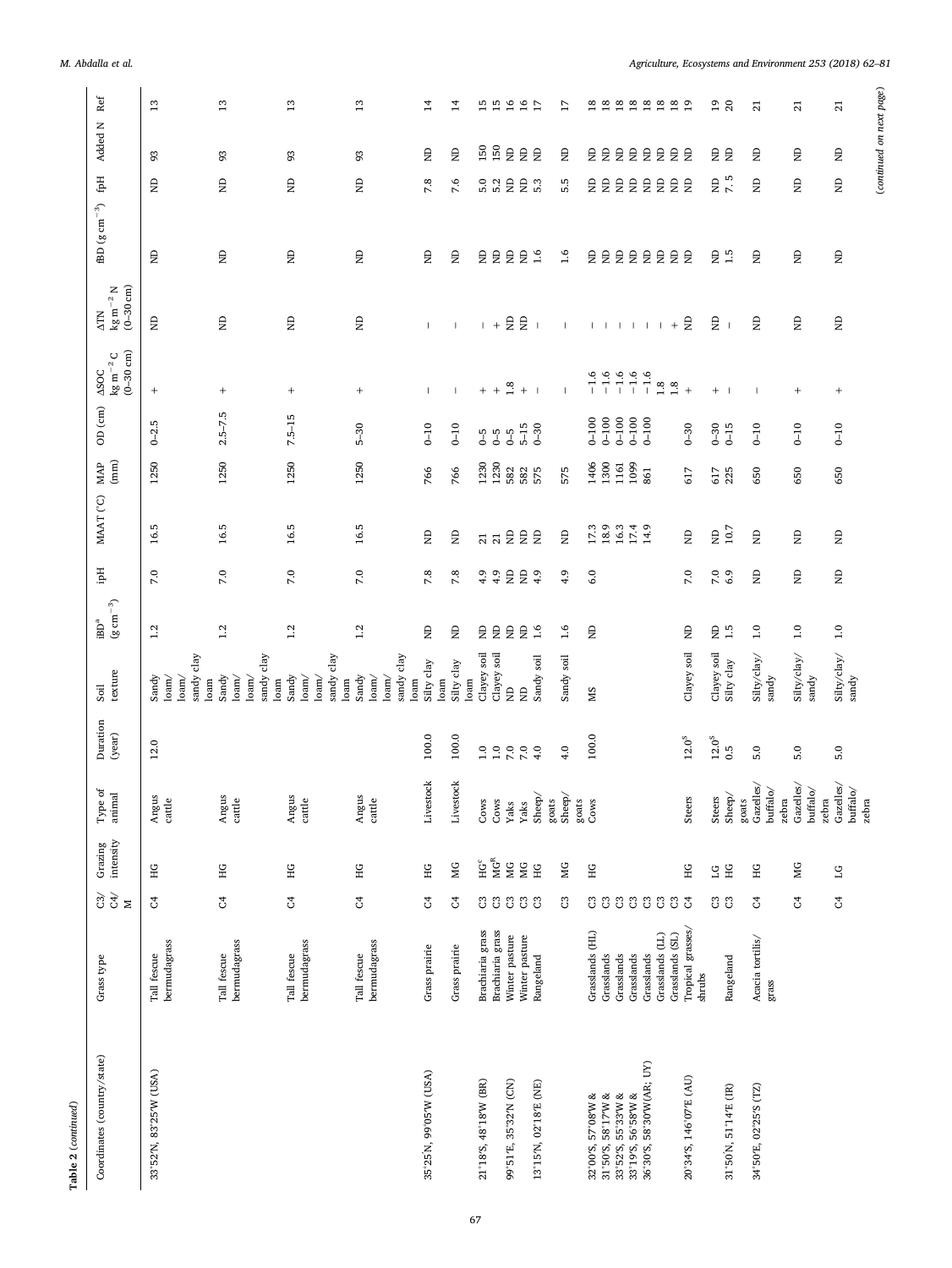| c |
|---|
|   |

|                                                | 22                                       | ន្ត្រូង មាន<br>ស្តុង ស្គុង                                                       |              |                        |                  |                  |                                |        | 25                    | 26              |        | 26            |        | 27                     |         |                                                                                                                                                                                                     |
|------------------------------------------------|------------------------------------------|----------------------------------------------------------------------------------|--------------|------------------------|------------------|------------------|--------------------------------|--------|-----------------------|-----------------|--------|---------------|--------|------------------------|---------|-----------------------------------------------------------------------------------------------------------------------------------------------------------------------------------------------------|
|                                                | Ê                                        | 县皇皇。。。皇                                                                          |              |                        |                  |                  |                                |        | Ê                     | 224-350         |        |               |        | Ê                      |         |                                                                                                                                                                                                     |
|                                                | 6.3                                      | <b>日日にいいこと</b>                                                                   |              |                        |                  |                  |                                |        | 8.0                   | â               |        | Ê             |        | 5.5                    |         |                                                                                                                                                                                                     |
| fBD $(g \text{ cm}^{-3})$ fpH Added N Ref      | 1.5                                      | <b>SSSSS</b>                                                                     |              |                        |                  |                  | $\overline{a}$                 |        | $\overline{a}$        | $\Xi$           |        | $\Xi$         |        | 1.2                    |         |                                                                                                                                                                                                     |
| $(0-30$ cm)<br>$\rm kg\,m^{-2}N$<br><b>ATN</b> | Ê                                        | 自自自言言品                                                                           |              |                        |                  |                  | $\begin{array}{c} \end{array}$ |        | I                     | $^{+}$          |        | $^{+}$        |        | $^{+}$                 |         |                                                                                                                                                                                                     |
| $(0 - 30$ cm)<br>$\rm kg\,m^{-2}\,C$           | $-0.1$                                   | $^{+}$<br>$\,+\,$                                                                | $\,{}^{+}\,$ | I                      | I                | I                | $\overline{\phantom{a}}$       |        | I                     | $\ddag$         |        | $\ddag$       |        | $^{+}$                 |         |                                                                                                                                                                                                     |
| OD (cm) ASOC                                   | $0-40$                                   |                                                                                  |              |                        |                  |                  |                                |        | $0-10$                | $0 - 15$        |        | $0 - 15$      |        | $0 - 10$               |         |                                                                                                                                                                                                     |
| $\left( \min \right)$                          | 1471                                     | 1650<br>1650<br>1650                                                             |              |                        | <b>22222</b>     |                  |                                |        | 734                   | 1160            |        | 1160          |        | 1220                   |         |                                                                                                                                                                                                     |
| MAAT (°C) MAP                                  | Ê                                        | 1650                                                                             |              |                        | 18.1<br>18.1     | 18.1             | 26.0                           |        | 21.0                  | 19.0            |        | 19.0          |        | 21.0                   |         |                                                                                                                                                                                                     |
| Hqi                                            | 6.3                                      | 5.5                                                                              | 5.5          | 7.9                    | 7.9              | 7.9              | 6.74.0                         |        | 8.2                   | 6.2             |        | 6.2           |        | 5.3                    |         |                                                                                                                                                                                                     |
| $(g\ cm^{-3})$<br>iBD <sup>a</sup>             | 1.5                                      | $\Xi$<br>Ê                                                                       | $\epsilon$   | 0.9                    |                  | $\overline{0}$ . | Ê                              |        | Ê                     | Ê               |        | Ê             |        | 1.2                    |         |                                                                                                                                                                                                     |
| texture<br>Soil                                | Fine sand                                | Sandy soil<br>Sandy soil<br>Sandy soil                                           |              | Clay loam              | Clay loam        | Clay loam        | Sandy soil                     |        | Sandy soil            | Fine sandy      | loam   | Fine sandy    | loam   | Loamy                  | sand    |                                                                                                                                                                                                     |
| Duration<br>(year)                             | 2.0                                      | $\begin{array}{c} 0.00000 \\ - 1.10000 \\ - 1.00000 \\ - 1.00000 \\ \end{array}$ |              |                        |                  |                  | 40.0                           |        | 40.0                  | 32.0            |        |               |        | 40.0                   |         |                                                                                                                                                                                                     |
| Type of<br>animal                              | Calves<br>Cows/                          | Cattle<br>Cattle                                                                 | Cattle       | Cows                   | Cows             | Cows             | Abernosa                       | Cattle | Borana                | cattle<br>Cows/ | Calves | Cows/         | Calves | Cows                   |         |                                                                                                                                                                                                     |
| C4/ intensity<br>C3/ Grazing                   | Ξ                                        | ЙG<br>ЙG                                                                         | МG           | 엎                      | $\sum_{i=1}^{n}$ | Š                | Ě                              |        | Ě                     | ΗG              |        | $\mathbf{S}$  |        | Ě                      |         |                                                                                                                                                                                                     |
| ⊠                                              | J                                        | J<br>U                                                                           | S4           | S,                     | 5                |                  | 3                              |        | 3                     | უ               |        | 3             |        | ප                      |         |                                                                                                                                                                                                     |
| Grass type                                     | Tropical grass                           | Improved pasture<br>Silvopasture                                                 | Rangeland    | Tall grass Prairie     | Tall grass       | Prairie          | Open grass                     |        | Open grass            | Bermuda grass   |        | Bermuda grass |        | Ryegrass/              | sorghum |                                                                                                                                                                                                     |
| Coordinates (country/state)                    | 28°60'-28°63'N & 82°36'-82°38'W<br>(USA) | 27°35'N, 81°55'W (USA)                                                           |              | 98°08'N, 33°16'W (USA) |                  |                  | 09°20'N, 40°20'E (ET)          |        | 07°47'N, 38°40'E (ET) | ND (USA)        |        |               |        | 35°38'N, 78°05'W (USA) |         | MAT more numeral of CO and IMAD move numbered movement classes the COC (ACC) and the COC (ACC) and internal development classes in some and contract in the contract of C and II and the Cock C and |

MAA1 – mean amual air temperature (∪) and MAP – mean amual precipitation. Changes n SOC (ASOC) and total nurogen (AIN) were calculated at 0–30 cm depth using the original depth meach paper and converted to kg m – ot C or N iBD = initial bulk density; BD = bulk density after grazing; ipH = initial pH; fpH = pH after grazing; HG = = high grazing; MG = medium grazing; LG = low grazing; NG = native grazing i.e. 2.50 heads ha<sup>-1</sup> estimated by com control; \* = originally described as free grazing;  ${}^R$  = originally described as rotational grazing;  ${}^c$  = originally described as continuous grazing;  ${}^p$  = originally described as multi-paddock grazing; SG = Series <sup>5</sup> = Simulation study; ND = no data; SOC = soil organic carbon. Sp. = species; negative sign = decreased; positive sign = increased; N = added nitrogen fertilizer. ASOC = difference in soil organic carbon between un-graze  $\Delta TM =$  difference in total nitrogen between un-grazed and grazed and grazed site. H1 = high land;  $SL =$  low land;  $SL =$  low land;  $N =$  low grazing was considered as control.  $C3 = C3$  crop;  $G4 = C4$  crop and  $M =$  mixed  $C3/G4$  AU = Australia; BR = Brazil; CN = China; ET = Ethiopia; IN = India; IR = Iran; NZ = New Zealand; NE = Niger; TZ = Tarrzania; USA = United States of America; UY = Uruguay. Ref. = reference: 1 = Abril and Bucher (1999); 2 = Suedemann (2005); 11 = Franzluebbers and Stuedemann (2009); 12 = Franzluebers et al. (2000b); 13 = Philendorf et al. (2003); 13 = Garcia et al. (2011); 15 = Hafner et al. (2012); 17 = Hiernaux et al.<br>(1999); 18 = Pineiro e MAAT - mean annual air temperature (°C) and MAP - mean annual precipitation. Changes in SOC (ASOC) and total nitrogen (ATN) were calculated at 0-30 cm depth using the original depth in each paper and converted to kg m<sup>-2</sup> respectively. <sup>a</sup> = Different methods were used to measure soil pH using pH probe/meter in deionized water or 0.01 M GaCl<sub>2</sub> in 1:1 and 1:2, or 1:5 (v: v) solis: solution ratios. Added N fertilizer is in kg N ha<sup>-1</sup>. OD = IBD = initial bulk density, fBD = bulk density after grazing; ipH = initial pH; fpH = pH after grazing, HG = = high grazing, MG = medium grazing; LG = low grazing; NG = native grazing i.e. 2.50 heads ha<sup>-1</sup> estimated by co control; \* = originally described as free grazing;  ${}^h$  = originally described as rotational grazing;  ${}^c$  = originally described as continuous grazing;  ${}^p$  = originally described as multi-paddock grazing; SG = Series ° = Simulation study; ND = no data; SOC = soil organic carbon. Sp. = species; negative sign = decreased; positive sign = increased; N = added nitrogen fertilizer. ASOC = difference in soil organic carbon between un-grazed  $\Delta TM =$  difference in total nitrogen between un-grazed and grazed and grazed site. H1 = high land; IL = low land; S1 = shallow land; S1 = low grazing was considered as control. C3 = C3 crop; C4 = C4 crop and M = mixed C3/C AU = Australia; BR = Brazil; CN = China; ET = Ethiopia; N = India; IR = Iran; NZ = New Zealand; NE = Niger; TZ = Tanzania; USA = United States of America; UY = Uruguay. Ref. = reference: 1 = Abril and Bucher [\(1999\)](#page-16-1); 2 = Al et al. (2006); 3 = Chaneton & Lavado (1996); 4 = DaSliva et al. (2014); 5 = Derner et al. (2014); 7 = Enriquez et al. (2015); 8 = Frank et al. (1995); 9 = Frankluebbers and Stuedemann (2002); 10 = Franzluebbers and et al. [\(2006\);](#page-16-2) 3 = [Chaneton](#page-17-16) & Lavado (1996); 4 = DaSilva et al. [\(2014\);](#page-17-17) 5 = Deni et al. [\(2014\)](#page-17-18); 7 = [Enriquez](#page-17-19) et al. (2015); 8 = Frank et al. [\(1995\)](#page-17-20); 9 = Frankluebbers and Stuedemann (2002); 10 = [Franzluebbers](#page-17-22) and Stuedemann (2005); 11 = Franzluebbers and Stuedemann (2009); 12 = Franzluebbers et al. (2000a); 13 = Franzluebbers et al. (2000b); 14 = Fuhlendorf et al. (2002); 15 = Garcia et al. (2011); 16 = Hafner et al. (2012); 17 = [Stuedemann](#page-17-22) (2005); 11 = [Franzluebbers](#page-17-25) and Stuedemann (2009); 12 = Franzluebbers et al. (20000); 13 = Franzluebbers et al. (2003); 14 = [Fuhlendorf](#page-17-26) et al. (2002); 15 = Garcia et al. [\(2011\)](#page-17-27); 16 = Hafiner et al. [\(2012\);](#page-17-28) 17 = [\(1999\)](#page-17-29), 18 = Pineiro et al. (2011), 20 = Raiesi and Riabi [\(2014\)](#page-18-27), 21 = Ritchie (2014), 22 = Sigua et al. [\(2009\)](#page-18-26), 23 = Silveira et al. (2014), 24 = [Teague](#page-19-5) et al. [\(2011\)](#page-19-6), 25 = Tessena et al. (2011), 26 = [Wright](#page-19-7) et al.  $(2004)$ ;  $27 =$  Yi et al.  $(2014)$ . MAAT.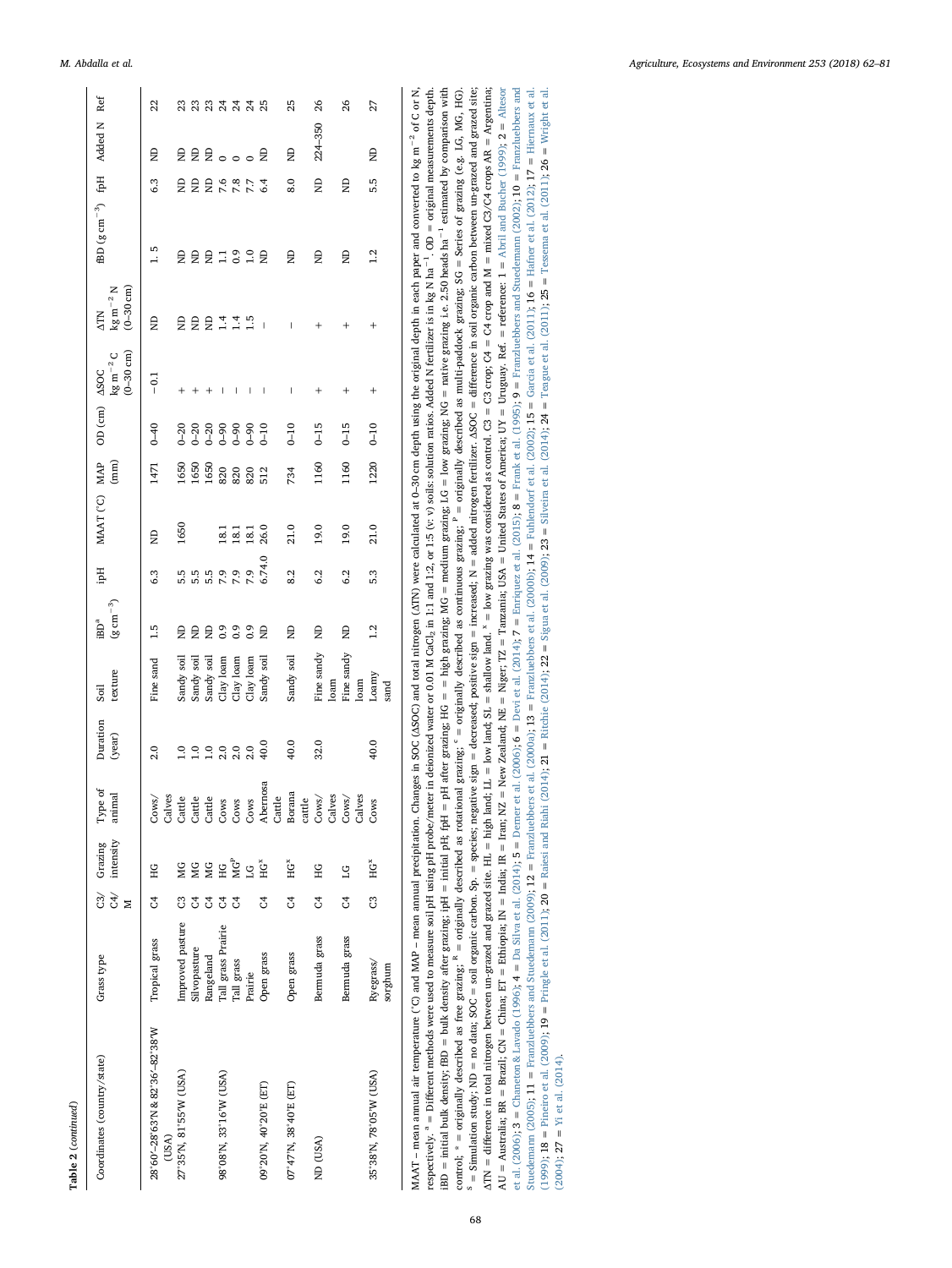| Published studies on the impacts of grazing on SOC in the dry/cool climatic zone.<br>Table 3 |                                             |                                             |                          |                     |                        |                                          |                                                 |                               |                                                                       |                      |                                               |                                                             |                                           |                                                 |                                               |     |
|----------------------------------------------------------------------------------------------|---------------------------------------------|---------------------------------------------|--------------------------|---------------------|------------------------|------------------------------------------|-------------------------------------------------|-------------------------------|-----------------------------------------------------------------------|----------------------|-----------------------------------------------|-------------------------------------------------------------|-------------------------------------------|-------------------------------------------------|-----------------------------------------------|-----|
| Coordinates (country/<br>state)                                                              | Grass type                                  | $\frac{3}{3}$                               | Grazing<br>intensity     | Type of<br>animal   | Duration<br>(year)     | texture<br>Soil                          | $\mathrm{iBD}$ (g cm $^{-3})$                   | $\mbox{ipH}^{\mbox{\tiny a}}$ | $\begin{array}{c} \text{MAP} \\ \text{(mm)} \end{array}$<br>MAAT (°C) | OD (cm)              | $\Delta\mathrm{SOC}$ kg m $^{-2}$ C (0–30 cm) | z<br>$\Delta \text{TN}$ kg m $^{-2}$<br>$(0-30 \text{ cm})$ | $\mathrm{fBD}$ (g $\mathrm{cm}^{-3})$     | $\mathbf{f}$                                    | Added N                                       | Ref |
| 43°38′N, 116°42′E (CN)<br>37°36′N, 111°53′E (CN)                                             | Desert steppe<br>Steppe grass               | ೮ ೮                                         | SG<br>SG                 | Sheep<br>Sheep      | 60<br>$\ddot{ }$       | Coarse soil<br>L <sub>oam</sub><br>sandy | e<br>E<br>e<br>E                                | $\rm ^{0.0}$<br>3.4           | 398<br>280                                                            | $0 - 45$             | $-0.4$                                        | ⊢ £                                                         | 自                                         | 。。<br>日                                         | $\overline{2}$                                |     |
|                                                                                              | Desert steppe                               | ै                                           | МG                       | Sheep               | $\frac{0}{4}$          | Loam/<br>sandy<br>loam                   | $\Xi$<br>$\Xi$                                  | 3.4                           | 280                                                                   | $6 - 45$             | $\overline{c}$<br>$\overline{\phantom{a}}$    | Ê                                                           | Ê                                         | $\circ$<br>Ê                                    | $\mathbf{a}$                                  |     |
|                                                                                              | Desert steppe                               | S,                                          | 51                       | Sheep               | $\frac{0}{4}$          | L <sub>o</sub> am/<br>sandy<br>loam      | $\Xi$<br>$\Xi$                                  | 3.4                           | 280                                                                   | $6 - 45$             | $\overline{5}$<br>$\mathbf{I}$                | g                                                           | Ê                                         | $\circ$<br>$\mathsf{g}% _{T}=\mathsf{g}_{T}$    | $\sim$                                        |     |
| 43°32'N, 116°40'E (CN)                                                                       | Semiarid<br>steppe                          | S,                                          | $\overline{51}$          | Sheep               | Q<br>$\overline{20}$   | Sandy<br>loam<br>loam                    | 7.4<br>1.2                                      | 0.2                           | 350                                                                   | $0 - 60$             | 0.2                                           | $^{+}$                                                      | 1.2                                       | $\circ$<br>7.2                                  | S                                             |     |
|                                                                                              | Semiarid<br>steppe                          | $\mathfrak{S}$                              | $\overline{\mathbb{C}}$  | Sheep               | Q<br>20.               | Sandy<br>loam                            | 8.0<br>1.2                                      | 0.2                           | 350                                                                   | $0-60$               | 0.2                                           | $^{+}$                                                      | 1.2                                       | $\circ$<br>7.2                                  | 3                                             |     |
|                                                                                              | Semiarid<br>steppe                          | F                                           | $\overline{\mathcal{L}}$ | Sheep               | Q<br>20.               | Sandy<br>loam                            | 7.8<br>1.2                                      | 0.2                           | 350                                                                   | $0-60$               | 2.0                                           | $\qquad \qquad +$                                           | 1.2                                       | $\circ$<br>7.2                                  | S                                             |     |
| ND (USA)                                                                                     | Mixed grass<br>prairie                      | Σ                                           | HG                       | Steers              | Q<br>$\overline{20}$   | Sandy<br>loam                            | 6.9<br>$\Xi$                                    | Ê                             | 384                                                                   | $0-60$               | 0.0                                           | 0.0                                                         | Ê                                         | $\circ$<br>$\mathrel{\mathop{\boxplus}}$        |                                               |     |
|                                                                                              | Mixed grass<br>prairie                      | Σ                                           | $\overline{\mathbf{C}}$  | Steers              | 20.0                   | Sandy<br>loam                            | 6.9<br>$\Xi$                                    | Ê                             | 384                                                                   | $0 - 60$             | 0.3                                           | 27.3                                                        | Ê                                         | $\circ$<br>$\Xi$                                | 4                                             |     |
| 43°34'N, 119°38'E (CN)                                                                       | Meadow steppe                               |                                             | МG                       | Cows                |                        | Clay                                     | e<br>E<br>$\Xi$                                 | 0.1                           | 400                                                                   | $0 - 30$             | $\mathbf{I}$                                  | $+$                                                         | ę,                                        | $\circ$<br>e e                                  | 5                                             |     |
| 43°33'N, 116°40'E (CN)<br>43°34'N, 119°35'E (CN)                                             | Meadow steppe<br>Steppe grass               | $332$                                       | ЭH<br>$\overline{C}$     | Sheep/goats<br>Cows |                        | Sandy clay<br>Clay                       | $\Xi$<br>1.3<br>$\Xi$                           | 1.0                           | 334<br>O,                                                             | $0 - 30$<br>$0 - 30$ | $\mathbf{I}$                                  | $+$                                                         | $\Xi$<br>1.3                              | $\circ$<br>$\epsilon$                           | LO<br>$\circ$<br>Ê                            |     |
|                                                                                              | Steppe grass                                | S                                           | $_{1G}$                  | Sheep/goats         | 5.0                    | Sandy clay<br>loam                       | $\Xi$<br>1.3                                    | 1.0                           | 334                                                                   | $0 - 30$             | $\ddot{}$                                     | $^{+}$                                                      | 1.4                                       | Ê                                               | O<br>Ê                                        |     |
| 43°33'N, 116°40'E (CN)                                                                       | Semiarid                                    | F                                           | $_{\text{LG}}$           | Sheep               | Q<br>$\overline{30}$ . | Sandy<br>loam                            | 6.7<br>$^{0.1}$                                 | 0.7                           | 330                                                                   | $0 - 10$             | 0.0                                           | $-9.5$                                                      | $\Xi$                                     | $\circ$<br>6.7                                  |                                               |     |
| 43°33'N, 116°40'E (CN)                                                                       | Semiarid<br>steppe                          | S,                                          | МG                       | Sheep               | Q<br>$\overline{30}$ . | Sandy<br>loam                            | 6.7<br>1.0                                      | 0.7                           | 330                                                                   | $0-10$               | $-0.2$                                        | $-19.0$                                                     | 1.2                                       | $\circ$<br>6.7                                  |                                               |     |
| 43°33'N, 116°40'E (CN)                                                                       | steppe<br>Semiarid                          | ु                                           | HG                       | Sheep               | 30.0                   | Sandy<br>loam                            | 6.7<br>1.0                                      | 0.7                           | 330                                                                   | $0 - 10$             | $-0.4$                                        | $-40.0$                                                     | 1.3                                       | $\circ$<br>6.6                                  |                                               |     |
| 35°57'N, 104°09'E (CN)                                                                       | Grassland<br>steppe                         | $\mathbb{Z}$ $\mathbb{Z}$                   | МG                       | Sheep               | 3.0                    | Sandy soil<br>loam                       | $rac{4}{N}$<br>$\frac{1}{1}$ $\frac{3}{1}$      | 6.7                           | 382<br>338                                                            | $0 - 10$             | $-11.3$                                       | Ê                                                           | $\begin{array}{c} 1.3 \\ 1.3 \end{array}$ | $\circ$<br>$\frac{4}{2}$                        | $\infty$                                      |     |
| ND (USA)                                                                                     | Mixed grass<br>prairie                      |                                             | $\Xi$                    | Steers              | Ó<br>$\Xi$             | Sandy<br>loam                            |                                                 | $\Xi$                         |                                                                       | $0 - 30$             | $^{+}$                                        | $^{+}$                                                      |                                           |                                                 | $\epsilon$                                    |     |
| ND (USA)                                                                                     | Mixed grass<br>prairie                      | z                                           | МG                       | Steers              | Q<br>$\Xi$             | Sandy<br>loam                            | $\frac{D}{N}$<br>1.3                            | Ê                             | 338                                                                   | $0 - 30$             | $^{+}$                                        | $\qquad \qquad +$                                           | 1.3                                       | Ê                                               | c<br>Ê                                        |     |
|                                                                                              | Mixed grass                                 | z                                           | МG                       | Steers              | 0<br>Ę                 | Sandy                                    | $\overline{a}$<br>1.3                           | Ê                             | 338                                                                   | $0 - 30$             |                                               | $^{+}$                                                      | 1.3                                       | Ê                                               | ç<br>Ê                                        |     |
|                                                                                              | Mixed grass<br>prairie                      | z                                           | HG                       | Steers              | c<br>$\Xi$             | Sandy<br>loam                            | $\Xi$<br>1.3                                    | Ê                             | 338                                                                   | $0 - 30$             | $^{+}$                                        | $^{+}$                                                      | 1.4                                       | Ê                                               | G<br>Ê                                        |     |
| 51°00'N, 112°00'W                                                                            | Mixed grass<br>prairie                      | z                                           | SG                       | Cattle              | c<br>26.               | Coarse<br>loam                           | 8.2<br>$\Xi$                                    | 4.0                           | 355                                                                   | $\sigma$             |                                               | $\mathsf{g}% _{T}$                                          | Ê                                         | Ê                                               | $\overline{10}$<br>Ê                          |     |
| 53°00'N, 111°00'W<br>$\mathcal{E}$                                                           | Parkland<br>prairie                         | ु                                           | $_{\rm{SG}}$             | Cattle              | c<br>17.               | Fine loam<br>$\mathop{\mathrm{loam}}$    | ∞<br>2.0                                        | 4.0<br>N                      | 422                                                                   | $6-15$               |                                               | Ê                                                           | g                                         | Ê                                               | $\overline{10}$<br>Ê                          |     |
| 50°00'N, 114°00'W<br>$\mathfrak{S}$                                                          | Foothills fescue<br>fescue                  | F                                           | SG                       | Cattle              | Q<br>$\overline{4}$ .  | Fine loam                                | 8.2<br>5.0                                      | 4.0                           | 550                                                                   | $0-15$               |                                               | $\mathrel{\mathop{\boxtimes}}$                              | Ê                                         | $\epsilon$                                      | $\overline{10}$<br>Ê                          |     |
| 43°33'N, 116°40'E (CN)<br>$\widetilde{S}$                                                    | Semi-arid<br>grass                          | $\mathfrak{S}% _{A}^{\ast}(\mathbb{R}^{2})$ | $\overline{\mathbb{C}}$  | Livestock           | Q<br>$\overline{5}$    | Loamy                                    | $\Xi$<br>1.4                                    | 1.0                           | 334                                                                   | $0-50$               | $-1.4$                                        | 94.0                                                        | 1.4                                       | $\circ$<br>Ê                                    | $\Xi$                                         |     |
|                                                                                              | Semi-arid<br>grasses                        | J                                           | НG                       | Livestock           | $10.0\,$               | Loamy<br>sand                            | $\Xi$<br>1.4                                    | 1.0                           | 334                                                                   | $0-50$               | $-3.8$                                        | 65.0                                                        | 1.4                                       | $\circ$<br>$\Xi$                                | $\Xi$                                         |     |
| 38°51'N, 105°50'E (CN)<br>36°13'-36°19'N (CN)                                                | Semi-arid grass<br>Desert steppe<br>grasses | $\mathfrak{L}$ $\mathfrak{L}$               | $_{\rm H G}$<br>$\Xi$    | Livestock<br>Goats  | $\frac{1}{2}$          | Sandy soil<br>Sandy soil<br>sand         | $\frac{4}{8}$ $\frac{4}{8}$<br>$\Xi$<br>$1.3\,$ | $_{\rm 8.0}$<br>6.9           | 210<br>425                                                            | $0 - 80$             | $1.0 - 0.5$                                   | $\overline{0}$<br>$\mathbf{I}$                              | $1.2 \text{ }$                            | $\circ$<br>$\mathrel{\mathop{\boxplus}}$<br>8.1 | (continued on next page)<br>13<br>12<br>$\Xi$ |     |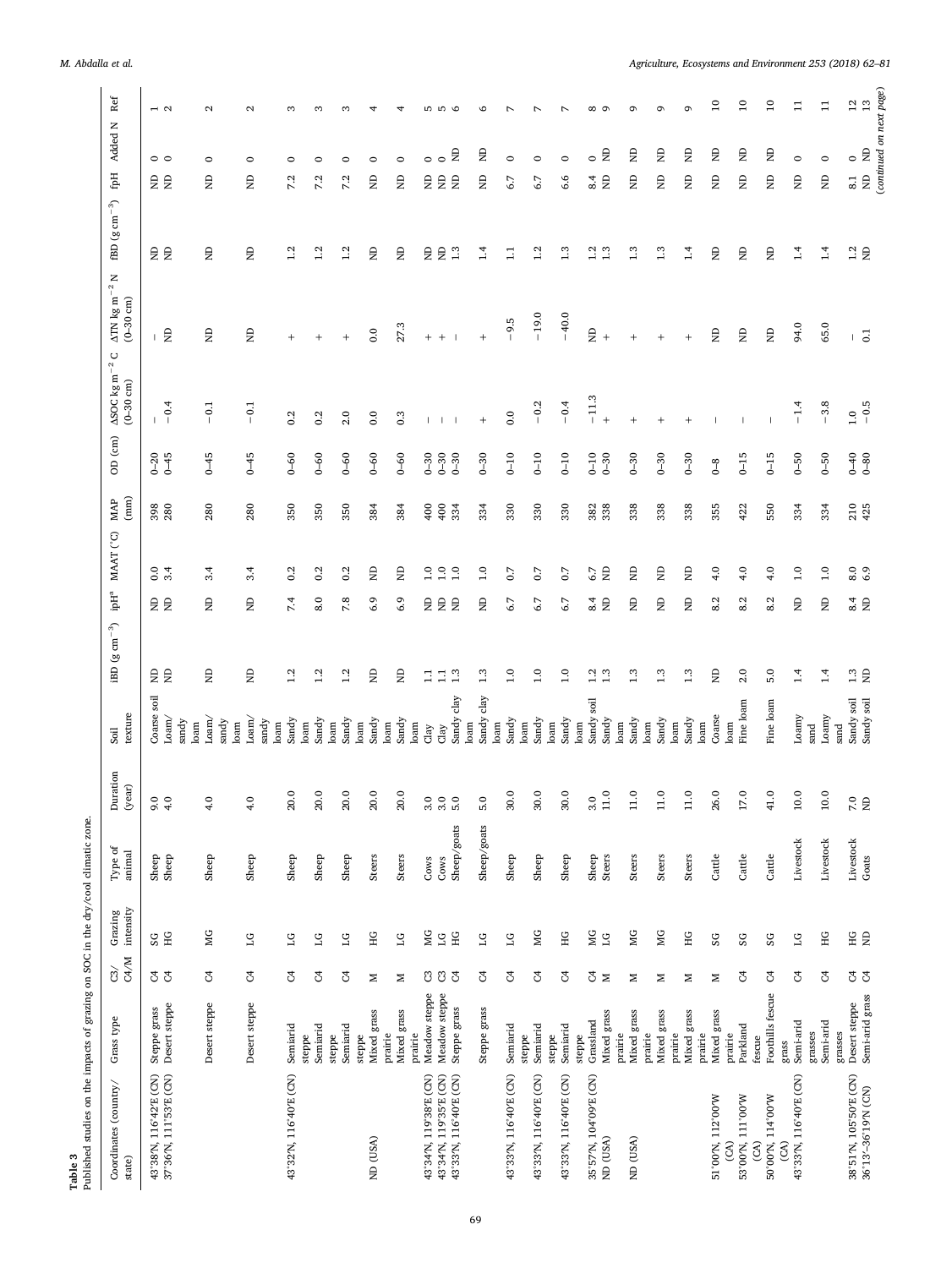|                    | Juration<br>year)             |
|--------------------|-------------------------------|
|                    | Type of<br>unimal             |
|                    | Grazing<br>intensit,          |
|                    | C4/M<br>යි/                   |
|                    | Grass type                    |
| Table 3 (continued | oordinates (country<br>state) |

| Coordinates (country/<br>state) | Grass type                      | C4/M<br>$\widetilde{\mathrm{c}}$ | intensity<br>Grazing      | Type of<br>animal           | Duration<br>(year) | texture<br>Soil       | iBD $(g \text{ cm}^{-3})$ ipH <sup>a</sup> MAAT (°C) MAP |       | (mm)       | OD $(cm)$  | $\Delta\text{SOC}$ kg m $^{-2}$ C<br>$(-30 \text{ cm})$                                                                                                                                                                                                                                                                                                                          | $\Delta \text{TN}$ kg m $^{-2}$ N<br>$(0 - 30$ cm)                                                                                                                                                                                                                                                                                                                               | $\mathrm{fBD}$ (g $\mathrm{cm^{-3}}$ ) |     | fpH Added N | Ref             |
|---------------------------------|---------------------------------|----------------------------------|---------------------------|-----------------------------|--------------------|-----------------------|----------------------------------------------------------|-------|------------|------------|----------------------------------------------------------------------------------------------------------------------------------------------------------------------------------------------------------------------------------------------------------------------------------------------------------------------------------------------------------------------------------|----------------------------------------------------------------------------------------------------------------------------------------------------------------------------------------------------------------------------------------------------------------------------------------------------------------------------------------------------------------------------------|----------------------------------------|-----|-------------|-----------------|
| 106°24′-106°28'E (CN)           | Semi-arid grass                 | J                                | $\Xi$                     | Goats                       | $\Xi$              | Sandy<br>loam         | $\Xi$<br>$\Xi$                                           |       | 425<br>6.9 | $0 - 80$   | $-0.5$                                                                                                                                                                                                                                                                                                                                                                           | $\overline{0}$                                                                                                                                                                                                                                                                                                                                                                   | Ê                                      | g   | ę           | 13              |
| ND (USA)                        | Short grass                     | S                                | SI                        | Sheep                       | 12.0               | Sandy                 | Ê<br>$\Xi$                                               |       | 366<br>Ê   | $0-60$     | 0.4                                                                                                                                                                                                                                                                                                                                                                              | Ê                                                                                                                                                                                                                                                                                                                                                                                | Ê                                      | Ê   | $\circ$     | $^{14}$         |
|                                 | Short grass<br>steppe<br>steppe | J                                | ΗG                        | Sheep                       | 12.0               | Sandy<br>loam<br>loam | $\Xi$<br>1.0                                             |       | 366<br>Ê   | $0 - 60$   | 1.3                                                                                                                                                                                                                                                                                                                                                                              | Ê                                                                                                                                                                                                                                                                                                                                                                                | Ê                                      | Ê   | $\circ$     | 14              |
|                                 | Short grass<br>steppe           | S                                | $\overline{\mathsf{L}}$ G | Sheep                       | 55.0               | Loamy soil            | $\Xi$<br>$\Xi$                                           |       | 325<br>g   | $0-60$     | 0.3                                                                                                                                                                                                                                                                                                                                                                              | g                                                                                                                                                                                                                                                                                                                                                                                | Ê                                      | g   | 0           | 14              |
|                                 | Short grass                     | F                                | ЧG                        | Sheep                       | 55.0               | Loamy soil            | $\Xi$<br>$\frac{0}{1}$                                   |       | 325<br>Ê   | $0 - 60$   | 1.2                                                                                                                                                                                                                                                                                                                                                                              | Ê                                                                                                                                                                                                                                                                                                                                                                                | Ê                                      | Ê   | $\circ$     | 14              |
| ND (USA)                        | Short grass<br>steppe           | F                                | $\overline{C}$            | Livestock                   | 56.0               | Loamy soil            | g<br>1.2                                                 | Ê     | 325        | $6 - 0$    | 3.1                                                                                                                                                                                                                                                                                                                                                                              | $\ddot{}$                                                                                                                                                                                                                                                                                                                                                                        | 1.2                                    | Ê   | 0           | 5               |
|                                 | Short grass<br>steppe<br>steppe | F                                | ЧG                        | Livestock                   | 56.0               | Loamy soil            | $\Xi$<br>1.2                                             | Ê     | 325        | $0 - 90$   | 12.7                                                                                                                                                                                                                                                                                                                                                                             | $\ddot{}$                                                                                                                                                                                                                                                                                                                                                                        | 1.2                                    | g   | 0           | 51              |
| 43°38'N, 116°42'E (CN)          | Perennial grass                 | ප                                | ĽG                        | Sheep/goats                 |                    | Fine sand             | $\Xi$<br>$\Xi$                                           | 0.7   | 335        | 5-0        | Ï                                                                                                                                                                                                                                                                                                                                                                                |                                                                                                                                                                                                                                                                                                                                                                                  | Ê                                      | Ê   | 0           | $\frac{6}{1}$   |
|                                 | Perennial grass                 | පි                               | МG                        | Sheep/goats                 | $9990$<br>$444$    | Fine sand             | $\Xi$<br>$\overline{a}$                                  | 0.7   | 335        | G5         | I                                                                                                                                                                                                                                                                                                                                                                                |                                                                                                                                                                                                                                                                                                                                                                                  | Ê                                      | Ê   | $\circ$     | $\frac{6}{1}$   |
|                                 | grass<br>Perennial              | ප                                | HG                        | Sheep/goats                 |                    | Fine sand             | $\Xi$<br>$\overline{a}$                                  | 0.7   | 335        | $6-5$      | $\begin{array}{c} \end{array}$                                                                                                                                                                                                                                                                                                                                                   |                                                                                                                                                                                                                                                                                                                                                                                  | Ê                                      | Ê   | $\circ$     | $\frac{6}{2}$   |
| 43°38'N, 116°42'E (CN)          | Semiarid                        | F                                | HG                        | Sheep/goats                 | 30.0               | Sandy                 | 6.7<br>1.3                                               | 0.7   | 343        | $\sqrt{4}$ | $\overline{\phantom{a}}$                                                                                                                                                                                                                                                                                                                                                         |                                                                                                                                                                                                                                                                                                                                                                                  | 1.3                                    | 6.6 | $\circ$     | $\overline{17}$ |
| 43°37'N, 116°41'E (CN           | Steppe<br>steppe                | S                                | НG                        | Livestock                   |                    | Sandy soil<br>loam    | $\Xi$<br>$\overline{a}$                                  |       | $\Xi$<br>Ê | $0-50$     | $\begin{array}{c} \rule{0pt}{2.5ex} \rule{0pt}{2.5ex} \rule{0pt}{2.5ex} \rule{0pt}{2.5ex} \rule{0pt}{2.5ex} \rule{0pt}{2.5ex} \rule{0pt}{2.5ex} \rule{0pt}{2.5ex} \rule{0pt}{2.5ex} \rule{0pt}{2.5ex} \rule{0pt}{2.5ex} \rule{0pt}{2.5ex} \rule{0pt}{2.5ex} \rule{0pt}{2.5ex} \rule{0pt}{2.5ex} \rule{0pt}{2.5ex} \rule{0pt}{2.5ex} \rule{0pt}{2.5ex} \rule{0pt}{2.5ex} \rule{0$ | $\overline{\phantom{a}}$                                                                                                                                                                                                                                                                                                                                                         | Ê                                      | Ê   | Ê           | $\frac{8}{1}$   |
| 43°26'-44°08'N (CN)             | Temperate<br>vegetation         | ප                                | НG                        | Livestock                   | 20.0               | Loam/                 | $\Xi$<br>$\Xi$                                           | $\Xi$ | 345        | $0 - 40$   | $-1.9$                                                                                                                                                                                                                                                                                                                                                                           | $-0.1$                                                                                                                                                                                                                                                                                                                                                                           | Ê                                      | Ê   | Ê           | $^{9}$          |
|                                 | grass                           |                                  |                           |                             |                    | sandy<br>loam         |                                                          |       |            |            |                                                                                                                                                                                                                                                                                                                                                                                  |                                                                                                                                                                                                                                                                                                                                                                                  |                                        |     |             |                 |
| 116°04'-117°05'E (CN)           | Temperate                       | ප                                | HG                        | Livestock                   | $20.0\,$           | Loam/                 | $\Xi$<br>Ê                                               | $\Xi$ | 345        | $0 - 40$   | $-1.9$                                                                                                                                                                                                                                                                                                                                                                           | $-0.1$                                                                                                                                                                                                                                                                                                                                                                           | Ê                                      | Ê   | Ê           | $\overline{0}$  |
|                                 | grass                           |                                  |                           |                             |                    | sandy<br>loam         |                                                          |       |            |            |                                                                                                                                                                                                                                                                                                                                                                                  |                                                                                                                                                                                                                                                                                                                                                                                  |                                        |     |             |                 |
| 41°46'N, 115°41'E (CN)          | Semi-arid                       | S                                | НG                        | Sheep/                      | 10.0               | Sandy clay            | 7.6<br>1.4                                               |       | 350<br>1.5 | $0-50$     | $-3.9$                                                                                                                                                                                                                                                                                                                                                                           | $-0.5$                                                                                                                                                                                                                                                                                                                                                                           | 1.5                                    | 7.6 | $\circ$     | 20              |
| 43°38'N, 116°42'E (CN)          | Semi-arid<br>grasses            | J                                | SG                        | Sheep/goats<br>goats/cattle | 25.0               | Sandy<br>loam         | $\Xi$<br>0.9                                             | 0.7   | 343        | e<br>G     | $\begin{array}{c} \rule{0pt}{2.5ex} \rule{0pt}{2.5ex} \rule{0pt}{2.5ex} \rule{0pt}{2.5ex} \rule{0pt}{2.5ex} \rule{0pt}{2.5ex} \rule{0pt}{2.5ex} \rule{0pt}{2.5ex} \rule{0pt}{2.5ex} \rule{0pt}{2.5ex} \rule{0pt}{2.5ex} \rule{0pt}{2.5ex} \rule{0pt}{2.5ex} \rule{0pt}{2.5ex} \rule{0pt}{2.5ex} \rule{0pt}{2.5ex} \rule{0pt}{2.5ex} \rule{0pt}{2.5ex} \rule{0pt}{2.5ex} \rule{0$ | g                                                                                                                                                                                                                                                                                                                                                                                | Ê                                      | g   | Ê           | ឆ               |
|                                 | grassland                       |                                  |                           |                             |                    | loam                  |                                                          |       |            |            |                                                                                                                                                                                                                                                                                                                                                                                  |                                                                                                                                                                                                                                                                                                                                                                                  |                                        |     |             |                 |
| 42°55'N, 120°42'E (CN)          | Grass/forbs/<br>shrubs          | J                                | HG                        | Cattle/sheep                | 5.0                | Sandy soil            | 6.4<br>$\Xi$                                             | Ê     | 360        | $0 - 20$   | $\,$ $\,$                                                                                                                                                                                                                                                                                                                                                                        | $\begin{array}{c} \rule{0pt}{2.5ex} \rule{0pt}{2.5ex} \rule{0pt}{2.5ex} \rule{0pt}{2.5ex} \rule{0pt}{2.5ex} \rule{0pt}{2.5ex} \rule{0pt}{2.5ex} \rule{0pt}{2.5ex} \rule{0pt}{2.5ex} \rule{0pt}{2.5ex} \rule{0pt}{2.5ex} \rule{0pt}{2.5ex} \rule{0pt}{2.5ex} \rule{0pt}{2.5ex} \rule{0pt}{2.5ex} \rule{0pt}{2.5ex} \rule{0pt}{2.5ex} \rule{0pt}{2.5ex} \rule{0pt}{2.5ex} \rule{0$ | Ê                                      | Ê   | $\circ$     | 22              |

MAAT - mean annual air temperature ('C) and MAP - mean annual precipitation. Changes in SOC (ASOC) and total nitrogen (ATN) were calculated at 0-30 cm depth using the original depth in each paper and converted into k gm<sup>-2</sup> <sup>a</sup> = Different methods were used to measure soil pH using pH probe/meter in deionized water or 0.01 M CaCl<sub>2</sub> in 1:1 and 1:2, or 1:5 (v: v) soils: solution ratios. Added N fertilizer is in kg N ha<sup>-1</sup>; OD = original measu  $BD = initial bulk density$   $fBD = bulk density$  after grazing;  $ipH = initial$   $pH$  after grazing;  $H = pl$  after grazing;  $H = H$  and grazing;  $MG = median$  grazing;  $G = low$  grazing;  $SG = graving$  series;  $ND = no$  data; negative sign = decreased; positive sign = increased; N = added nitrogen fertilizer in kg N ha<sup>-1</sup>. SOC = soil organic carbon; ASOC = difference in soil organic carbon between un-grazed and grazed site; ATN = difference in total nitrogen between un-grazed an  $C3 = C3$  crop,  $C4 = C4$  crop and M = mixed C3/C4 crops. USA = United States of America; CN = China; CA = Canada. Ref = reference: 1 = Barger et al. (2004); 2 = Cao et al. (2013); 3 = Cui et al. (2005); 4 = Ganjegunte et al. MAAT - mean annual air temperature ('C) and MAP - mean annual precipitation. Changes in SOC (ASOC) and total nitrogen (ATN) were calculated at 0-30 cm depth using the original depth in each paper and converted into k gm<sup>-2</sup> respectively. <sup>a</sup> = Different methods were used to measure soil pH using pH probe/meter in deionized water or 0.01 M CaCl<sub>2</sub> in 1:1 and 1:2, or 1:5 (v: v) soils: solution ratios. Added N fertilizer is in kg N ha<sup>-1</sup>; OD = BD = initial bulk density; fBD = bulk density after grazing; ipH = initial pH; fpH = pH after grazing; HG = high grazing; MG = medium grazing; LG = low grazing; SG = grazing series; ND = no data; negative sign = decreased sign = increased; N = added nitrogen fertilizer in kg N ha<sup>-1</sup>. SOC = soil organic carbon; ASOC = difference in soil organic carbon between un-grazed and grazed site; ATN = difference in total nitrogen between un-grazed an C3 = C4 crop and M = mixed C3/C4 crops. USA = United States of America; CN = China; CA = Canada. Ref = reference: 1 = Barger et al. [\(2004\)](#page-17-30); 2 = Cao et al. [\(2013\);](#page-17-31) 3 = Cui et al. [\(2005\)](#page-17-3); 4 = Gariegunte et al. (2005);  $5 =$  Han et al. [\(2008\)](#page-17-33);  $6 =$  He et al. [\(2011\);](#page-17-34)  $7 =$  Kölbl et al. [\(2011\)](#page-18-31);  $8 =$  Li et al. [\(2015\)](#page-18-28);  $9 =$  [Manley](#page-18-6) et al. (1995);  $10 =$  Maeth et al. [\(1991\);](#page-18-29)  $11 =$  Manpeng et al. (2012);  $12 =$  Niu et al. [\(2013\)](#page-18-32);  $13 =$  Qiu et al. (2002); 15 = Reeder et al. (2004); 16 = Schonbach et al. (2012); 17 = Steffens et al. (2008); 18 = Wang et al. (2014); 19 = Wu et al. (2008); 20 = Xu et al. (2014); 21 = Zhao et al. (2007); 22 = Zuo et al. (2008). [\(2002\)](#page-18-8); 15 = Reeder et al. [\(2004\)](#page-18-33); 16 = [Schonbach](#page-18-34) et al. (2012); 17 = Steffens et al. [\(2008\)](#page-18-35); 18 = Wang et al. [\(2014\);](#page-19-9) 19 = Wu et al. [\(2008\)](#page-19-10); 20 = Xu et al. [\(2014\)](#page-19-11); 21 = Zhao et al. [\(2007\)](#page-19-12); 22 = Zuo et al. [\(2008\)](#page-19-3). respectively.

 $\mathbf{r}$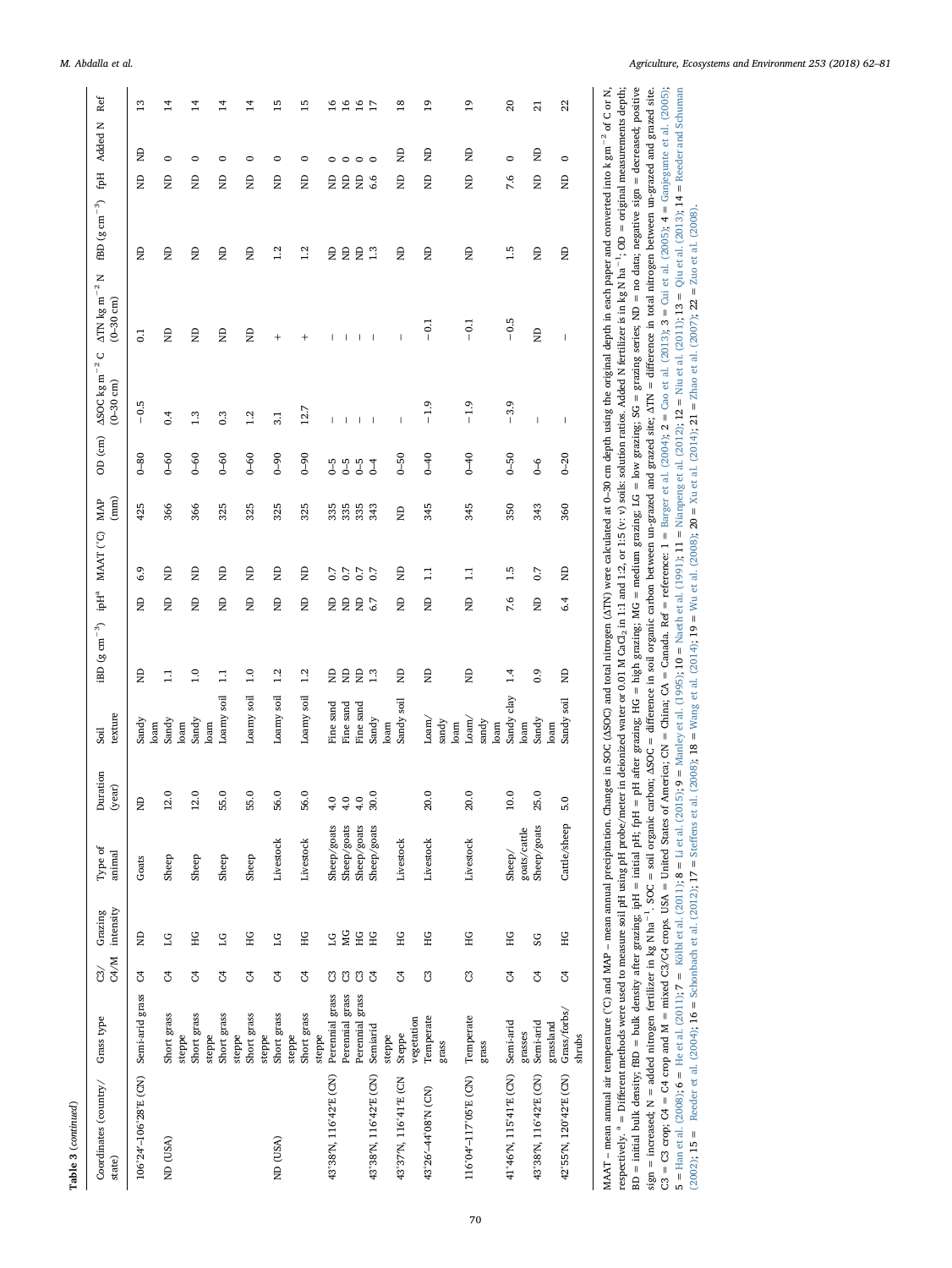| Published studies on the impacts of grazing on SOC in the dry/warm climatic zone.<br>Table 4 |                                                     |                                                                                              |                          |                         |                         |                                         |                                                    |                               |                                                                      |                                                          |                       |                                                      |                                                        |                                                |                            |                                |
|----------------------------------------------------------------------------------------------|-----------------------------------------------------|----------------------------------------------------------------------------------------------|--------------------------|-------------------------|-------------------------|-----------------------------------------|----------------------------------------------------|-------------------------------|----------------------------------------------------------------------|----------------------------------------------------------|-----------------------|------------------------------------------------------|--------------------------------------------------------|------------------------------------------------|----------------------------|--------------------------------|
| Coordinates (country/state)                                                                  | Grass type                                          | ੌਰੇ ਹੋ<br>$\geq$                                                                             | Grazing<br>intensity     | ${\bf Type\ of\ anima}$ | Duration<br>(year)      | Soil texture                            | iBD (g cm $^{-3}$ )                                | $\mbox{ipH}^{\mbox{\tiny a}}$ | MAAT (°C)                                                            | $\begin{array}{c} \text{MAP} \\ \text{(mm)} \end{array}$ | OD (cm)               | $(0 - 30$ cm)<br>$kg m^{-2} C$<br>$\Delta\text{SOC}$ | $(0 - 30$ cm)<br>$\Delta \text{TN}$ kg m $^{-2}$ N     | $\times$ Cg cm $^{-3})$                        | Ęф                         | Ref                            |
| MS (USA)                                                                                     | Grass/shrubs/<br>forbs                              | ै                                                                                            | ̰                        | Livestock               | 30.0                    | Sandy/coarse<br>loam                    | g                                                  | $\epsilon$                    | 11.5                                                                 | 207                                                      | $0-10$                | $-0.4$                                               | $\overline{0}$ .                                       | $\epsilon$                                     | $\epsilon$                 | $\overline{ }$<br>$\epsilon$   |
|                                                                                              | Grass/shrubs/<br>forbs                              | $\mathfrak{S}$                                                                               | ÎG*                      | Livestock               | 30.0                    | Fine sandy<br>loam                      | Ê                                                  | Ê                             | 11.5                                                                 | 207                                                      | $0 - 10$              | $-0.4$                                               | 0.0                                                    | Ê                                              | Ê                          | $\overline{ }$<br>Ê            |
|                                                                                              | Grass/shrubs/                                       | S,                                                                                           | Ϋ́                       | Livestock               | 30.0                    | Coarse loamy                            | Ê                                                  | Ê                             | 11.5                                                                 | 207                                                      | $0-10$                | $-0.3$                                               | $\rm ^{0.0}$                                           | Ê                                              | Ê                          | $\overline{\phantom{0}}$<br>Ê  |
| 54°02'-54°15'E; 37°10'-37°18'N                                                               | Grass/brushes<br>forbs                              | <b>U</b>                                                                                     | ЭH                       | Livestock               | 27.0                    | Silty loam<br>soil                      | Ê                                                  | Ê                             | 17.0                                                                 | 343                                                      | $\Xi$                 | $\overline{\phantom{a}}$                             | $\Xi$                                                  | Ê                                              | Ê                          | $\mathbf{c}$<br>Ê              |
| 41°03'S, 70°31'W (AR)<br>$\widetilde{\Xi}$                                                   | Wet meadow                                          | S,                                                                                           | НG                       |                         | 20.0                    | Peat soil                               |                                                    |                               |                                                                      |                                                          | $0 - 100$             | $\mathbf{L}$                                         |                                                        |                                                | 6.8                        | $\circ$                        |
|                                                                                              | Mesic meadow                                        | S4                                                                                           | HG                       | Sheep<br>Sheep          | 20.0                    | Peat soil                               | $\begin{smallmatrix} 1.0 \\ 1.1 \end{smallmatrix}$ | $6.9$ $7.8$                   | $\begin{array}{ccc} 0.2 & 0.2 \\ 0.2 & 0.2 \\ 0.2 & 0.2 \end{array}$ | <b>280</b><br>280                                        | $0 - 100$             | $\overline{1}$                                       |                                                        | $\begin{array}{cc} 2 & 3 \\ 1 & 3 \end{array}$ | 8.8                        | ო ო ო<br>$\circ$               |
| 44°28'N, 38°56'E (IR)                                                                        | Wet meadow<br>Grassy                                | $\mathfrak{S}$<br>ප                                                                          | НG<br>НG                 | Sheep<br>$\Xi$          | 20.0<br>$\overline{a}$  | Sandy loam<br>$\Xi$                     | $1.3\,$<br>$\epsilon$                              | $\Xi$                         | 12.0                                                                 | 150<br>265                                               | $0 - 100$<br>$0 - 30$ | $^{+}$<br>$\overline{\phantom{a}}$                   | 皇皇皇皇                                                   | $\Xi$                                          | 9.3<br>$\Xi$               | $\overline{4}$<br>g<br>$\circ$ |
|                                                                                              | rangeland                                           |                                                                                              |                          |                         |                         |                                         |                                                    |                               |                                                                      |                                                          |                       |                                                      |                                                        |                                                |                            |                                |
| 45°51'N, 70°16'W (AR)                                                                        | Grass steppe/<br>shrubs                             | $\mathfrak{S}$                                                                               | МG                       | Sheep                   | $\Xi$                   | Sandy clay                              | $\Xi$                                              | Ê                             | $\Xi$                                                                | 150                                                      | $6 - 5$               | 0.0                                                  | $\Xi$                                                  | $\mathsf{B}$                                   | Ê                          | Б<br>Ê                         |
|                                                                                              | Grass steppe/<br>shrubs                             | ै                                                                                            | НG                       | Sheep                   | $\Xi$                   | Sandy clay                              | Ê                                                  | Ê                             | $\Xi$                                                                | 150                                                      | $6 - 5$               | $\rm ^{0.0}$                                         | Ê                                                      | Ê                                              | ę                          | ъ<br>Ê                         |
| 41°11'N, 104°53'W (USA)                                                                      | Mixed grass                                         | z                                                                                            | $\overline{C}$           | Cattle                  | 10.0                    | Fine loamy                              | 1.3                                                | 6.9                           | 13.0                                                                 | 425                                                      | $0-60$                | 1.5                                                  | 0.1                                                    | Ê                                              | Ê                          | $\circ$<br>Ê                   |
|                                                                                              | Mixed grass<br>prairie                              | Z                                                                                            | НG                       | Cattle                  | $10.0\,$                | Fine loamy                              | 1.3                                                | $6.9$                         | 13.0                                                                 | 425                                                      | $0-60$                | $-1.2$                                               | $-5-$                                                  | Ê                                              | Ê                          | $\circ$<br>Ê                   |
| 42°27'S, 64°34'W (AR)                                                                        | Perennial<br>prairie                                | S,                                                                                           | ЭH                       | Sheep                   | 100.0                   | Silty soil                              | Ξ                                                  | Ê                             | 13.0                                                                 | 188                                                      | $0-30$                | $\mathbf{I}$                                         | Ê                                                      | 1.2                                            | Ê                          | Z<br>Ê                         |
|                                                                                              | grass/shrubs/<br>herbs                              |                                                                                              |                          |                         |                         |                                         |                                                    |                               |                                                                      |                                                          |                       |                                                      |                                                        |                                                |                            |                                |
| 41°47'N, 111°53'E (USA)                                                                      | Desert steppe                                       | <sup>전</sup> 간                                                                               | <b>SA</b>                |                         |                         | Loamy sand                              |                                                    |                               | 3.4                                                                  |                                                          | $0-30$                | $-0.6$                                               | 0.0000                                                 |                                                | Ê                          |                                |
|                                                                                              | Desert steppe                                       |                                                                                              |                          | Sheep<br>Sheep          |                         | Loany sand                              |                                                    |                               | 3.4                                                                  | <b>280</b><br>280                                        | $0 - 30$              | $-0.7$<br>$-0.6$                                     |                                                        |                                                | $\epsilon$                 | .<br>日                         |
|                                                                                              | Desert steppe                                       | $\rm G$                                                                                      | $\rm{H}$                 | Sheep                   |                         | Loamy sand                              |                                                    |                               | 3.4                                                                  | <b>280</b><br>335                                        | $0 - 30$              |                                                      | $_{\rm 0.0}$                                           |                                                | $\Xi$                      | $\epsilon$                     |
| 43°38'N, 116°42'E (USA)                                                                      | Typical steppe                                      | $\rm G$                                                                                      | $\overline{\mathcal{L}}$ | Sheep                   |                         | Fine sand                               |                                                    |                               | $\overline{0.7}$                                                     |                                                          | $0 - 30$              | 1.0                                                  | $_{\rm 0.0}$                                           |                                                | $\epsilon$                 | 自                              |
|                                                                                              | Typical steppe<br>Typical steppe                    | $\rm G$                                                                                      | МG                       | Sheep<br>Sheep          | 22222                   | Fine sand<br>Fine sand                  |                                                    |                               | 0.7                                                                  | 335<br>335                                               | $0 - 30$<br>$0 - 30$  |                                                      | $_{\rm 0.0}$                                           |                                                | $\epsilon$<br>$\mathsf{B}$ |                                |
| 41°46'N, 111°02'E & 41°46'N,<br>111°53'E & 41°50'N,<br>111°55'E (CN)                         | Desert steppe                                       | 34                                                                                           | SТ В                     | Sheep                   | 30.0                    | Loamy sand                              | nnnnnnn                                            | 5.5.5.7.7.9.7.7.7.7           | 0.7                                                                  | 280                                                      | $0 - 20$              |                                                      | $\begin{smallmatrix} 0 & 0 \\ 0 & 0 \end{smallmatrix}$ | 自自自自自言                                         | 7.9                        | $\infty$<br>自                  |
|                                                                                              | Desert steppe                                       | ु                                                                                            | ЙG                       | Sheep                   | 30.0                    | Loamy sand                              | $\ddot{ }$                                         |                               | $\Xi$                                                                | 280                                                      | $0 - 20$              |                                                      | $\overline{0}$ .                                       |                                                | 8.0                        | G<br>Ê                         |
|                                                                                              | Desert steppe                                       | $\mathfrak{S}$                                                                               | $\Xi$                    | Sheep                   | 30.0                    | Loamy sand                              | 1.4                                                | $7.9$<br>$7.9$                | $\Xi$                                                                | <b>280</b><br>380                                        | $0 - 20$              | $-0.6$<br>$-0.3$                                     | 0.0                                                    | $1.3$<br>$1.4$                                 | 8.0                        | $\sigma$<br>$\mathsf{B}$       |
| 21°49'N, 101°37'W (MX)                                                                       | Short grass                                         | $\mathcal{C}^4$                                                                              | ЙG                       | Livestock               | 200.0                   | Silty clay/                             | $\epsilon$                                         |                               | 18.0                                                                 |                                                          | $0 - 30$              | $+$                                                  | $\overline{\phantom{a}}$                               | $\epsilon$                                     | $\epsilon$                 | $\overline{10}$<br>$\epsilon$  |
|                                                                                              | Short grass<br>steppe<br>steppe                     | $\mathfrak{S}$                                                                               | НG                       | Livestock               | 200.0                   | sandy clay<br>sandy clay<br>Silty clay/ | Ê                                                  | Ê                             | 18.0                                                                 | 380                                                      | $0 - 30$              |                                                      | $\overline{1}$                                         | Ê                                              | Ê                          | $\overline{10}$<br>Ê           |
| ND (USA)                                                                                     | Grass/shrubs                                        | 3                                                                                            | ΗG                       | Cattle                  | $\overline{\mathbf{z}}$ | Fine sandy                              | 1.4                                                | Ê                             | Ê                                                                    | 270                                                      | $0-50$                | $-0.4$                                               | Ê                                                      | 1.4                                            | Ê                          | Ξ<br>Ê                         |
|                                                                                              |                                                     |                                                                                              |                          |                         |                         | sand Coarse<br>loam/fine<br>sand        |                                                    |                               |                                                                      |                                                          |                       |                                                      |                                                        |                                                |                            |                                |
|                                                                                              | Grass/shrubs                                        | $\mathfrak{S}% _{A}^{\ast}(\mathfrak{S}_{A})\simeq\mathfrak{S}_{A}^{\ast}(\mathfrak{S}_{A})$ | ЭH                       | Cattle                  | $\overline{\mathbf{z}}$ | Fine sandy                              | 1.4                                                | Ê                             | $\Xi$                                                                | 270                                                      | $0-50$                | 0.3<br>$\mathbf{I}$                                  | Ê                                                      | 1.4                                            | Ê                          | $\Xi$<br>$\Xi$                 |
|                                                                                              |                                                     |                                                                                              |                          |                         |                         | sand Coarse<br>loam/fine<br>sand        |                                                    |                               |                                                                      |                                                          |                       |                                                      |                                                        |                                                |                            |                                |
| 42°06'S, 71°10'W (AR)                                                                        | Grass-shrub                                         | $\mathfrak{S}$                                                                               | НG                       | Livestock               | $\Xi$                   | Sandy soil                              | Ê                                                  | 6.0                           | $\Xi$                                                                | 424                                                      | $0 - 200$             | $-0.2$                                               | Ê                                                      | Ê                                              | Ê                          | 12<br>Ê                        |
| 39°08'N, 105°35'E (CN)                                                                       | $\mbox{Grass}/\mbox{shrubs}/\mbox{forbs}$<br>steppe | $\mathcal{C}^4$                                                                              | ΗG                       | Sheep                   | 6.0                     | Sandy soil                              | 1.5                                                | 9.0                           | 9.1                                                                  | 174                                                      | $0-40$                | $-0.3$                                               | $\mathsf{B}$                                           | 1.6                                            | 9.0                        | 13<br>$\infty$                 |
|                                                                                              |                                                     |                                                                                              |                          |                         |                         |                                         |                                                    |                               |                                                                      |                                                          |                       |                                                      |                                                        |                                                |                            | (continued on next page)       |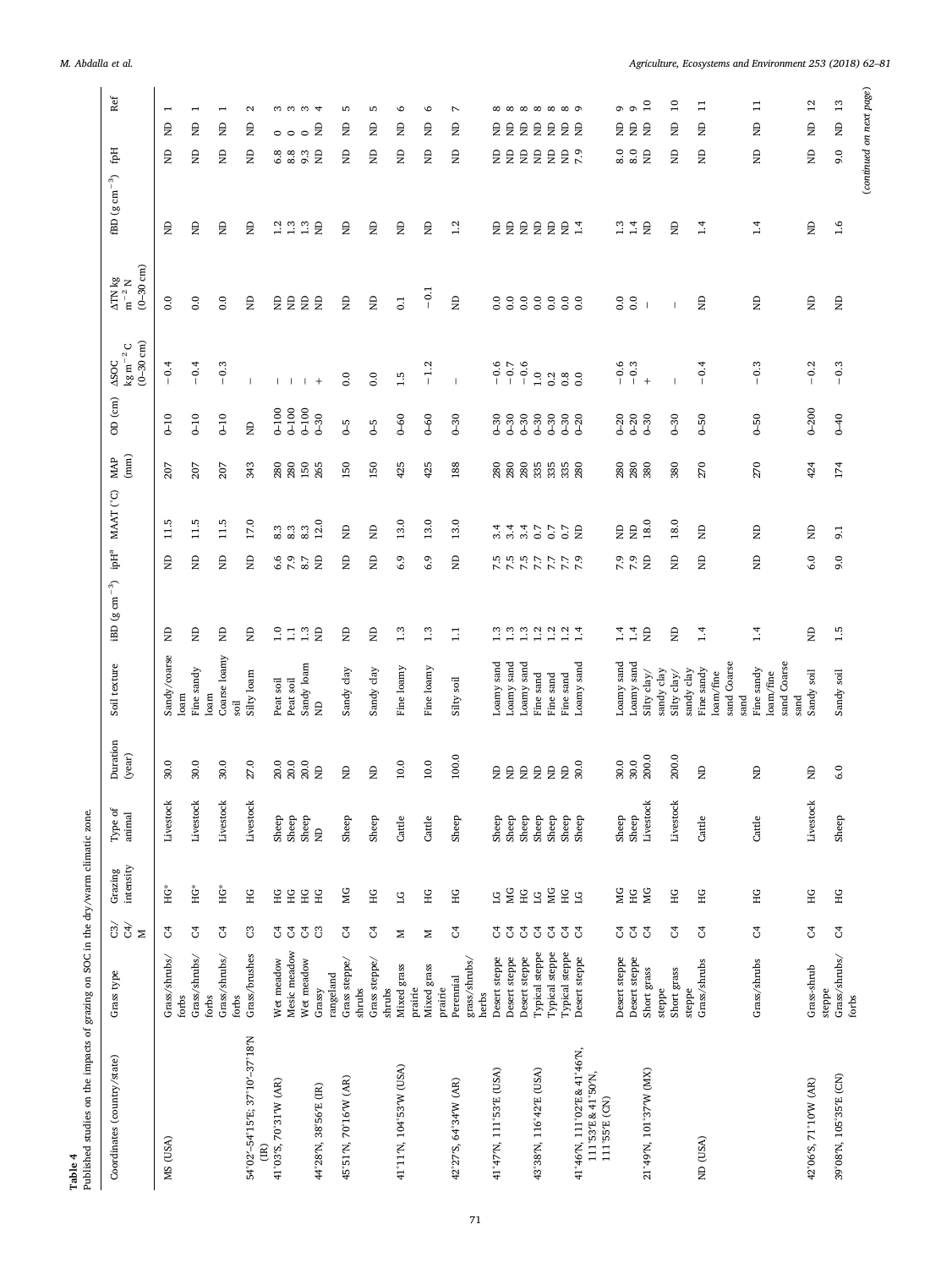| ٦ |
|---|
|   |

| Ref                                                          | 13                     | $\overline{1}$        | 15                     | 15                     | 16               | 16                     | $\overline{17}$         | $\overline{17}$      | 18                           | $^{18}$                     | $^{9}$                | $\overline{20}$         | 20                             |       |
|--------------------------------------------------------------|------------------------|-----------------------|------------------------|------------------------|------------------|------------------------|-------------------------|----------------------|------------------------------|-----------------------------|-----------------------|-------------------------|--------------------------------|-------|
| Hql                                                          | g<br>0.6               | $\overline{z}$<br>7.6 | $\Xi$<br>Ê             | Ê<br>Ê                 | Ê<br>Ê           | Ê<br>Ê                 | $\circ$<br>Ê            | $\circ$<br>g         | 0<br>7.3                     | $\circ$<br>7.1              | 0<br>g                | 0<br>4.6                | $\circ$<br>4.6                 |       |
|                                                              |                        |                       |                        |                        |                  |                        |                         |                      |                              |                             |                       |                         |                                |       |
|                                                              | 1.6                    | 1.7                   |                        |                        | 1.3              | 1.5                    |                         |                      | 1.6                          | 1.7                         |                       | 4.8                     |                                |       |
|                                                              |                        |                       | Ê                      | Ê                      |                  |                        | Ê                       | Ê                    |                              |                             | Ê                     |                         | 4.8                            |       |
| $(0 - 30$ cm)<br>$\Delta \text{TN}$ kg<br>$\rm m^{-2}\rm\,N$ | Ê                      | 0.0                   | Ê                      | Ê                      | $\overline{0.1}$ | 0.0                    | Ê                       | Ê                    | 0.0                          | 0.0                         | Ê                     | 0.0                     | 0.0                            |       |
| $(0 - 30$ cm)<br>$\rm kg\,m^{-2}\,C$<br><b>ASOC</b>          | $-0.1$                 | $\overline{0}$        | $-2.4$                 | $-2.2$                 | 0.5              | 1.6                    | $-0.1$                  | $-0.3$               | 0.0                          | $\overline{0}$ .            | I                     | $\overline{0}$          | 0.0                            |       |
| OD (cm)                                                      | $0 - 40$               | $61-0$                | $0 - 20$               | $0 - 20$               | $0 - 60$         | $0 - 60$               | $0 - 60$                | $0 - 60$             | $0-60$                       | $0 - 60$                    | $001-0$               | $0 - 15$                | $0 - 15$                       |       |
| (mm)<br><b>MAP</b>                                           | 174                    | 225                   | 458                    | 458                    | 384              | 384                    | 384                     | 384                  | 373                          | 373                         | 331                   | 366                     | 366                            |       |
| ipH <sup>a</sup> MAAT (°C)                                   | $\overline{9}$ .       | 10.7                  | 21.0                   | 21.0                   | 6.0              | 6.0                    | 7.5                     | 7.5                  | 14.4                         | 14.4                        | $\overline{61}$       | 6.5                     | 6.5                            |       |
|                                                              | 9.0                    | 7.5                   | Ê                      | Ê                      | 6.9              | 6.9                    | 6.9                     | 6.9                  | 6.5                          | 6.5                         | 7.0                   | 7.9                     | 7.9                            |       |
| iBD (g $\rm cm^{-3})$                                        | 1.5                    | 1.6                   | 0.9                    | 0.9                    | 1.4              | 1.4                    | 1.4                     | 1.4                  | 1.6                          | 1.6                         | Ê                     | 1.44.0                  | 1.44.0                         |       |
| Soil texture                                                 | Sandy soil             | Silty clay            | Fine loamy             | Fine loamy             | Sandy loam       | Sandy loam             | Sandy loam              | Sandy loam           | Sandy clay<br>$s$ ilt        | Sandy clay<br>$\ddot{a}$    | Sandy soil            | Sandy soil              | Sandy soil                     |       |
| Duration<br>(year)                                           | 2.0                    | 0.5                   | 12.0                   | 12.0                   | 12.0             | 12.0                   | 12.0                    | 12.0                 | 75.0                         | 75.0                        | $\Xi$                 | $\Xi$                   | $\Xi$                          |       |
| Type of<br>animal                                            | Sheep                  | Sheep/                | goats<br>Cartle        | Cattle                 | <b>Steers</b>    | <b>Steers</b>          | <b>Steers</b>           | Steers               | Sheep/                       | $_{\rm Sheep/}^{\rm{gots}}$ | Livestock<br>goats    | Cattle/                 | $\mbox{Cattle}\slash$<br>sheep | sheep |
| intensity<br>Grazing                                         | ΗG                     | HG                    | МG                     | ΗG                     | $\overline{1}G$  | ЭH                     | $\overline{C}$          | ΗG                   | $\overline{1}G$              | ЭH                          | ЙG                    | МG                      | MG                             |       |
| C4/<br>$\widetilde{\mathrm{c}}$<br>$\geq$                    | $\mathfrak{S}$         | 3                     | Z                      | z                      | z                | z                      | z                       | z                    | F                            | უ<br>ე                      | S,                    | S,                      | Σ                              |       |
| Grass type                                                   | Grass/shrubs/<br>forbs | Rangeland             | Mixed-grass<br>prairie | Mixed-grass<br>prairie | Mixed grass      | Mixed grass<br>prairie | prairie<br>Grass/fobs/  | Grass/fobs/<br>sedge | shrubland<br>Grassy<br>sedge | shrubland<br>Grassy         | Grass/woody           | Grass/shrubs/<br>shrubs | Grass/shrubs/<br>forbs         | forbs |
| Coordinates (country/state)                                  |                        | 31°50'N, 51°14'E (IR) | ND (USA)               |                        | ND (USA)         |                        | 41°11'N, 104°54'W (USA) |                      | 24°45'N, 31°22'E (ZA)        |                             | 25°56'S, 22°25'E (BW) | 42°58'N, 120°43'E (CN)  |                                |       |

MAAT – mean amual air temperature (°C) and MAP – mean amual precipitation. Changes in SOC (ASOC) and total nitrogen (ATN) were calculated at 0–30 cm depth using the original depth in each paper and converted into kg m<sup>-2</sup>  $BD = initial bulk density; BD = bulk density; after grazing: pH = initial pit; pH = plate grating; s = simulation study; HG = high grains; MG = radius; G = low grazing; * = originally described as free grains; MG<sup>+</sup> = originally.$ site; ATN = difference in total nitrogen between un-grazed and grazed cite. C3 = C3 crop;  $O4 = CO$  and M = mixed C3/ $O4$  crops. Ref = reference: 1 = Fernandez et al. (2008); 2 = Asgharnezhad et al. (2013); 3 = Emiquez et al described as national grazing; ND = no data; negative sign = decreased; positive sign = increased; N = added nitrogen fertilizer in kg N ha<sup>-1</sup>. SOC = soil organic carbon; ASOC = difference in soil organic carbon between u MAAT - mean annual air temperature ('C) and MAP - mean annual precipitation. Changes in SOC (ASOC) and total nitrogen (ATN) were calculated at 0-30 cm depth using the original depth in each paper and converted into kg m<sup>-2</sup> respectively. <sup>a</sup> = Different methods were used to measure soil pH using pH probe/meter in deionized water or 0.01 M GaCl<sub>2</sub> in 1:1 and 1:2, or 1:5 (v: v) solis: solution ratios. Added N fertilizer is in kg N ha<sup>-1</sup>. OD = BD = initial bulk density, BD = bulk density after grazing; ipH = initial pH; fpH = pH after grazing; <sup>\$</sup> = simulation study; HG = high grazing; RG = mdium grazing; LG = low grazing; \* = originally described as free grazin described as national grazing; ND = no data; negative sign = decreased; positive sign = increased; N = added nitrogen fertilizer in kg N ha<sup>-1</sup>. SOC = soil organic carbon; ASOC = difference in soil organic carbon between u site; ATN = difference in total nitrogen between un-grazed and grazed and grazed site. C3 = C4 = C4 = c4 crop and M = mixed C3/C4 crops. Ref = reference: 1 = Femandez et al. (2003); 2 = Asgharmezhad et al. (2013); 3 = Eur 4 = [Ghoreyshi](#page-17-38) et al. (2013), 5 = [Golluscio](#page-17-39) et al. (2009); 6 = [Ingram](#page-17-40) et al. (2008); 7 = [Larreguy](#page-18-36) et al. (2004); 8 = Liu et al. (2003); 9 = Liu et al. (2009); 6 = Medina-Roldana et al. [\(2008\);](#page-18-38) 11 = Neff et al. [\(2005\);](#page-18-40) 12 =  $13 =$  Pei et al. (2008);  $14 =$  Raiesi and Riahi (2014);  $15 =$  Rogers et al. (2005);  $16 =$  Schuman et al. (1999);  $17 =$  Schuman et al. (2002, 2009);  $18 =$  Talore et al. (2016);  $19 =$  Thomas (2012);  $20 =$  Su et al. (2005). 13 = Pei et al. [\(2008\)](#page-18-42); 14 = Raiesi and Riahi [\(2014\)](#page-18-24); 15 = Rogers et al. [\(2005\)](#page-18-43); 16 = [Schuman](#page-18-45) et al. (1999); 17 = Schuman et al. (2002, 2009); 18 = Talore et al. [\(2016\);](#page-19-13) 19 = Thomas [\(2012\);](#page-19-14) 20 = Su et al. [\(2005\).](#page-18-46) IR = Iran States of America;  $AR = Argentina$ ;  $CN = China$ ;  $MX = Mexico$ ;  $BW = Botswana$ ;  $ZA = South Africa$ . States of America; AR = Argentina; CN = China; MX = Mexico; BW = Botswana; ZA = South Africa.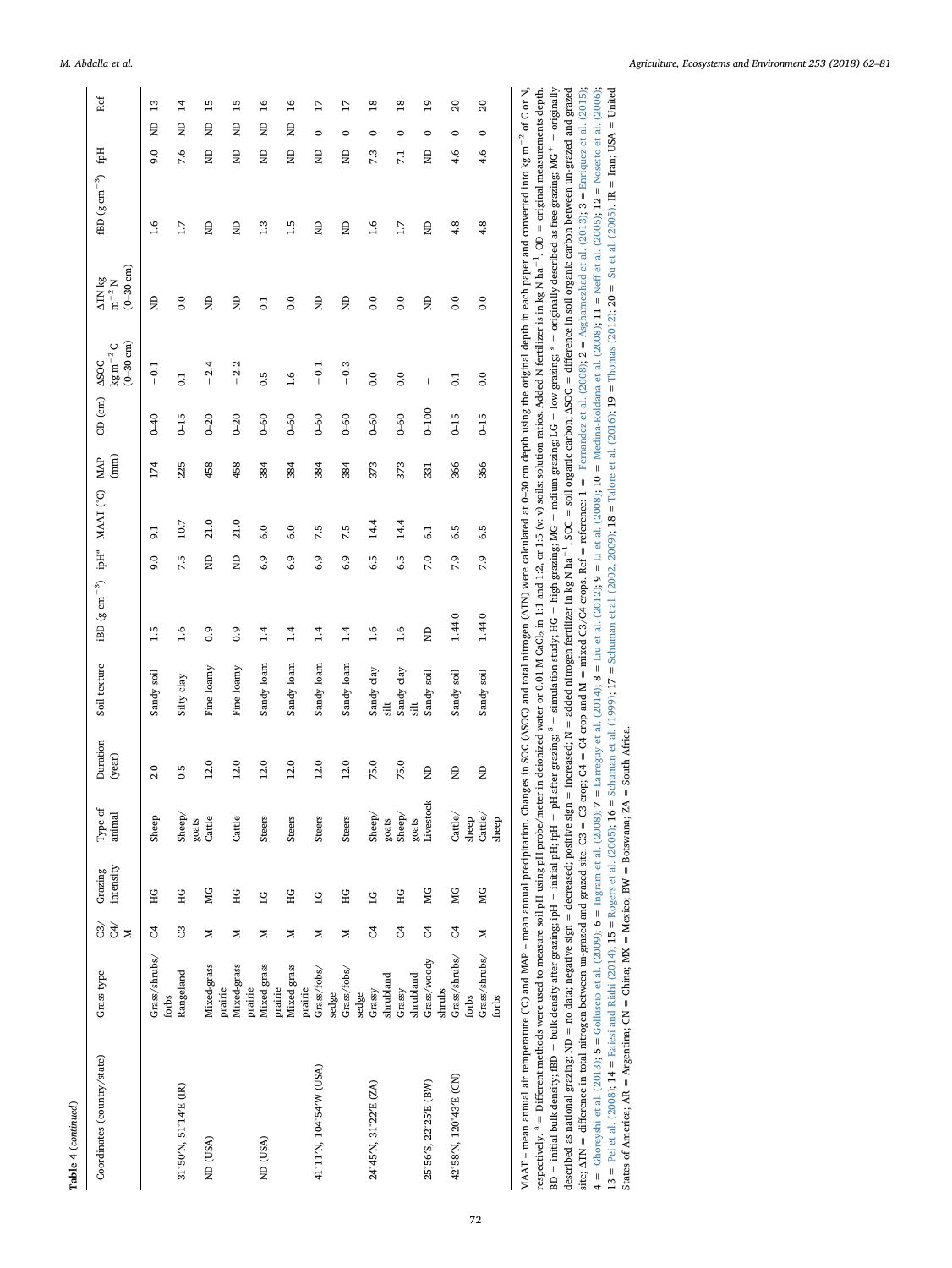<span id="page-11-0"></span>

Fig. 2. The initial SOC (mg ha<sup>-1</sup>) and NPP values (mg mg C ha<sup>-1</sup> y<sup>-1</sup>) for different climatic zones (DC = dry cool, DW = dry warm, MC = moist cool, MW = moist warm), 0–30 cm depth.

equivalent chart (USDA-Animal equivalent chart, [USDA, 2017](#page-19-15)). The carrying capacity (CC) of grassland is the number of animal unit months that the land will support, based upon the available forage dry matter and the energy requirement, and this we calculated as:

$$
CC = SVDM/0.350 AUM ha^{-1} y^{-1}
$$
 (9)

The GI was calculated from the ratio of the number of animal unit months actually grazed up to carrying capacity. The actual number of animal unit months (AAUM) depended on the type of animal: i) cows = 1; ii) steers = 0.7; iii) sheep = 0.2; iv) goats = 0.2, v) domesticated yaks = 0.7 (USDA-Animal equivalent chart, [USDA, 2017](#page-19-15)). The AAUM was calculated as the product of stocking density per ha multiplied by the number of months grazed per year in ha<sup>-1</sup> y<sup>-1</sup>.

$$
GI = A A U M / C C \tag{10}
$$

As changes in SOC stocks are related to the initial SOC and the annual carbon input to the soil. We calculated the annual carbon input (CIN) to be the quantity of annual NPP carbon not grazed by the animals, and calculated as:

$$
CIN = NPP (1 - GI). \tag{11}
$$

### 2.3. Data analyses

We used Minitab 17 (Minitab, Inc., State College, PA) to conduct the data exploration, conditioning and analyses. The complete data set was analysed to estimate the overall impact of grazing on grassland SOC and selected soil properties, and then to analyse the impact of climatic zone and GI. We have sufficient data to estimate the change in SOC stock  $(n = 83)$  related to grazing for the top 30 cm or the profile over the period of the experiment that could be normalized to an annual rate per year. For a subset of the data ( $n = 64$ ), it was possible to estimate the change in total nitrogen per year during the experiment, bulk density change ( $n = 43$ ), and  $pH (n = 30)$ .

The data collected were segregated into four climatic zones for the meta-analysis: DC  $(n = 26)$ , DW  $(n = 33)$ , MC  $(n = 9)$  and MW  $(n = 15)$ . The data were also grouped by the calculated GI: low (LG;  $GI = 0-0.33$ ), medium (MG;  $GI = 0.33-0.66$ ), high (HG;  $GI = 0.66-1.0$ ) and overgrazed (OG; GH  $\leq 1.0$ ). The tests were also grouped by animal type bovine (B), which included yaks, steers, cows and heifers; caprine (C), including sheep and goats; and a mixture of both bovine and caprine (M). The tests were also grouped by soil type and texture: clay, clay-loam, loam, sandy-loam and sandy; and grassland type: grassland, shrubby grassland, woody grassland, steppe, and prairie. We also tested grass by photosynthetic pathway type: C3, C4 and mixed.

We used different analytical procedures for each group and parameter that related to the available published data. An analysis of the

effects of grazing on SOC, TN, pH and BD was made by the methods of [Hedges et al. \(1999\)](#page-17-41) and [Luo et al. \(2006\)](#page-18-47) using the response ratio (RR) defined as the natural logarithm of the ratio of the value or the parameter measured on the grazing treatment to that without grazing (control).

Ln  $(RR)$  = ln (grazed treatment parameter value/un-grazed (control) parameter value) (12)

The rate of change (R) was calculated in the form ln (RR) by dividing by the length of the experiment in years (y).

$$
R = \ln (RR)/y \tag{13}
$$

The descriptive statistics of the annual change in SOC, TN, BD and pH due to grazing including mean, median, standard deviation, and 95% confidence intervals for each were calculated. One way ANOVAs were performed to investigate the impact of factors: climate, GI, grass and animal types on SOC, TN and other selected soil properties, and the rates of change. Principle component analysis was used to determine significant explanatory variables and response variables and determine the differences between climatic zones. In addition, regressions or mixed models such as GLM's, were used to determine significant explanatory variables.

## 3. Results

## 3.1. Estimation of NPP and grazing intensities

Mean NPP for the period 1960–2000 covered a wide range of values reflecting the global diversity of NPP under different climatic zones ([Fig. 1](#page-1-0)). In addition to decomposition rates, SOC content partly depends on OC input. No statistically significant differences in NPP between the DC, DM and MC climatic zones was found; however, the NPP values at the MW climate were significantly greater from those under the other climatic zones [\(Fig. 2](#page-11-0) and [Table 5](#page-11-1)). The calculated and reported estimates of GIs show considerable overlap, and only three experiments represented 'overgrazing' i.e. beyond the carrying capacity of the system [\(Fig. 3\)](#page-12-0). They also illustrated the different definitions of the levels of grazing used in the literature for each domain.

A linear regression of annual NPP remaining available as a possible OC input to the soil, with the calculated GI and climatic zones (p < 0.001,  $R^2 = 67\%$ ), demonstrated that the SOC stock under the MC climatic zone is much higher than under the other climatic zones ([Fig. 4\)](#page-12-1). The second highest climatic zone, in SOC, is MW but with much higher standard deviation (data not shown). An ANOVA showed that un-grazed SOC is different between the different climatic zones as shown in [Table 6](#page-12-2) and explains 21% of the variation. A GLM showed that adding NPP and pH explained 41% of the un-grazed SOC value.

## 3.2. Impacts of grazing intensity on SOC and other selected soil properties using the response ratio ln (RR)

An analysis of all studies together and using the response ratio ln (RR) of grazed compared to un-grazed grassland, showed that GI was associated with a decrease of overall SOC stocks by a response ratio of

<span id="page-11-1"></span>Table 5 Comparison of NPP by climatic zones ( $p < 0.001$ ).

| Climatic zone | N   |      | Mean Stdev. (mg C ha <sup>-1</sup> y <sup>-1</sup> ) | 95% CI          | Grouping<br>Tukey |
|---------------|-----|------|------------------------------------------------------|-----------------|-------------------|
| Dry cool      | 26  | 6.0  | 0.7                                                  | (5.0, 6.9)      | в                 |
| Dry warm      | 33  | 5.4  | 1.6                                                  | (4.5, 6.2)      | в                 |
| Moist cool    | 9.0 | 7.2  | 2.1                                                  | (5.5, 8.7)      | в                 |
| Moist warm    | 15  | 12.7 | 4.9                                                  | (11.4,<br>13.9) | A                 |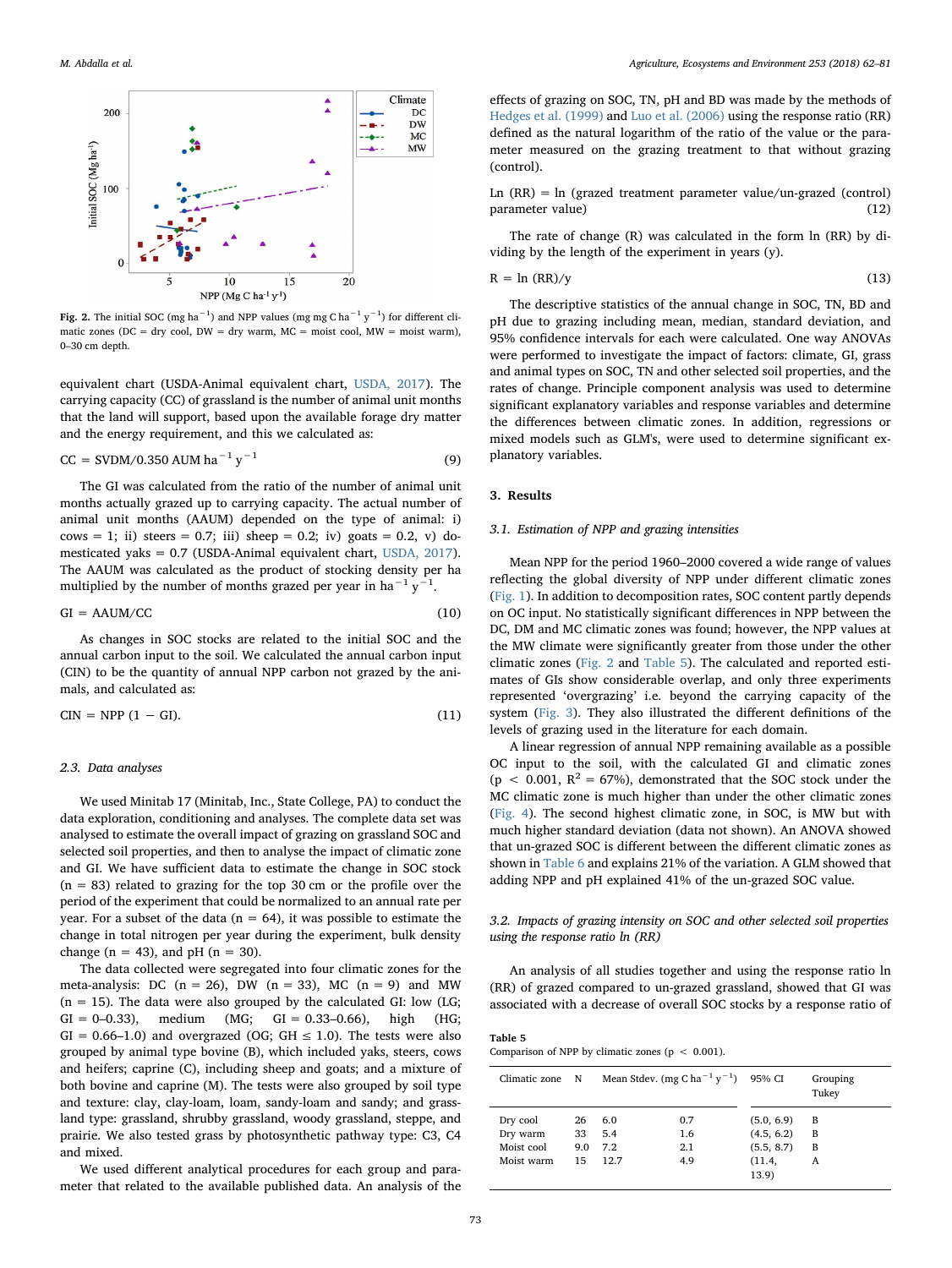<span id="page-12-0"></span>

Fig. 3. Comparison of published grazing intensities (high, medium and low) compared with those derived from NPP and number of animals. The symbols are showing the median (⊗) and the mean (●), with 95% confidence interval as a bar and individual site values as grey dots.

<span id="page-12-1"></span>

Fig. 4. Regression of un-grazed NPP (mg C ha  $^{-1}$  y $^{-1}$ ) to grazing intensity calculated from NPP and number of animal units (values greater than zero are overgrazed) for each climatic zone (DC = dry cool, DW = dry warm,  $MC = \text{moist cool}, MW = \text{moist warm}$ ).

<span id="page-12-2"></span>Table 6

Comparison of non-grazed SOC by climatic zones (p < 0.001).

| Climatic zone | N   | Mean Stdev.<br>$(mg C ha^{-1} y^{-1})$ |      | 95% CI           | Grouping<br>Tukey |
|---------------|-----|----------------------------------------|------|------------------|-------------------|
| Dry cool      | 26  | 45.2                                   | 40.3 | (27.1,<br>62.3)  | BС                |
| Dry warm      | 33  | 34.0                                   | 29.8 | (18.0,<br>50.0   | C                 |
| Moist cool    | 9.0 | 91.2                                   | 57.2 | (60.6,<br>121.8) | AB                |
| Moist warm    | 15  | 87.2                                   | 72.2 | (63.5,<br>110.9) | A                 |

 $-0.0774$  ( $-8\%$ ; StDev = 0.358). It was also associated with a slight increase in pH of  $0.029$  ( $+3\%$ ; StDev = 0.044), an increase in TN of 0.06 ( $+6\%$ ; StDev = 0.772) and BD of 0.070 ( $+7\%$ ; StDev = 0.083). However, an ANOVA of the SOC, TN, BD and pH showed that whilst climatic zone significantly affects SOC change ( $p = 0.011$ ) and  $pH$  $(p = 0.014)$ , it did not significantly impact BD  $(p = 0.144)$  or TN  $(p = 0.118)$  ([Table 7\)](#page-13-0). At all GI levels, grazing increased SOC stocks under the MW climate  $(+7.6%)$ , but decreased them under the MC climate (−19.5%). However, for the DW and DC climates, only the low  $(+5.8%)$  and low to medium  $(+16.1%)$  grazing intensities, respectively, led to increases in SOC [\(Fig. 5\)](#page-13-1).

Analysis of the impact of animal type (bovine, caprine and mixed) on ln (RR) of SOC across all climate types showed no significant

difference ( $p = 0.89$ ). Neither soil texture (clay, clay-loam, loam, sandy-loam and sandy) ( $p = 0.75$ ), nor grassland characteristics (grassland, shrubby grassland, woody grassland, steppe, and prairie) (p = 0.079) significantly affected SOC levels. However, an ANOVA for grass photosynthetic pathway type (C3, C4 and mixed) showed that there was a significant difference ( $p = 0.003$ ) with C4 grasslands increasing SOC by  $0.056$  (5.6%; StDev = 0.341), and C3 grasses and mixed grass decreasing SOC by  $-0.155$  ( $-15.5%$ ; StDev = 0.233) and −0.25 (−25%; StDev = 0.435), respectively ([Table 8\)](#page-13-2).

3.3. Impacts of grazing intensity on SOC with annual rate of response ratio  $ln (RR)$ 

The annual rate of change, R, of the response ratio ln (RR), show that overall GI decreased SOC, with an annual rate of  $-0.009$  ( $-0.9%$ ; StDev = 0.037), but increased pH at a rate of 0.003  $(+0.3\%;$ StDev = 0.006), TN at a rate of  $0.0005 (+0.05\%;$  StDev = 0.0047) and BD at a rate of  $0.009 (+0.09\%; \text{StDev} = 0.021)$ . However an ANOVA of the SOC, TN, BD and pH showed that, whilst climatic zone significantly impacts the rate of SOC change ( $p < 0.001$ ), rate of TN ( $p = 0.047$ ) and rate of BD change ( $p = 0.009$ ), it did not significantly impact the rate of pH change ( $p = 0.201$ ) [\(Table 9\)](#page-14-0). It also showed that GI was associated with more rapid decreases in SOC in DW and MC climates, than in DC and MW climates [\(Table 9](#page-14-0)).

#### 3.4. Interactions between climatic zone, grazing intensity and soils

The effect of soil texture was tested by ANOVA both for the entire data set ( $n = 67$ ) and for each climatic region (DC,  $n = 22$ ; DW,  $n = 21$ ; MC,  $n = 6$  & MW,  $n = 14$ ), but no statistical differences were found between texture classes (data not shown).

## 3.5. Interactions of significant explanatory variables on response ratio ln (RR)

Principle component analysis (PCA) showed that the main explanatory variables for response ratio ln (RR) were climatic zone, initial SOC, grazing intensity and NPP. PCA component 1–4 derived from this parameter subset showed a different pattern for each climatic zone with DW and DC being similar and MW and MC exhibiting different patterns ([Fig. 6](#page-14-1)). When the contribution of each variable to the four components is examined in radar plots ([Fig. 7\)](#page-15-0), it is observed that the pattern of interaction of each variable is different for each climatic zone indicating that SOC change is governed by different factors.

#### 4. Discussion

#### 4.1. Comparison of methods used here with previous analyses

In this systematic global review and meta-analysis we collected 83 published studies, on the impacts of GI of grasslands on SOC and other selected soil properties, covering 164 sites and representing different countries and climatic zones. Unlike previous published reviews (e.g. [McSherry and Ritchie, 2013; Lu et al., 2017; Zhou et al., 2017\)](#page-18-4), we depth-normalized the SOC and TN data in line with IPCC guidelines. We also calculated a normalized GI, with the aim of harmonising very heterogeneous data. Additionally, the calculation of the normalized GI allowed us to compare across experiments, since reported grazing intensities were subjective, considering the normal local management practices. We found the calculated GI overlapped with the GI from the collected literature, which suggests that our normalization method is unlikely to have introduced additional errors. The extracted mean annual temperatures and annual rainfall at each site from the CRU 3.4 dataset all agreed well with the values reported in publications, where given, providing confidence to the calculation of NPP using the Miami model at each experimental site. Our values of excess NPP for a given GI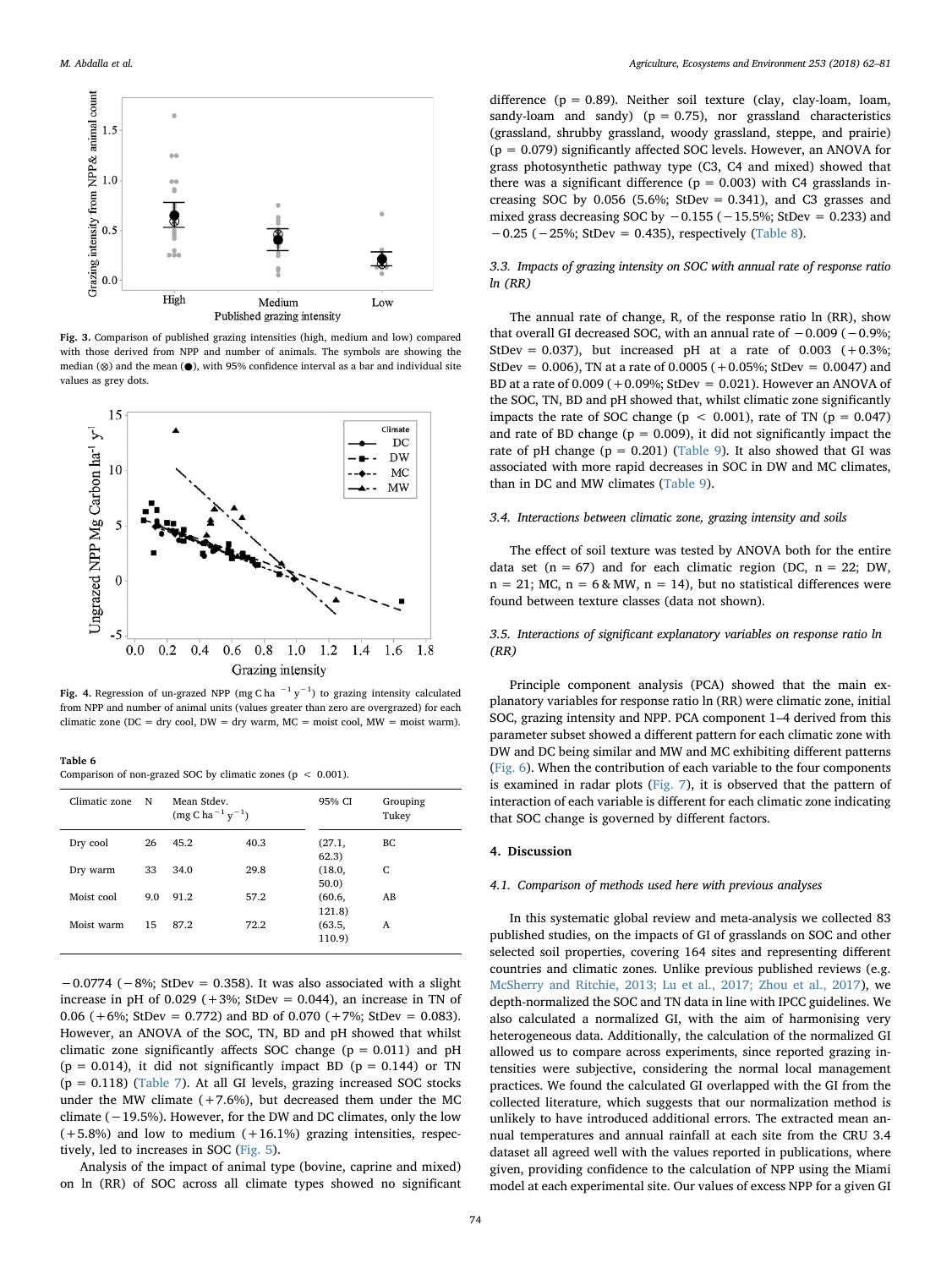#### <span id="page-13-0"></span>Table 7

Natural logarithm of response ratio effects for SOC, TN, pH and BD by climatic zones. N = number of studies.

| In (RR) function             | Climatic zone | N  | Mean Stdev. In (treatment/control) |       | 95% CI             | Grouping Tukey |
|------------------------------|---------------|----|------------------------------------|-------|--------------------|----------------|
| SOC $(P = 0.011)$            | Dry cool      | 26 | 0.076                              | 0.316 | $(-0.056, 0.209)$  | A              |
|                              | Dry warm      | 33 | $-0.195$                           | 0.392 | $(-0.312, -0.076)$ | B              |
|                              | Moist cool    | 9  | $-0.227$                           | 0.209 | $(-0.453, -0.001)$ | AB             |
|                              | Moist warm    | 15 | 0.004                              | 0.316 | $(-0.170, 0.179)$  | AB             |
| Total N ( $P = 0.118$ )      | Dry cool      | 7  | 0.233                              | 0.317 | $(-0.335, 0.801)$  | A              |
|                              | Dry warm      | 21 | $-0.119$                           | 0.284 | $(-0.446, 0.209)$  | A              |
|                              | Moist cool    | 5  | $-0.124$                           | 0.184 | $(-0.796, 0.548)$  | A              |
|                              | Moist warm    | 5  | 0.754                              | 2.014 | (0.082, 1.425)     | A              |
| Bulk density ( $P = 0.014$ ) | Dry cool      | 9  | 0.000                              | 0.015 | $(-0.026, 0.026)$  | в              |
|                              | Dry warm      | 11 | 0.056                              | 0.054 | (0.032, 0.080)     | A              |
|                              | Moist cool    | 9  | 0.019                              | 0.029 | $(-0.007, 0.044)$  | AB             |
|                              | Moist warm    |    | 0.072                              | n/a   | n/a                | AB             |
| $pH$ (P = 0.144)             | Dry cool      | 15 | 0.076                              | 0.074 | (0.034, 0.117)     | A              |
|                              | Dry warm      | 13 | 0.045                              | 0.066 | (0.000, 0.089)     | A              |
|                              | Moist cool    | 9  | 0.117                              | 0.111 | (0.062, 0.179)     | A              |
|                              | Moist warm    |    | 0.025                              | 0.054 | $(-0.056, 0.105)$  | A              |

<span id="page-13-1"></span>

Fig. 5. Impacts of grazing on soil organic carbon (SOC) stocks (0–30 cm soil depth) under the different climatic zones. (DC = dry cool, DW = dry warm, MC = moist cool, MW = moist warm). Grazing intensities are described as percentage of the annual net primary production (over (grazed) ≥ 100%, high = 100–66%, medium = 66–33%, low ≤ 33%). Impact in the natural logarithm of the ratio of un-grazed SOC to grazed SOC. ⊕ is mean, box shows 95% confidence and median as a bar.

<span id="page-13-2"></span>

| ľable |  |
|-------|--|
|-------|--|

Table 8 Natural logarithm of response ratio effects for SOC by grass type.

| Climatic zone     | Grass type     | N  | Mean Stdey, In<br>(treatment/<br>control) |       | 95% CI                 | Grouping<br>Tukey |
|-------------------|----------------|----|-------------------------------------------|-------|------------------------|-------------------|
| SOC $(P = 0.003)$ | C3             | 25 | $-0.155$                                  | 0.233 | $(-0.289,$<br>$-0.020$ | B                 |
|                   | C <sub>4</sub> | 39 | $-0.056$                                  | 0.341 | $(-0.051,$<br>0.163)   | A                 |
|                   | М              | 19 | $-0.250$                                  | 0.435 | $(-0.304,$<br>$-0.095$ | B                 |

are similar for all climatic zones except for MW, where the value is almost double that in the other climatic zones. Here climate, especially temperature and rainfall, influences grass productivity and thereby NPP ([Chu et al., 2016\)](#page-17-42). Climatic zones also play a major role in the initial SOC contents, and values for the different zones were significantly different (p < 0.05) from each other (i.e. SOC was highest for MC, and lowest for the DW climatic zone). Estimation of uncertainty is of crucial importance since it has a large impact on the management decisions. In this study, some approximations and assumptions incorporated in the methods we used may have created uncertainty in the final results. To consider this, we have conservatively estimated it by calculating the standard deviation for all values as shown in the [Tables 5](#page-11-1)–9.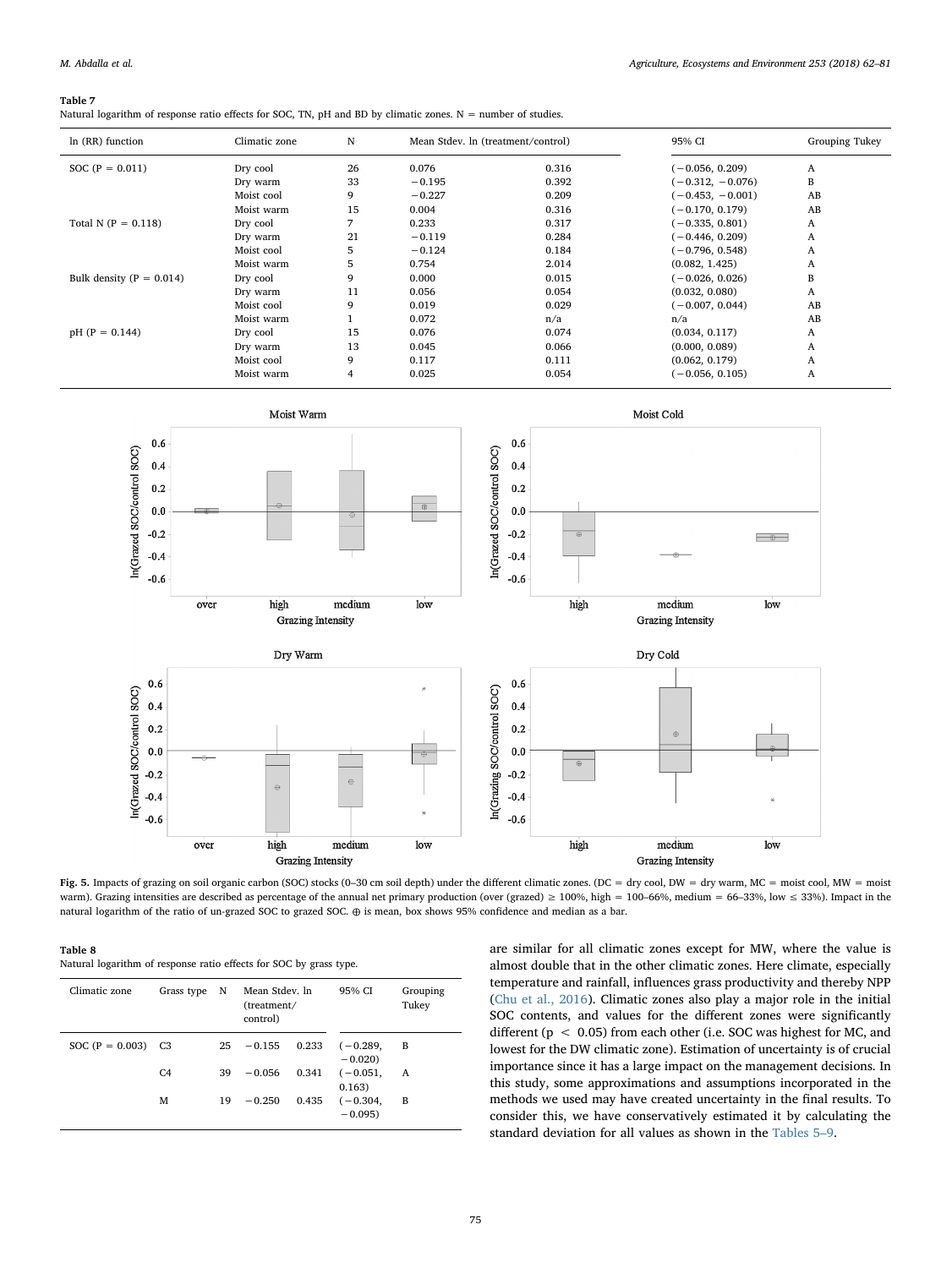#### <span id="page-14-0"></span>Table 9

| Natural logarithm of response ratio effects for SOC, TN, pH and BD by climatic zone. $N =$ number of studies. |
|---------------------------------------------------------------------------------------------------------------|
|---------------------------------------------------------------------------------------------------------------|

| In (RR) function             | Climatic zone | N  | Mean Stdev. In (treatment/control) |       | 95% CI             | Grouping Tukey |
|------------------------------|---------------|----|------------------------------------|-------|--------------------|----------------|
| SOC ( $P < 0.001$ )          | Dry cool      | 26 | 0.002                              | 0.020 | $(-0.010, 0.014)$  | A              |
|                              | Dry warm      | 33 | $-0.016$                           | 0.032 | $(-0.030, 0.000)$  | A              |
|                              | Moist cool    | 9  | $-0.057$                           | 0.057 | $(-0.077, -0.035)$ | A              |
|                              | Moist warm    | 15 | 0.007                              | 0.027 | $(-0.009, 0.022)$  | В              |
| Total N ( $P = 0.047$ )      | Dry cool      |    | 0.017                              | 0.022 | $(-0.001, 0.035)$  | A              |
|                              | Dry warm      | 21 | $-0.005$                           | 0.013 | $(-0.019, 0.008)$  | A              |
|                              | Moist cool    | 5  | $-0.019$                           | 0.040 | $(-0.040, 0.003)$  | A              |
|                              | Moist warm    | 5  | 0.013                              | 0.026 | $(-0.009, 0.034)$  | A              |
| Bulk density ( $P = 0.009$ ) | Dry cool      | 9  | 0.004                              | 0.004 | $(-0.005, 0.013)$  | В              |
|                              | Dry warm      | 11 | 0.004                              | 0.008 | $(-0.007, 0.015)$  | B              |
|                              | Moist cool    | 9  | 0.029                              | 0.036 | (0.017, 0.041)     | A              |
|                              | Moist warm    |    | 0.000                              | 0.001 | $(-0.018, 0.018)$  | AB             |
| $pH$ (P = 0.201)             | Dry cool      | 15 | 0.000                              | 0.001 | $(-0.004, 0.003)$  | A              |
|                              | Dry warm      | 13 | 0.003                              | 0.005 | $(-0.001, 0.007)$  | A              |
|                              | Moist cool    | 9  | 0.006                              | 0.008 | (0.001, 0.009)     | A              |
|                              | Moist warm    | 4  | 0.003                              | n/a   | $(-0.008, 0.014)$  | A              |

<span id="page-14-1"></span>

Fig. 6. Principle component analysis for four climatic zones using Ln (response ratio soil organic carbon), Initial soil organic carbon to 30 cm, grazing intensity on a scale of 0–1 and net primary productivity (NPP) as variables.

### 4.2. Impacts of grazing intensity on soil organic carbon (SOC)

By pooling all the data and ignoring the regional climatic zones we found that higher GI (below the carrying capacity of the systems), was generally associated with a decrease in SOC stocks. Similar results were found by [Lu et al. \(2017\)](#page-18-9) and [Zhou et al. \(2017\)](#page-19-4) among others. The effects of GI management on SOC are mediated by ground cover and high organic matter supply and/or less soil erosion [\(Waters et al.,](#page-19-16) [2017\)](#page-19-16). High GI can decrease net primary productivity [\(Wardle, 2002\)](#page-19-17) and result in the loss of palatable, larger-leaved species causing domination of unpalatable small-leaved species which produce litter of low quality for soil microbes and fauna [\(Cornelissen et al., 1999; Pavl](#page-17-43)ů [et al., 2007; Shengjie et al., 2017\)](#page-17-43). This reduction of some plant-species could also result in decreasing chemical quality of the organic C stock (i.e. reducing of water soluble C) in soil [\(Larreguy et al., 2017](#page-18-48)). Moreover, high GI can shift the fungal- to- bacterial ratio towards dominance by fungi, which are more tolerant of periodic drought and seasonal fluctuations in soil moisture than bacteria ([Bagchi and Ritchie,](#page-17-44) [2010; Bagchi et al., 2017\)](#page-17-44). In a world of a changing climate livestock production will be negatively affected, especially in arid and semiarid regions, due to e.g. diseases and water availability. High GI under increased frequency of drought and heat wave events may increase GHG emissions and turn grasslands into C sources ([Ciais et al., 2005;](#page-17-45) [McSherry and Ritchie, 2013](#page-17-45)). Additionally, long-term drought in combination with high atmospheric  $CO<sub>2</sub>$  concentration can decrease soil microbial biomass and promotes a shift in functional microbial types, and thereby, modify biogeochemical cycles and SOC storage ([Barnard et al., 2006; Pinay et al., 2007](#page-17-46)).

However, analysing our data according to climatic zone revealed that the impact of GI on SOC is clearly climate dependent, so that the same GI level in different climatic zones could have different impacts on SOC stocks. This can be explained by the interactions between GI and the environmental parameters (e.g. temperature and precipitation) at each climatic zone. The different GI levels have significantly different effects on individual plant species occurrences and covers and thereby, SOC. Generally, grazing stimulates pasture growth, so although the animals under high GI consume more C from the system and respire it, grazing returns (urine and faeces) recycle the C so, the input to the soil remains similar. In addition, the amount and quality of animal urine and dung, and typical manure management practices in each climatic zone, may also stimulate grass regrowth differently. Further, high GI on dry areas or C3 grassland reduces C storage and makes it vulnerable to climate change whilst increases C sequestration under C4 grasslands. Below we discuss our results for each climatic zone in more detail.

## 4.2.1. Impacts of grazing intensity on soil organic carbon (SOC) under dry/ warm climates

Under the DW climate, where soil is dry and temperature and evapotranspiration are high, GI has detrimental effects on SOC at all levels apart from low GI, where SOC increases by 5.8%. In this climatic zone, [Angassa \(2014\)](#page-17-47) reported a decline in species richness under high GI and suggested low to medium grazing intensities for promoting and conserving key forage species. Low GI could stimulate grass regrowth and mobilise nutrients within the soil and is therefore, recommended for steppe-type ecosystem such as those found in Inner Mongolia (Steff[ens et al., 2008](#page-18-35)). [Fernandez et al. \(2008\)](#page-17-36) reported that high GI decreases soil fertility and has long-term potential implications for the sustainability of grazing in semi-arid environments. It can also increase  $CO<sub>2</sub>$  fluxes from soil and reduce the potential of grasslands to capture  $CO<sub>2</sub>$  by reducing aboveground biomass ([Frank et al., 2002](#page-17-9)), thereby reducing the source of SOC from above- and below-ground inputs. Similarly, in a mixed prairie, high GI has been shown to change grass composition (reduced tallgrasses) resulting in reduced litter accumulation and ground cover ([Fuhlendorf et al., 2002\)](#page-17-26). It is also likely to increase nutrient losses (particularly N) [\(Craine et al., 2009](#page-17-48)), and affect bacterial and fungal community structures ([Huhe Chen et al., 2017](#page-17-49)); hence threaten longer term sustainability. However, according to [Talore et al. \(2016\)](#page-19-13), although high GI reduces SOC and TN content and its C/N ratio, a resting period of 1-2 years followed by three consecutive grazing years at low GI would improve SOC and be ideal for sustainable livestock production in South Africa. In addition, Walters et al. (2017) reported that management of GI by rotational grazing (which incorporating long periods of rest) also increased SOC on red Lixisol soils.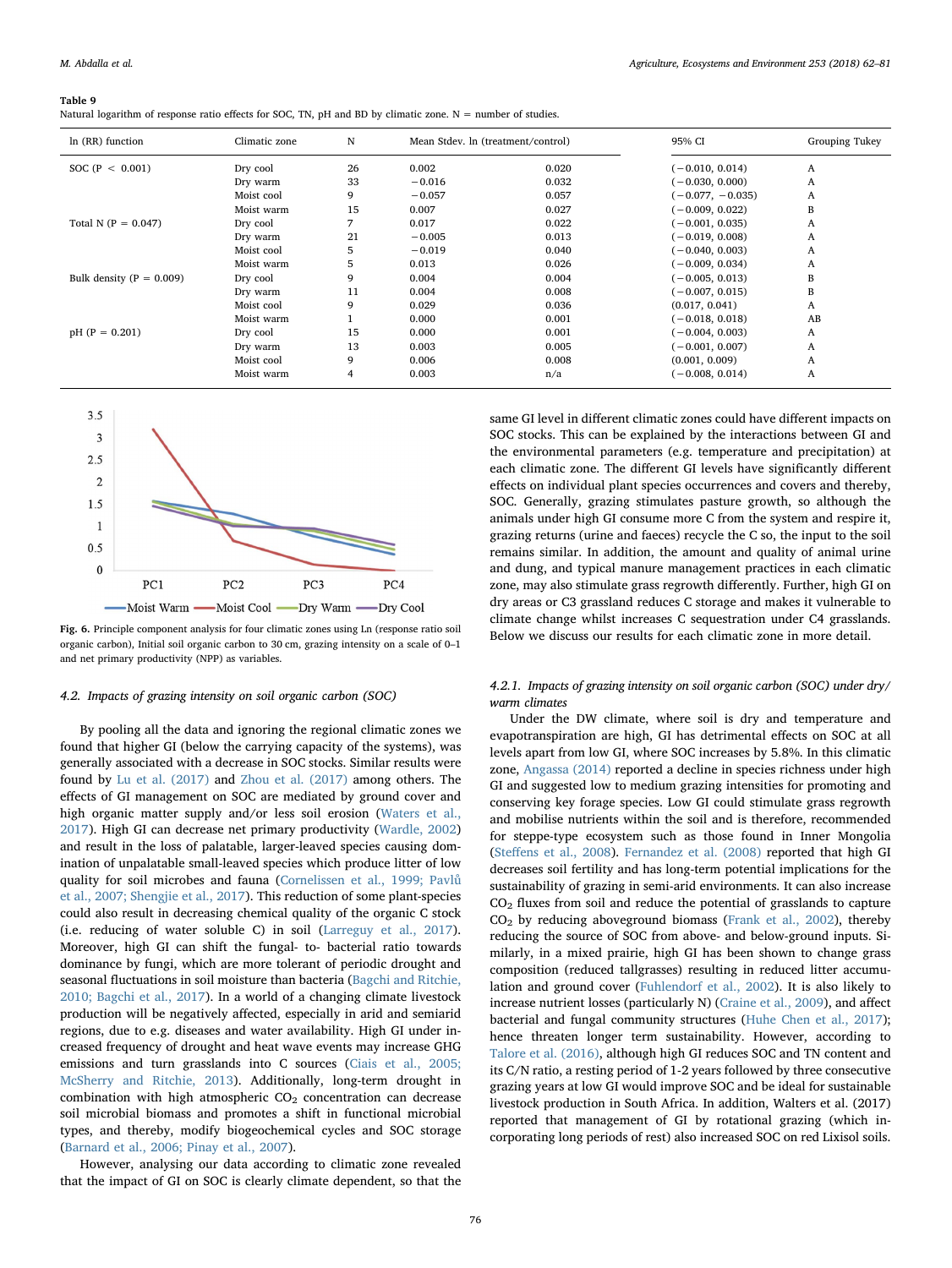<span id="page-15-0"></span>

4.2.2. Impacts of grazing intensity on soil organic carbon (SOC) under moist/cool climates

In the MC climatic zone, where soil is moist for longer periods and the temperature is low, all grazing led to a decrease in SOC. The activity of soil microorganisms is supressed due to low temperature and high water saturation of the soil (i.e. reducing oxygen availability). High rainfall decreases microbial biomass, possibly due to high demand of nutrients from the soil for the peak growth of vegetation during that time [\(Devi et al., 2014\)](#page-17-18) and decreases soil pH ([Slessarev et al., 2016](#page-18-49)). Many other studies in MC climates have found that frequent disturbances of grassland by grazing practices at different intensities decrease C sequestration in soils (e.g. [Klumpp et al., 2007, 2009; Wu et al.,](#page-17-15) [2009, 2010](#page-17-15)). [Sun et al. \(2011\)](#page-19-18) reported that higher GI under alpine meadows, reduced plant biomass productivity and changed the species composition and thereby, decreased SOC. Moreover, [Wu et al. \(2009\)](#page-19-19) and [Dong et al. \(2012\)](#page-17-12) found that high GI decreased not only SOC, but also soil N in the Qinghai-Tibetan Plateau. Further, trampling by cattle decreases SOC storage by stimulating organic matter decomposition, due to the destruction of soil aggregates by mechanical stress, alters soil microbial community structure, leading to lower fungal- to- bacterial ratios [\(Hiltbrunner et al., 2012\)](#page-17-14), and increase denitrification rates and N losses ([Su et al., 2005;](#page-18-46) [Jones et al., 2016\)](#page-17-50). [Pappas and Koukoura](#page-18-20) [\(2011\)](#page-18-20) found that medium GI could enhance soil C accumulation at higher altitudes. The trade-off between above- and belowground C storage is positively associated with net ecosystem productivity. However, increasing grass productivity by adding more N fertilizer then intensifying the GI accordingly can increase SOC ([Klumpp et al., 2007](#page-17-15)). Although the use of added inorganic N fertilizer to enhance productivity in temperate grasslands is widespread, it can lead to an

enhancement of N losses particularly as GI increases. This can lead to a situation where despite increases in C sequestration the losses of non  $CO<sub>2</sub>$  GHGs (e.g. N<sub>2</sub>O) increase and the net GHG balance remains close to zero (or becomes positive), offsetting the benefits of C sequestration ([Jones et al., 2016; Soussana et al., 2007\)](#page-17-50). In circumstances where soils have a high nutrient capital (e.g. upland sheep grazing), it can be more appropriate to recommend no or low-intensity grazing as a management practice for enhancing plant and soil C sequestration ([Smith et al.,](#page-18-21) [2014\)](#page-18-21). In contrast, [Gao et al. \(2007, 2009\)](#page-17-13) and [Li et al. \(2011\)](#page-18-15) reported that higher GI increased soil C and N storage in alpine meadows through changes in the species composition and biomass allocation pattern. Although grazing in the warm-season is good for plant diversity conservation and nutrient storage in the topsoil, grazing in the cold season can enhance for C and N storage in deep soil layers ([Gao-Lin](#page-17-51) [et al., 2017](#page-17-51)).

## 4.2.3. Impacts of grazing intensity on soil organic carbon (SOC) under moist/warm climates

In the MW climatic zone, where both moisture and temperature are high, all GIs have a beneficial impact on SOC. High temperatures increase soil microbial C due to faster decomposition of plant residues and immobilization of products in the microbial biomass. However, [Devi et al. \(2014\)](#page-17-18) found that only medium GI benefits sub-tropical grasslands by influencing nutrient dynamics and should therefore be prescribed for the management of these grasslands. [Da Silva et al.](#page-17-17) [\(2014\)](#page-17-17) reported that light GI was a useful management for enhancing C sequestration, whilst high GI led to a reduced number of plant species, plant basal area, and amount of deposited dead plant material. [Wright](#page-19-7) [et al. \(2004\)](#page-19-7) also reported that long-term grazing at low GI of Bermuda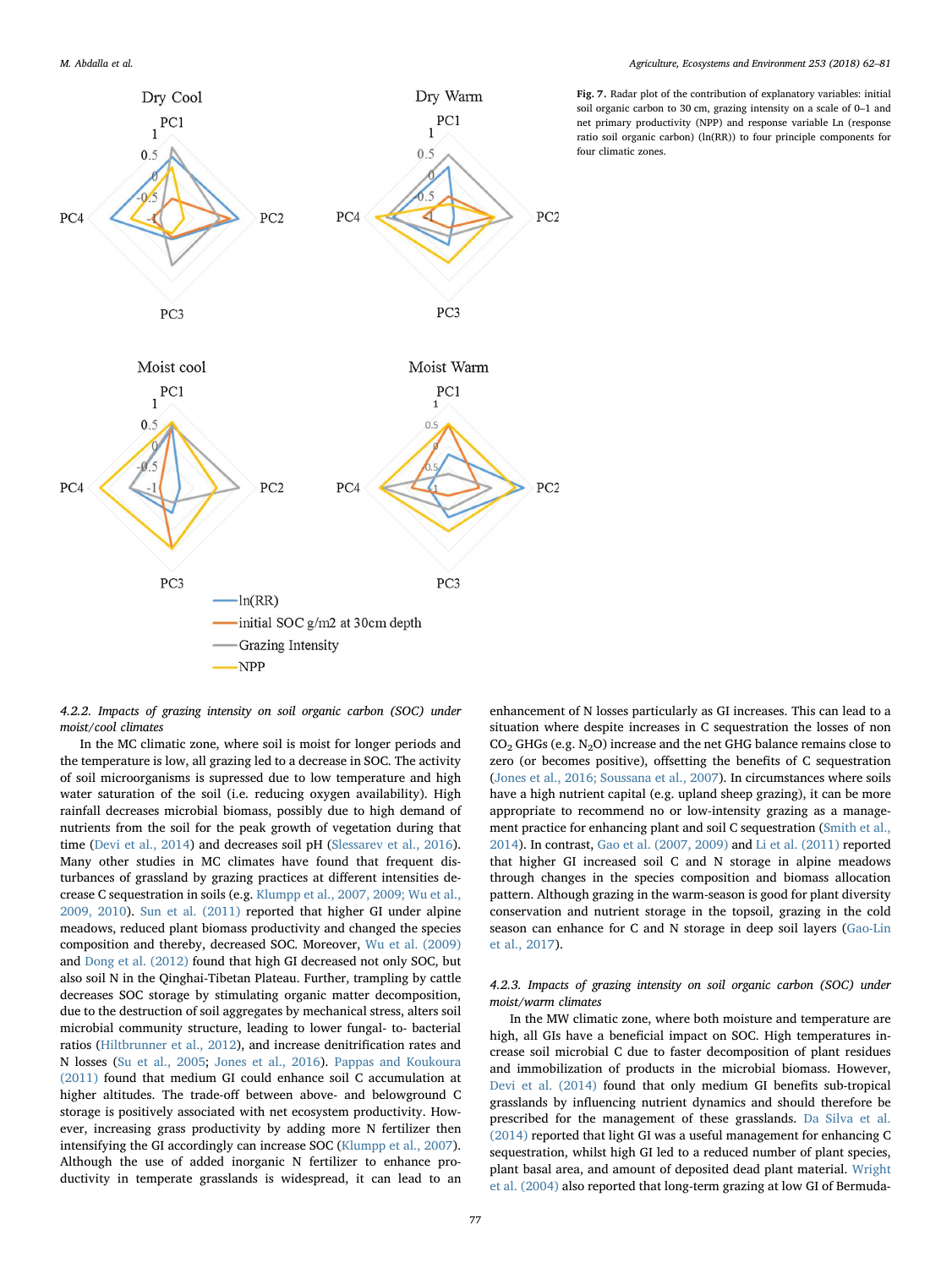grass pastures can increase SOC and SON concentrations and could have strong potential for C and N sequestration. This is mainly due to enhanced turnover of plant material and excreta under low GI. [Franzluebbers et al. \(2000a, 2000b\)](#page-17-24) found that long-term grazed pastures in the Southern Piedmont USA have great potential to restore natural soil fertility, sequester SOC and N and increase soil biological activity compared to other land use management options (e.g. cropping). The processing of forage through cattle and deposition of faeces onto the pasture leads to long-term storage of SOC ([Franzluebbers et al.,](#page-17-24) [2000a, 2000b](#page-17-24)). In contrast, other studies (e.g. [Kieft, 1994; Shrestha and](#page-17-52) [Stahl, 2008\)](#page-17-52) found no consistent impacts of GI on soil C and N, C/N ratios and microbial biomass and respiration rate. There is a lack of quality studies in Middle and West Asia and Africa, and this is a future research requirement.

## 4.2.4. Impacts of grazing intensity on soil organic carbon (SOC) under dry/ cool climates

In the DC climatic zone, where both moisture and temperature are low, low to medium GIs are beneficial for SOC, while the impact of high GI is unknown, since we found no relevant published data. According to [Ganjegunte et al. \(2005\)](#page-17-32) and [Han et al. \(2008\)](#page-17-33) low to medium GI is the most sustainable grazing management system to increase SOC in this environment. [Han et al. \(2008\)](#page-17-33) reported that high GI diminished grass regrowth, decreased litter deposition and decreased SOC. Steff[ens et al.](#page-18-35) [\(2008\)](#page-18-35) reported that sheep grazing at high GI deteriorated physical and chemical parameters of steppe top-soils and depleted SOC and could be improved by reducing GI or excluding from grazing. Further, long-term grazing at different intensity levels significantly reduced SOC and TN in an Inner Mongolian grassland ([Li et al., 2008; Ma et al., 2016\)](#page-18-38). Also, soil compaction induced by sheep trampling changes selected soil properties, possibly enhances soil vulnerability to water and nutrient loss, and thereby reduces plant available water, and thus grassland productivity [\(Zhao et al., 2007](#page-19-12)). In contrast, [Reeder and Schuman](#page-18-8) [\(2002\)](#page-18-8) found that grazing at high and low intensities increased SOC, partly due to rapid annual shoot turnover and redistribution of C within the plant-soil system, as a result of changes in plant species composition.

## 4.3. Impacts of grazing intensity on C3/C4 dominated grass or C3-C4 mixed grasslands

Our results show that for C4 dominated grasslands, increased GI, on average, was associated with significantly increased SOC, whilst it significantly decreased SOC for C3 dominated grasslands and C3-C4 mixed grasslands. Similar findings were reported by [McSherry and](#page-18-4) [Ritchie \(2013\)](#page-18-4). The reason for increased SOC levels under grazed C4 dominated grass, especially in tropical grasslands, is the ability of the grass to adapt and compensate for grazing practices ([Ritchie, 2014\)](#page-18-25). C4 grasses adapt to high GI by having many rhizomes and other storage organs that enable them to respond quickly to grass defoliation by animals [\(McNaughton, 1985; Dubeux et al., 2007](#page-18-50)). In addition to the warm temperature that encourages macro-decomposers to incorporate plant and animal materials in the soil [\(Risch et al., 2012\)](#page-18-51), C4-grasses can compensate the loss by sacrificing stems for leaves [\(Ziter and](#page-19-20) [MacDougall, 2013\)](#page-19-20), and by containing higher levels of lignin and cellulose [\(Barton et al., 1976\)](#page-17-53). As C4 dominated grasslands would be generally in the moist warm climatic zone, these results are self-consistent.

## 4.4. Impacts of grazing intensity on other selected soil properties (TN, BD and pH)

There were too few data points in each climatic zone to assess the impact of grazing intensity on pH, BD and TN separately for each climatic zone. However, pooling data across all climatic zones suggests that, on average, GI could significantly increase TN and BD but the

effect on soil pH was small. Many studies have found higher BD (e.g. [Dong et al., 2012; Luan et al., 2014; Abril and Bucher, 1999; He et al.,](#page-17-12) [2011\)](#page-17-12) and high pH (e.g. [Su et al., 2005; Pei et al., 2008; Enriquez et al.,](#page-18-46) [2015\)](#page-18-46) in response to high GI in different climatic zones. Grazing intensity increases soil BD and lowers soil moisture content, mainly due to increased animal trampling ([He et al., 2011; Zhang et al., 2017](#page-17-34)), leading to higher denitrification losses ([Oenema et al., 1997](#page-18-52)) and may increase the risk of soil erosion by wind [\(Kölbl et al., 2011](#page-17-35)). However, some studies have found lower BD due to GI e.g. [Li et al. \(2008\)](#page-18-38) and [Schuman et al. \(1999\)](#page-18-44). High GI was reported to decrease soil pH ([Hiernaux et al., 1999; Cui et al., 2005; Zhang et al., 2017\)](#page-17-29). Also, many studies (e.g. [Wright et al., 2004; Ganjegunte et al., 2005; Han et al.,](#page-19-7) [2008; Li et al., 2011](#page-19-7)) have found that GI increases TN, while others suggest it decreases TN (e.g. [Li et al., 2008; Ma et al., 2016; Zhou et al.,](#page-18-38) [2017\)](#page-18-38) or results in no change ([Schuman et al., 1999](#page-18-44)).

## 5. Concluding remarks

Overall, the impact of GI on SOC stocks differed between the different climatic zones. Lower GIs increased SOC stocks in three of the four climatic zones (DW, DC and MW), while higher GIs resulted in increased SOC in only one climatic zone (MW). Such climate impacts should be considered in future grassland management and conservation plans. Although our model for predicting biomass production does not take into account extra gains in productivity that can be achieved (promoting increased C sequestration), the benefits (in terms of net GHG emissions) of N use will often be offset by increased losses of non- $CO<sub>2</sub>$  GHG emissions in the form of N<sub>2</sub>O (particularly at higher GIs). There are also differences between C3, C4 and mixed grasslands in their response to GI, and the TN and BD tend to increase under high GI. Best management practices for GI, therefore, need to be tailored to local bioclimatic conditions to avoid loss of soil carbon. Policy makers in each climatic zone should decide on the level of GI depending on the local climate and pasture types they have. The optimal use of GI and grass species has the potential to significantly increase SOC and SON sequestration, and alters C and N cycling in soil. In addition, the breeding of plants with deeper or more extensive root ecosystems e.g. Festulolium (ryegrass x fescue hybrid), which have greater efficiency in resource use, could improve carbon storage, water and nutrient retention, as well as biomass yields [\(Kell, 2011; Humphreys et al., 2003](#page-17-54)). Our results have important implications for setting future grassland management policies that account for climate change. Thus, it is essential to consider both climate and grass type (C3/C4) in grazing management decisions to address sustainability of SOC, conservation of biodiversity, reduction of GHG emissions and mitigation of climate change.

#### Acknowledgements

This work contributes to the N-Circle project (grant number BB/ N013484/1), and CINAg (BB/N013468/1) Virtual Joint Centres on Agricultural Nitrogen (funded by the Newton Fund via UK BBSRC/ NERC), U-GRASS (grant number NE/M016900/1), the Belmont Forum/ FACCE-JPI DEVIL project (grant number NE/M021327/1), Soils-R-GGREAT (grant number NE/P019455/1), ADVENT (grant number NE/ M019713/1), Sêr Cymru LCEE-NRN project, Climate-Smart Grass and the Scottish Government's Strategic Research Programme.

## References

<span id="page-16-1"></span>Abril, A., Bucher, E.H., 1999. The eff[ects of overgrazing on soil microbial community and](http://refhub.elsevier.com/S0167-8809(17)30469-3/sbref0005) [fertility in the Chaco dry savannas of Argentina. Appl. Soil Ecol. 12, 159](http://refhub.elsevier.com/S0167-8809(17)30469-3/sbref0005)–167.

<span id="page-16-0"></span>[Allard, V., Soussana, J.-F., Falcimagne, R., Berbigier, P., Bonnefond, J.M., Ceschia, E.,](http://refhub.elsevier.com/S0167-8809(17)30469-3/sbref0010) D'[hour, P., Henault, C., Laville, P., Martin, C., Pinares-Patino, C., 2007. The role of](http://refhub.elsevier.com/S0167-8809(17)30469-3/sbref0010) grazing management for the net biome productivity and greenhouse gas budget  $(CO<sub>2</sub>)$ N<sub>2</sub>O, and CH<sub>4</sub>) of semi-natural grassland. Agric. Ecosyst. Environ. 121, 47–58.

<span id="page-16-2"></span>[Altesor, A.I., Pineiro, G., Lezama, F., Jackson, R.B., Sarasola, M., Paruelo, J.M., 2006.](http://refhub.elsevier.com/S0167-8809(17)30469-3/sbref0015) [Ecosystem changes associated with grazing in sub-humid grasslands of South](http://refhub.elsevier.com/S0167-8809(17)30469-3/sbref0015)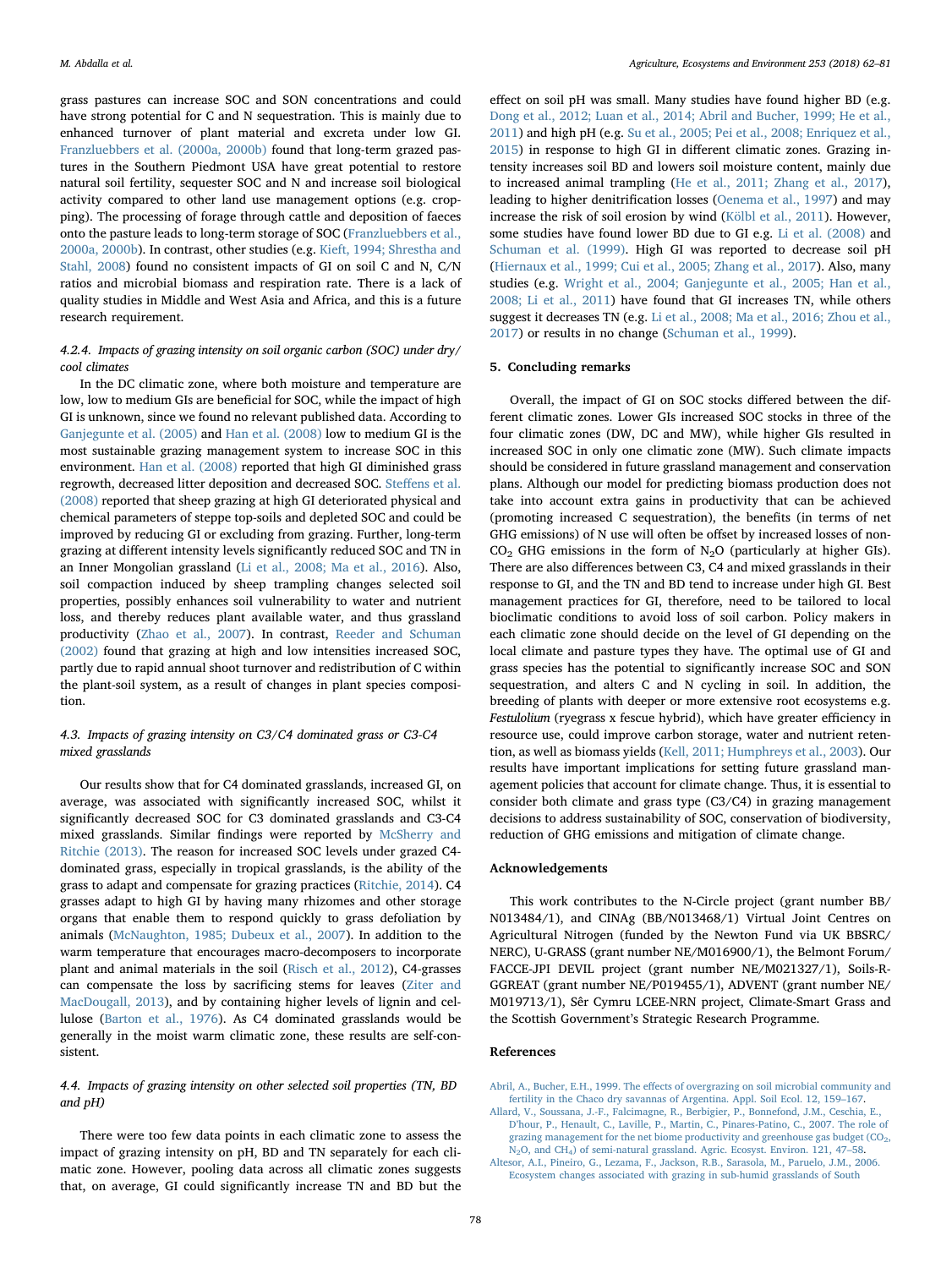[America. J. Veg. Sci. 17, 323](http://refhub.elsevier.com/S0167-8809(17)30469-3/sbref0015)–332.

<span id="page-17-47"></span>Angassa, A., 2014. Eff[ects of grazing intensity and bush encroachment on herbaceous](http://refhub.elsevier.com/S0167-8809(17)30469-3/sbref0020) [specie and rangeland condition in southern Ethiopia. Land Degrad. Dev. 25, 438](http://refhub.elsevier.com/S0167-8809(17)30469-3/sbref0020)–451.

- <span id="page-17-37"></span>[Asgharnezhad, L., Akbarlou, M., Karkaj, E.S., 2013. In](http://refhub.elsevier.com/S0167-8809(17)30469-3/sbref0025)fluences of grazing and enclosure [on carbon sequestration Puccenilia distans \(Jacq.\) Parl. and soil carbon sequestration](http://refhub.elsevier.com/S0167-8809(17)30469-3/sbref0025)
- <span id="page-17-44"></span>[\(case study: Gomishan wetlands\). Int. J. Agron. Plant Prod. 4, 1936](http://refhub.elsevier.com/S0167-8809(17)30469-3/sbref0025)–1941. [Bagchi, S., Ritchie, M.E., 2010. Introduced grazers can restrict potential soil carbon se](http://refhub.elsevier.com/S0167-8809(17)30469-3/sbref0030)[questration through impacts on plant community composition. Ecol. Lett. 13,](http://refhub.elsevier.com/S0167-8809(17)30469-3/sbref0030) 959–[968](http://refhub.elsevier.com/S0167-8809(17)30469-3/sbref0030).
- [Bagchi, S., Roy, S., Maitra, A., Sran, R.S., 2017. Herbivores suppress soil microbes to](http://refhub.elsevier.com/S0167-8809(17)30469-3/sbref0035) infl[uence carbon sequestration in the grazing ecosystem of the trans-Himalaya. Agric.](http://refhub.elsevier.com/S0167-8809(17)30469-3/sbref0035) [Ecosyst. Environ. 239, 199](http://refhub.elsevier.com/S0167-8809(17)30469-3/sbref0035)–206.
- <span id="page-17-30"></span>[Barger, N.N., Ojima, D.S., Belnap, J., Wang, S., Wang, Y., Chen, Z., 2004. Changes in plant](http://refhub.elsevier.com/S0167-8809(17)30469-3/sbref0040) [functional groups, litter quality, and soil carbon and nitrogen mineralization with](http://refhub.elsevier.com/S0167-8809(17)30469-3/sbref0040) [sheep grazing in an Inner Mongolian Grassland. J. Range Manag. 57, 613](http://refhub.elsevier.com/S0167-8809(17)30469-3/sbref0040)–619.
- <span id="page-17-46"></span>[Barnard, R., Barthes, L., Leadley, P.W., 2006. Short-term uptake of 15N by a grass and soil](http://refhub.elsevier.com/S0167-8809(17)30469-3/sbref0045) micro-organisms after long-term exposure to elevated CO<sub>2</sub>. Plant Soil 280, 91-99.
- <span id="page-17-53"></span>[Barton, F.E., Amos, I.I., Burdick, H.E., Wilson, D., 1976. Relationship of chemical analysis](http://refhub.elsevier.com/S0167-8809(17)30469-3/sbref0050) [to in vitro digestibility for selected tropical and temperate species. J. Anim. Sci. 43,](http://refhub.elsevier.com/S0167-8809(17)30469-3/sbref0050) 504–[512](http://refhub.elsevier.com/S0167-8809(17)30469-3/sbref0050).
- <span id="page-17-31"></span>[Cao, J., Yeh, E.T., Holden, N.M., Yang, Y., Du, G., 2013. The e](http://refhub.elsevier.com/S0167-8809(17)30469-3/sbref0055)ffect of enclosures and land[use contracts on rangeland degradation on the Qinghai-Tibetan plateau. J. Arid](http://refhub.elsevier.com/S0167-8809(17)30469-3/sbref0055) [Environ. 97, 3](http://refhub.elsevier.com/S0167-8809(17)30469-3/sbref0055)–8.
- <span id="page-17-16"></span>[Chaneton, E.J., Lavado, R.S., 1996. Soil nutrients and salinity after long-term grazing](http://refhub.elsevier.com/S0167-8809(17)30469-3/sbref0060)
- <span id="page-17-42"></span>exclusion in a fl[ooding pampa grasslands. J. Range Manag. 49, 182](http://refhub.elsevier.com/S0167-8809(17)30469-3/sbref0060)–187. [Chu, C., Bartlett, M., Wang, Y., He, F., Weiner, J., Chave, J., Sack, L., 2016. Does climate](http://refhub.elsevier.com/S0167-8809(17)30469-3/sbref0065) directly infl[uence NPP globally? Glob. Change Biol. 22, 12](http://refhub.elsevier.com/S0167-8809(17)30469-3/sbref0065)–24.
- <span id="page-17-45"></span>[Ciais, P., Reichstein, M., Viovy, N., et al., 2003. Europe-wide reduction in primary pro](http://refhub.elsevier.com/S0167-8809(17)30469-3/sbref0070)[ductivity caused by the heat and drought in 2003. Nature 437, 529](http://refhub.elsevier.com/S0167-8809(17)30469-3/sbref0070)–533.
- [Ciais, P., Dolman, A.J., Dargaville, R., Barrie, L., Bombelli, A., Butler, J., Canadell, P.,](http://refhub.elsevier.com/S0167-8809(17)30469-3/sbref0075) [Moriyama, T., 2010. Geo Carbon Strategy. GEO, Secretariat, Geneva/FAO, Rome](http://refhub.elsevier.com/S0167-8809(17)30469-3/sbref0075) [\(48 pp\).](http://refhub.elsevier.com/S0167-8809(17)30469-3/sbref0075)
- <span id="page-17-4"></span>[Cingolani, A.M., Noy-Meir, I., Diaz, S., 2005. Grazing e](http://refhub.elsevier.com/S0167-8809(17)30469-3/sbref0080)ffects on rangeland diversity: a [synthesis of contemporary models. Ecol. Appl. 15, 757](http://refhub.elsevier.com/S0167-8809(17)30469-3/sbref0080)–773.
- <span id="page-17-1"></span>[Conant, R.T., Paustian, K., Elliott, E.T., 2001. Grassland management and conversion into](http://refhub.elsevier.com/S0167-8809(17)30469-3/sbref0085) grassland: eff[ects on soil carbon. Ecol. Appl. 11, 343](http://refhub.elsevier.com/S0167-8809(17)30469-3/sbref0085)–355.
- <span id="page-17-0"></span>[Conant, R.T., et al., 2012. Grassland soil organic carbon stocks: status, opportunities,](http://refhub.elsevier.com/S0167-8809(17)30469-3/sbref0090) [vulnerability. In: Lal, R. \(Ed.\), Re-carbonization of the Biosphere: Ecosystems and the](http://refhub.elsevier.com/S0167-8809(17)30469-3/sbref0090) [Global Carbon Cycle. Springer Science+Business Media B.V..](http://refhub.elsevier.com/S0167-8809(17)30469-3/sbref0090)
- <span id="page-17-43"></span>[Cornelissen, J.H.C., Perez-Harguindeguy, N., D](http://refhub.elsevier.com/S0167-8809(17)30469-3/sbref0095)ıaz, S., Grime, J.P., Marzano, B., Cabido, [M., Vendramini, F., Cerabolini, B., 1999. Leaf structure and defense control litter](http://refhub.elsevier.com/S0167-8809(17)30469-3/sbref0095) [decomposition rate across species and life forms in two regional](http://refhub.elsevier.com/S0167-8809(17)30469-3/sbref0095) floras on two con[tinents. New Phytol. 143, 191](http://refhub.elsevier.com/S0167-8809(17)30469-3/sbref0095)–200.
- <span id="page-17-48"></span>[Craine, J.M., Ballantyne, F., Peel, M., Zambatis, N., Morrow, C., Stock, W.D., 2009.](http://refhub.elsevier.com/S0167-8809(17)30469-3/sbref0100) [Grazing and landscape controls on nitrogen availability across 330 South African](http://refhub.elsevier.com/S0167-8809(17)30469-3/sbref0100) [savanna sites. Austr. Ecol. 34, 731](http://refhub.elsevier.com/S0167-8809(17)30469-3/sbref0100)–740.
- <span id="page-17-3"></span>[Cui, X.Y., Wang, Y.F., Niu, H.S., Wu, J., Wang, S.P., Schnug, E., Rogasik, J., Fleckenstein,](http://refhub.elsevier.com/S0167-8809(17)30469-3/sbref0105) J., Tang, Y.H., 2005. Eff[ect of long-term grazing on soil organic carbon content in](http://refhub.elsevier.com/S0167-8809(17)30469-3/sbref0105) [semiarid steppes in Inner Mongolia. Ecol. Res. 20, 519](http://refhub.elsevier.com/S0167-8809(17)30469-3/sbref0105)–527.
- <span id="page-17-17"></span>[Da Silva, F.D., Amado, T.J.C., Ferreira, A.O., Assmann, J.M., Anghinoni, I., De Faccio](http://refhub.elsevier.com/S0167-8809(17)30469-3/sbref0110) [Carvalho, P.C., 2014. Soil carbon indices as a](http://refhub.elsevier.com/S0167-8809(17)30469-3/sbref0110)ffected by 10 years of integrated croplivestock production with diff[erent pasture grazing intensities in Southern Brazil.](http://refhub.elsevier.com/S0167-8809(17)30469-3/sbref0110) [Agric. Ecosyst. Environ. 190, 60](http://refhub.elsevier.com/S0167-8809(17)30469-3/sbref0110)–69.
- <span id="page-17-5"></span>[Derner, J.D., Schuman, G.E., 2007. Carbon sequestration and rangelands: a synthesis of](http://refhub.elsevier.com/S0167-8809(17)30469-3/sbref0115) [land management and precipitation. J. Soil Water Conserv. 62, 77](http://refhub.elsevier.com/S0167-8809(17)30469-3/sbref0115)–85.
- <span id="page-17-8"></span>[Derner, J.D., Detling, J.K., Antolin, M.F., 2006. Are livestock gains a](http://refhub.elsevier.com/S0167-8809(17)30469-3/sbref0120)ffected by blacktailed prairie [dogs? Front. Ecol. Environ. 4, 459](http://refhub.elsevier.com/S0167-8809(17)30469-3/sbref0120)–464.
- <span id="page-17-18"></span>[Devi, T.I., Yadava, P.S., Garkoti, S.C., 2014. Cattle grazing in](http://refhub.elsevier.com/S0167-8809(17)30469-3/sbref0125)fluences soil microbial [biomass in sub-tropical grassland ecosystems at Nambol, Manipur, north-east India.](http://refhub.elsevier.com/S0167-8809(17)30469-3/sbref0125) [Trop. Ecol. 55, 195](http://refhub.elsevier.com/S0167-8809(17)30469-3/sbref0125)–206.
- <span id="page-17-12"></span>[Dong, S.K., Wen, L., Li, Y.Y., Wang, X.X., Zhu, L., Li, X.Y., 2012. Soil-quality e](http://refhub.elsevier.com/S0167-8809(17)30469-3/sbref0130)ffects of [grassland degradation and restoration on the Qinghai-Tibetan Plateau. Soil Sci. Soc.](http://refhub.elsevier.com/S0167-8809(17)30469-3/sbref0130) [Am. J. 76, 2256](http://refhub.elsevier.com/S0167-8809(17)30469-3/sbref0130)–2264.
- [Dubeux, J.C.B., Sollenberger, L.E., Mathews, B.W., Scholberg, J.M., Santos, H.Q., 2007.](http://refhub.elsevier.com/S0167-8809(17)30469-3/sbref0135) [Nutrient cycling in warm-climate grasslands. Crop Sci. 47, 915](http://refhub.elsevier.com/S0167-8809(17)30469-3/sbref0135)–928.
- <span id="page-17-7"></span>[Eldridge, D.J., Delgado-Baquerizo, M., 2017. Continental-scale impacts of livestock](http://refhub.elsevier.com/S0167-8809(17)30469-3/sbref0140) [grazing on ecosystem supporting and regulating services. Land Degrad. Dev. 28,](http://refhub.elsevier.com/S0167-8809(17)30469-3/sbref0140) [1473](http://refhub.elsevier.com/S0167-8809(17)30469-3/sbref0140)–1481.
- <span id="page-17-6"></span>[Eldridge, D.J., Delgado-Baquerizo, M., Travers, S.K., Val, J., Oliver, I., Hamonts, K.,](http://refhub.elsevier.com/S0167-8809(17)30469-3/sbref0145) [Singh, B.K., 2017. Competition drives the response of soil microbial diversity to in](http://refhub.elsevier.com/S0167-8809(17)30469-3/sbref0145)[creased grazing by vertebrate herbivores. Ecology 98, 1922](http://refhub.elsevier.com/S0167-8809(17)30469-3/sbref0145)–1931.
- <span id="page-17-19"></span>[Enriquez, A.S., Chimner, R.A., Cremona, M.V., Diehl, P., Bonvissuto, G.L., 2015. Grazing](http://refhub.elsevier.com/S0167-8809(17)30469-3/sbref0150) intensity levels infl[uence C reservoirs of wet and mesic meadows along a precipita](http://refhub.elsevier.com/S0167-8809(17)30469-3/sbref0150)[tion gradient in Northern Patagonia. Wet. Ecol. Manag. 23, 439](http://refhub.elsevier.com/S0167-8809(17)30469-3/sbref0150)–451.
- <span id="page-17-36"></span>Fernandez, D.P., Neff[, J.C., Reynolds, R.L., 2008. Biogeochemical and ecological impacts](http://refhub.elsevier.com/S0167-8809(17)30469-3/sbref0155) [of livestock grazing in semi-arid southern-east Utah, USA. J. Arid Environ. 72,](http://refhub.elsevier.com/S0167-8809(17)30469-3/sbref0155) 777–[791](http://refhub.elsevier.com/S0167-8809(17)30469-3/sbref0155).
- <span id="page-17-20"></span>[Frank, A.B., Tanaka, D.L., Hofmann, L., Follett, R.F., 1995. Soil carbon and nitrogen of](http://refhub.elsevier.com/S0167-8809(17)30469-3/sbref0160) northern Great Plains grasslands as infl[uenced by long-term grazing. J. Range Manag.](http://refhub.elsevier.com/S0167-8809(17)30469-3/sbref0160) [48, 470](http://refhub.elsevier.com/S0167-8809(17)30469-3/sbref0160)–474.
- <span id="page-17-9"></span>[Frank, D.A., Kuns, M.M., Guido, D.R., 2002. Consumer control of grassland plant pro](http://refhub.elsevier.com/S0167-8809(17)30469-3/sbref0165)[duction. Ecology 83, 602](http://refhub.elsevier.com/S0167-8809(17)30469-3/sbref0165)–606.
- <span id="page-17-21"></span>[Franzluebbers, A.J., Stuedemann, J.A., 2002. Particulate and non-particulate fractions of](http://refhub.elsevier.com/S0167-8809(17)30469-3/sbref0170) [soil organic carbon under pastures in the Southern Piedmont USA. Environ. Poll. 116,](http://refhub.elsevier.com/S0167-8809(17)30469-3/sbref0170) S53–[S62.](http://refhub.elsevier.com/S0167-8809(17)30469-3/sbref0170)
- <span id="page-17-22"></span>[Franzluebbers, A.J., Stuedemann, J.A., 2005. Soil carbon and nitrogen pools in response](http://refhub.elsevier.com/S0167-8809(17)30469-3/sbref0175)

[to tall fescue endophyte infection fertilization, and cultivar. Soil Sci. Soc. Am. J. 69,](http://refhub.elsevier.com/S0167-8809(17)30469-3/sbref0175) 396–[403](http://refhub.elsevier.com/S0167-8809(17)30469-3/sbref0175).

- <span id="page-17-23"></span>[Franzluebbers, A.J., Stuedemann, J.A., 2009. Soil-pro](http://refhub.elsevier.com/S0167-8809(17)30469-3/sbref0180)file organic carbon and total ni[trogen during 12 years of pasture management in the Southern Piedmont USA. Agric.](http://refhub.elsevier.com/S0167-8809(17)30469-3/sbref0180) [Ecosyst. Environ. 129, 28](http://refhub.elsevier.com/S0167-8809(17)30469-3/sbref0180)–36.
- <span id="page-17-24"></span>[Franzluebbers, A.J., Stuedemann, J.A., Schomberg, H.H., Wilkinson, S.R., 2000a. Soil](http://refhub.elsevier.com/S0167-8809(17)30469-3/sbref0185) [organic C and N pools under long-term pasture management in the Southern](http://refhub.elsevier.com/S0167-8809(17)30469-3/sbref0185) [Piedmont, USA. Soil Biol. Biochem. 32, 469](http://refhub.elsevier.com/S0167-8809(17)30469-3/sbref0185)–478.
- <span id="page-17-25"></span>[Franzluebbers, A.J., Wright, S.F., Stuedemann, J.A., 2000b. Soil aggregation and glomalin](http://refhub.elsevier.com/S0167-8809(17)30469-3/sbref0190) [under pastures in the Southern Piedmont USA. Soil Soc. Am. J. 64, 1018](http://refhub.elsevier.com/S0167-8809(17)30469-3/sbref0190)–1026.
- <span id="page-17-26"></span>[Fuhlendorf, S.D., Zhang, H., Tunnell, T.R., Engle, D.M., Cross, A.F., 2002. E](http://refhub.elsevier.com/S0167-8809(17)30469-3/sbref0195)ffects of [grazing on restoration of southern mixed prairie soils. Rest. Ecol. 10, 401](http://refhub.elsevier.com/S0167-8809(17)30469-3/sbref0195)–407.
- <span id="page-17-32"></span>Ganjegunte, [G.K., Vance, G.F., Preston, C.M., Schuman, G.E., Ingram, L.J., Stahl, P.D.,](http://refhub.elsevier.com/S0167-8809(17)30469-3/sbref0200) Welker, J.M., 2005. Influence of diff[erent grazing management practices on soil or](http://refhub.elsevier.com/S0167-8809(17)30469-3/sbref0200)[ganic carbon constituents in a northern mixed-grass prairie. Soil Sci. Soc. Am. J. 69,](http://refhub.elsevier.com/S0167-8809(17)30469-3/sbref0200) 1746–[1756](http://refhub.elsevier.com/S0167-8809(17)30469-3/sbref0200).
- <span id="page-17-13"></span>[Gao, Y.H., Luo, P., Wu, N., Chen, H., Wang, G.X., 2007. Grazing intensity impacts on](http://refhub.elsevier.com/S0167-8809(17)30469-3/sbref0205) [carbon sequestration in an alpine meadow on the eastern Tibetan Plateau. Res. J.](http://refhub.elsevier.com/S0167-8809(17)30469-3/sbref0205) [Agric. Biol. Sci. 3, 642](http://refhub.elsevier.com/S0167-8809(17)30469-3/sbref0205)–647.
- [Gao, Y.H., Schuman, M., Chen, H., Wu, N., Luo, P., 2009. Impacts of grazing intensity on](http://refhub.elsevier.com/S0167-8809(17)30469-3/sbref0210) [soil carbon and nitrogen in an alpine meadow on the eastern Tibetan Plateau. J. Food](http://refhub.elsevier.com/S0167-8809(17)30469-3/sbref0210) [Agric. Environ. 7, 749](http://refhub.elsevier.com/S0167-8809(17)30469-3/sbref0210)–754.
- <span id="page-17-51"></span>[Gao-Lin, W., Dong, W., Yu, L., Lu-Ming, D., Zhen-Heng, L., 2017. Warm-season grazing](http://refhub.elsevier.com/S0167-8809(17)30469-3/sbref0215) benefi[ts species diversity conservation and top-soil nutrient sequestration in alpine](http://refhub.elsevier.com/S0167-8809(17)30469-3/sbref0215) [meadow. Land Degrad. Dev. 28, 1311](http://refhub.elsevier.com/S0167-8809(17)30469-3/sbref0215)–1319.
- <span id="page-17-27"></span>[Garcia, M.R.L., Sampaio, A.A.M., Nahas, E., 2011. Impact of di](http://refhub.elsevier.com/S0167-8809(17)30469-3/sbref0220)fferent grazing systems for [bovine cattle on the soil microbiological and chemical characteristics. R. Bras.](http://refhub.elsevier.com/S0167-8809(17)30469-3/sbref0220) [Zootec. 40, 1568](http://refhub.elsevier.com/S0167-8809(17)30469-3/sbref0220)–1575.
- <span id="page-17-38"></span>[Ghoreyshi, R., Behjou, F.K., Motamedi, J., Kalanpa, E.G., 2013. Soil carbon capacity in a](http://refhub.elsevier.com/S0167-8809(17)30469-3/sbref0225) [grassy rangeland ecosystem in North-western Iran: implication for conservation. Afr.](http://refhub.elsevier.com/S0167-8809(17)30469-3/sbref0225) [J. Agric. Res. 8, 916](http://refhub.elsevier.com/S0167-8809(17)30469-3/sbref0225)–921.
- <span id="page-17-39"></span>[Golluscio, R.A., Austin, A.T., Martinez, G.C., Gonzalez-Polo, M., Sala, O.E., Jackson, R.B.,](http://refhub.elsevier.com/S0167-8809(17)30469-3/sbref0230) [2009. Sheep grazing decreases organic carbon and nitrogen pools in the Patagonian](http://refhub.elsevier.com/S0167-8809(17)30469-3/sbref0230) [Steppe: combination of direct and indirect e](http://refhub.elsevier.com/S0167-8809(17)30469-3/sbref0230)ffects. Ecosystem 12, 686–697.
- [Grieser, J., Gommes, R., Bernardi, M., 2006. The Miami Model of Climatic Net Primary](http://refhub.elsevier.com/S0167-8809(17)30469-3/sbref0235) [Production of Biomass. The Agromet Group, SDRN, FAO of the UN, Viale delle Terme](http://refhub.elsevier.com/S0167-8809(17)30469-3/sbref0235) [di Caracalla, 00100 Rome, Italy](http://refhub.elsevier.com/S0167-8809(17)30469-3/sbref0235).
- <span id="page-17-28"></span>[Hafner, S., Unteregelsbacher, S., Seeber, E., Lena, B., Xu, X., Li, X., Guggenberger, G.,](http://refhub.elsevier.com/S0167-8809(17)30469-3/sbref0240) Miehe, G., Kuzyakov, Y., 2012. Eff[ect of grazing on carbon stocks and assimilate](http://refhub.elsevier.com/S0167-8809(17)30469-3/sbref0240) partitioning in a Tibetan montane pasture revealed by  $13CO<sub>2</sub>$  pulse labelling. Glob. [Change Biol. 18, 528](http://refhub.elsevier.com/S0167-8809(17)30469-3/sbref0240)–538.
- <span id="page-17-33"></span>[Han, G., Hao, X., Zhao, M., Wang, M., Ellert, B.H., Willms, W., Wang, M., 2008. E](http://refhub.elsevier.com/S0167-8809(17)30469-3/sbref0245)ffect of [grazing intensity on carbon and nitrogen in soil and vegetation in a meadow steppe in](http://refhub.elsevier.com/S0167-8809(17)30469-3/sbref0245) [Inner Mongolia. Agric. Ecosyst. Environ. 125, 21](http://refhub.elsevier.com/S0167-8809(17)30469-3/sbref0245)–32.
- <span id="page-17-11"></span>[Harris, L., Jones, P.D., Osborn, T.J., Lister, D.H., 2013. Updated high resolution grids of](http://refhub.elsevier.com/S0167-8809(17)30469-3/sbref0250) monthly climatic observations – [the CRU TS3.1 data set. Int. J. Clim. 34, 623](http://refhub.elsevier.com/S0167-8809(17)30469-3/sbref0250)–642.
- <span id="page-17-34"></span>[He, N.P., Zhang, Y.H., Yu, Q., et al., 2011. Grazing intensity impacts soil carbon and](http://refhub.elsevier.com/S0167-8809(17)30469-3/sbref0255) [nitrogen storage of continental steppe. Ecosphere 2, 304](http://refhub.elsevier.com/S0167-8809(17)30469-3/sbref0255)–316.
- <span id="page-17-41"></span>[Hedges, L.V., Gurevitch, J., Curtis, P.S., 1999. The meta-analysis of response ratios in](http://refhub.elsevier.com/S0167-8809(17)30469-3/sbref0260) [experimental ecology. Ecology 80, 1150](http://refhub.elsevier.com/S0167-8809(17)30469-3/sbref0260)–1156.
- <span id="page-17-29"></span>[Hiernaux, P., Bielders, C.L., Valentin, C., Bationo, A., FernándezRivera, S., 1999. E](http://refhub.elsevier.com/S0167-8809(17)30469-3/sbref0265)ffects [of livestock grazing on physical and chemical properties of sandy soils in Sahelian](http://refhub.elsevier.com/S0167-8809(17)30469-3/sbref0265) [rangelands. J. Arid Environ. 41, 231](http://refhub.elsevier.com/S0167-8809(17)30469-3/sbref0265)–245.
- <span id="page-17-14"></span>[Hiltbrunner, D., Schulze, S., Hagedorn, F., Schmidt, M.W., Zimmmermann, S., 2012.](http://refhub.elsevier.com/S0167-8809(17)30469-3/sbref0270) [Cattle trampling alters soil properties and changes soil microbial communities in a](http://refhub.elsevier.com/S0167-8809(17)30469-3/sbref0270) [Swiss sub-alpine pasture. Geoderma 170, 369](http://refhub.elsevier.com/S0167-8809(17)30469-3/sbref0270)–377.
- <span id="page-17-49"></span>[Huhe Chen, X., Hou, F., Wu, Y., Cheng, Y., 2017. Bacterial and fungal community](http://refhub.elsevier.com/S0167-8809(17)30469-3/sbref0275) [structures in loess plateau grasslands with di](http://refhub.elsevier.com/S0167-8809(17)30469-3/sbref0275)fferent grazing intensities. Front. [Microbiol. 8, 606.](http://refhub.elsevier.com/S0167-8809(17)30469-3/sbref0275)
- [Humphreys, M.W., Canter, P.J., Thomas, H.M., 2003. Advances in introgression tech](http://refhub.elsevier.com/S0167-8809(17)30469-3/sbref0280)[nologies for precision breeding within the LoliumFestuca complex. Ann. Appl. Biol.](http://refhub.elsevier.com/S0167-8809(17)30469-3/sbref0280) [143, 1](http://refhub.elsevier.com/S0167-8809(17)30469-3/sbref0280)–10.
- <span id="page-17-10"></span>[IGBP-DIS, 1998. Soil Data \(V.0\). A Program for Creating Global Soil-Property Databases.](http://refhub.elsevier.com/S0167-8809(17)30469-3/sbref0285) [IGBP Global Soils Data Task, France.](http://refhub.elsevier.com/S0167-8809(17)30469-3/sbref0285)
- <span id="page-17-40"></span>[Ingram, L.J., Stahl, P.D., Schuman, G.E., et al., 2008. Grazing impacts on soil carbon and](http://refhub.elsevier.com/S0167-8809(17)30469-3/sbref0290) [microbial communities in a mixed-grass ecosystem. Soil Sci. Soc. Am. J. 72, 939](http://refhub.elsevier.com/S0167-8809(17)30469-3/sbref0290)–948.
- <span id="page-17-2"></span>[Janzen, H.H., 2006. The soil carbon dilemma: shall we hoard it or use it? Soil Biol.](http://refhub.elsevier.com/S0167-8809(17)30469-3/sbref0295) [Biochem. 38, 419](http://refhub.elsevier.com/S0167-8809(17)30469-3/sbref0295)–424.
- [Jones, M.B., Donnelly, A., 2004. Carbon sequestration in temperate grassland ecosystems](http://refhub.elsevier.com/S0167-8809(17)30469-3/sbref0300) and the influence of management, climate and elevated  $CO<sub>2</sub>$ . New Phytol. 164, 423–[439](http://refhub.elsevier.com/S0167-8809(17)30469-3/sbref0300).
- <span id="page-17-50"></span>[Jones, S.K., Helfter, C., Anderson, M., Coyle, M., Campbell, C., Famulari, D., Di Marco, C.,](http://refhub.elsevier.com/S0167-8809(17)30469-3/sbref0305) [van Dijk, N., Topp, C.F.E., Kiese, R., Kindler, R., Siemens, J., Schrumpf, M., Kaiser, K.,](http://refhub.elsevier.com/S0167-8809(17)30469-3/sbref0305) [Nemitz, E., Levy, P., Rees, R.M., Sutton, M.A., Skiba, U.M., 2016. The nitrogen,](http://refhub.elsevier.com/S0167-8809(17)30469-3/sbref0305) [carbon and greenhouse gas budget of a grazed: cut and fertilised temperate grassland.](http://refhub.elsevier.com/S0167-8809(17)30469-3/sbref0305) [Biogeosciences 14, 2069](http://refhub.elsevier.com/S0167-8809(17)30469-3/sbref0305)–2088.
- <span id="page-17-35"></span>Kölbl, A., Steffens, M., Wiesmeier, M., Hoff[mann, C., Funk, R., Krümmelbein, J.,](http://refhub.elsevier.com/S0167-8809(17)30469-3/sbref0310) [Reszkowska, A., Zhao, Y., Peth, S., Horn, R., Giese, M., Kögel-Knabner, I., 2011.](http://refhub.elsevier.com/S0167-8809(17)30469-3/sbref0310) [Grazing changes topography-controlled topsoil properties and their interaction on](http://refhub.elsevier.com/S0167-8809(17)30469-3/sbref0310) diff[erent spatial scales in a semi-arid grassland of Inner Mongolia, P.R. China. Plant](http://refhub.elsevier.com/S0167-8809(17)30469-3/sbref0310) [Soil 340, 35](http://refhub.elsevier.com/S0167-8809(17)30469-3/sbref0310)–58.
- <span id="page-17-54"></span>[Kell, D.B., 2011. Breeding crop plants with deep roots: their role in sustainable carbon,](http://refhub.elsevier.com/S0167-8809(17)30469-3/sbref0315) [nutrient and water sequestration. Ann. Bot. 108, 407](http://refhub.elsevier.com/S0167-8809(17)30469-3/sbref0315)–418.
- <span id="page-17-52"></span>[Kieft, T.L., 1994. Grazing and plant-canopy e](http://refhub.elsevier.com/S0167-8809(17)30469-3/sbref0320)ffects on semiarid soil microbial biomass and [respiration. Biol. Fertil. Soils 18, 155](http://refhub.elsevier.com/S0167-8809(17)30469-3/sbref0320)–162.
- <span id="page-17-15"></span>[Klumpp, K., Soussana, J.-F., Falcimagne, R., 2007. E](http://refhub.elsevier.com/S0167-8809(17)30469-3/sbref0325)ffects of past and current disturbance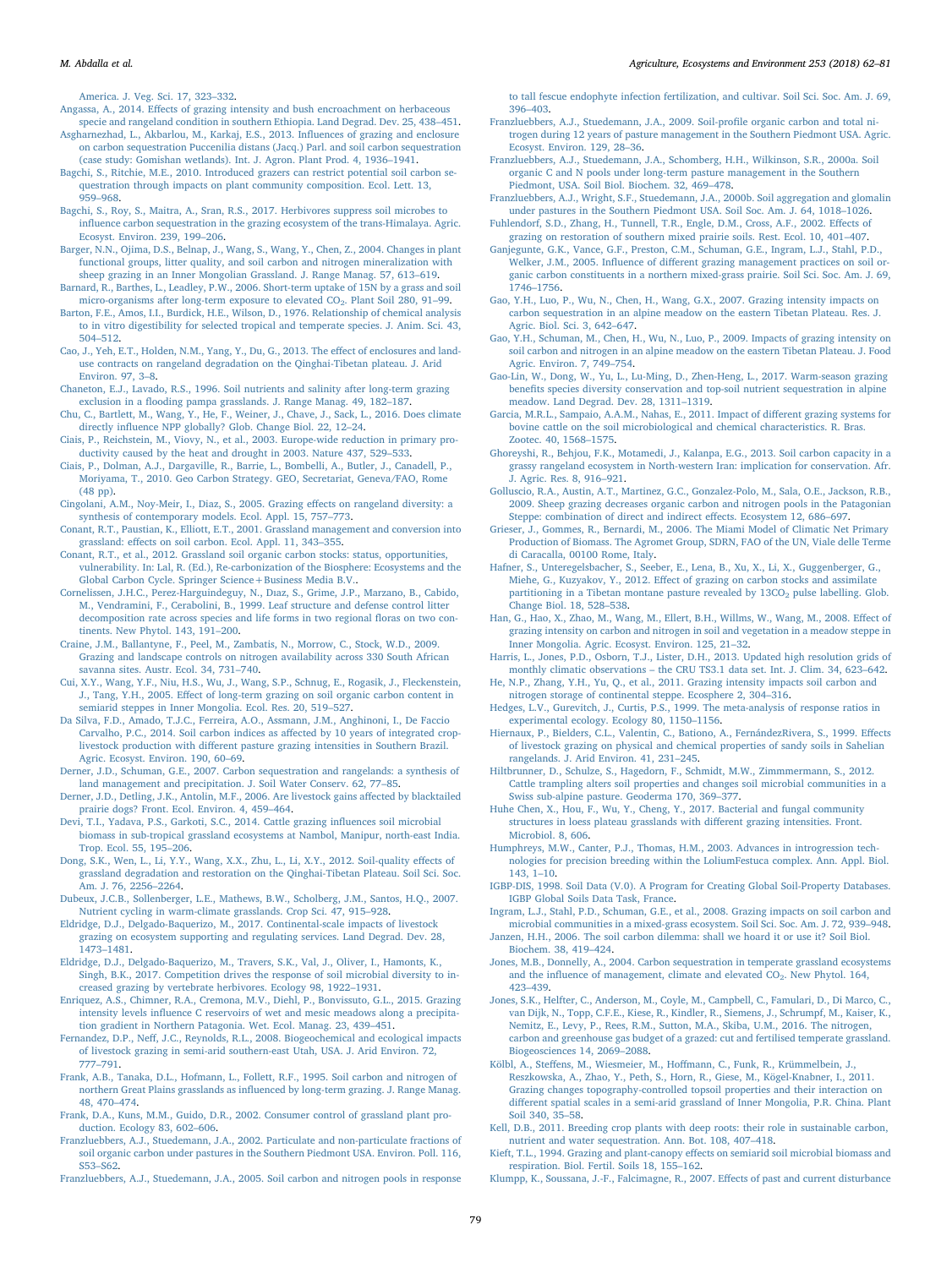[on carbon cycling in grassland mesocosms. Agric. Ecosyst. Environ. 121, 59](http://refhub.elsevier.com/S0167-8809(17)30469-3/sbref0325)–73.

<span id="page-18-14"></span>[Klumpp, K., Fontaine, S., Attard, E., LeRoux, X., Gleixner, G., Soussana, J.F., 2009.](http://refhub.elsevier.com/S0167-8809(17)30469-3/sbref0330) [Grazing triggers soil carbon loss by altering plant roots and their control on soil](http://refhub.elsevier.com/S0167-8809(17)30469-3/sbref0330) [microbial community. J. Ecol. 97, 876](http://refhub.elsevier.com/S0167-8809(17)30469-3/sbref0330)–885.

<span id="page-18-3"></span>[Lal, R., 2009. Sequestering carbon in soils of arid ecosystems. Land Degrad. Dev. 20,](http://refhub.elsevier.com/S0167-8809(17)30469-3/sbref0335) 441–[444](http://refhub.elsevier.com/S0167-8809(17)30469-3/sbref0335).

<span id="page-18-36"></span>[Larreguy, C., Carrera, A.L., Bertiller, M.B., 2014. E](http://refhub.elsevier.com/S0167-8809(17)30469-3/sbref0340)ffects of long-term grazing disturbance [on the belowground storage of organic carbon in the Patagonian Monte, Argentina. J.](http://refhub.elsevier.com/S0167-8809(17)30469-3/sbref0340) [Environ. Manag. 134, 47](http://refhub.elsevier.com/S0167-8809(17)30469-3/sbref0340)–55.

<span id="page-18-48"></span>[Larreguy, C., Carrera, A.L., Bertiller, M.B., 2017. Reductions of plant cover induced by](http://refhub.elsevier.com/S0167-8809(17)30469-3/sbref0345) [sheep grazing change the above-belowground partition and chemistry of organic C](http://refhub.elsevier.com/S0167-8809(17)30469-3/sbref0345) [stocks in arid rangelands of Patagonian Monte, Argentina. J. Environ. Manag. 199,](http://refhub.elsevier.com/S0167-8809(17)30469-3/sbref0345) 139–[147](http://refhub.elsevier.com/S0167-8809(17)30469-3/sbref0345).

<span id="page-18-12"></span>[Leith, H., 1972. Modelling the primary productivity of the world. Nature and Resources](http://refhub.elsevier.com/S0167-8809(17)30469-3/sbref0350) [VIII. UNESCO, pp. 5](http://refhub.elsevier.com/S0167-8809(17)30469-3/sbref0350)–10.

<span id="page-18-13"></span>[Li, C., Frolking, S., Harriss, R., 1994. Modelling carbon biogeochemistry in agricultural](http://refhub.elsevier.com/S0167-8809(17)30469-3/sbref0355) [soils. Glob. Biogeochem. Cycl. 8, 237](http://refhub.elsevier.com/S0167-8809(17)30469-3/sbref0355)–254.

<span id="page-18-38"></span>[Li, C., Hao, X., Zhao, M., Han, G., Willms, W.D., 2008. In](http://refhub.elsevier.com/S0167-8809(17)30469-3/sbref0360)fluence of historic sheep grazing [on vegetation and soil properties of a Desert Steppe in Inner Mongolia. Agric. Ecosyst.](http://refhub.elsevier.com/S0167-8809(17)30469-3/sbref0360) [Environ. 128, 109](http://refhub.elsevier.com/S0167-8809(17)30469-3/sbref0360)–116.

<span id="page-18-15"></span>[Li, W., Huang, H.Z., Zhang, Z.N., Wu, G.L., 2011. E](http://refhub.elsevier.com/S0167-8809(17)30469-3/sbref0365)ffects of grazing on the soil properties [and C and N storage in relation to biomass allocation in an alpine meadow. J. Plant](http://refhub.elsevier.com/S0167-8809(17)30469-3/sbref0365) [Nutr. Soil Sci. 11, 27](http://refhub.elsevier.com/S0167-8809(17)30469-3/sbref0365)–39.

<span id="page-18-28"></span>[Li, X., Zhang, C., Fu, H., Guo, D., Song, X., Wan, C., Ren, J., 2015. Grazing exclusion alters](http://refhub.elsevier.com/S0167-8809(17)30469-3/sbref0370) [soil microbial respiration, root respiration and the soil carbon balance in grasslands](http://refhub.elsevier.com/S0167-8809(17)30469-3/sbref0370) [of the Loess Plateau, northern China. Soil Sci. Plant Nutr. 59, 877](http://refhub.elsevier.com/S0167-8809(17)30469-3/sbref0370)–887.

<span id="page-18-37"></span>[Liu, N., Zhang, Y., Chang, S., Kan, H., Lin, L., 2012. Impact of grazing on soil carbon and](http://refhub.elsevier.com/S0167-8809(17)30469-3/sbref0375) [microbial biomass in typical steppe and Desert Steppe of Inner Mongolia. PLoS One 7.](http://refhub.elsevier.com/S0167-8809(17)30469-3/sbref0375)

<span id="page-18-9"></span>[Lu, X., Kelsey, K.C., Yan, Y., Sun, J., Wang, X., Cheng, G., Ne](http://refhub.elsevier.com/S0167-8809(17)30469-3/sbref0380)ff, J.C., 2017. Effects of [grazing on ecosystem structure and function of alpine grasslands in Qinghai-Tibetan](http://refhub.elsevier.com/S0167-8809(17)30469-3/sbref0380) [Plateau: a synthesis. Ecosphere 8.](http://refhub.elsevier.com/S0167-8809(17)30469-3/sbref0380)

<span id="page-18-16"></span>[Luan, J., Cui, Xiang, L., Wu, C., Song, J., Ma, H., et al, Q., 2014. Di](http://refhub.elsevier.com/S0167-8809(17)30469-3/sbref0385)fferent grazing removal exclosures eff[ects on soil C stocks among alpine ecosystems in east Qinghai-Tibet](http://refhub.elsevier.com/S0167-8809(17)30469-3/sbref0385) [Plateau. Ecol. Eng. 64, 262](http://refhub.elsevier.com/S0167-8809(17)30469-3/sbref0385)–268.

<span id="page-18-47"></span>Luo, Y.Q., Hui, D.F., Zhang, D.Q., 2006. Elevated  $CO_2$  stimulates net accumulations of [carbon and nitrogen in land ecosystems: a meta-analysis. Ecology 87, 53](http://refhub.elsevier.com/S0167-8809(17)30469-3/sbref0390)–63.

<span id="page-18-17"></span>[Ma, W., Ding, K., Li, Z., 2016. Comparison of soil carbon and nitrogen stocks at grazing](http://refhub.elsevier.com/S0167-8809(17)30469-3/sbref0395)[excluded and yak grazing alpine meadow sites in Qinghai-Tibetan Plateau, China.](http://refhub.elsevier.com/S0167-8809(17)30469-3/sbref0395) [Ecol. Eng. 87, 203](http://refhub.elsevier.com/S0167-8809(17)30469-3/sbref0395)–2011.

<span id="page-18-6"></span>[Manley, J.T., Schuman, G.E., Reeder, J.D., Hart, R.H., 1995. Rangeland soil carbon and](http://refhub.elsevier.com/S0167-8809(17)30469-3/sbref0400) [nitrogen responses to grazing. J. Soil Water Conserv. 50, 294](http://refhub.elsevier.com/S0167-8809(17)30469-3/sbref0400)–298.

<span id="page-18-18"></span>[Marriott, C.A., Fisher, G.M., Hood, K., Pakeman, R.J., 2010. Impacts of extensive grazing](http://refhub.elsevier.com/S0167-8809(17)30469-3/sbref0405) [and abandonment on grassland soils and productivity. Agric. Ecosyst. Environ. 139,](http://refhub.elsevier.com/S0167-8809(17)30469-3/sbref0405) 476–[482](http://refhub.elsevier.com/S0167-8809(17)30469-3/sbref0405).

<span id="page-18-50"></span>[McNaughton, S.J., 1985. Ecology of a grazing ecosystem. Serengeti. Ecol. Monogr. 55,](http://refhub.elsevier.com/S0167-8809(17)30469-3/sbref0410) 259–[294](http://refhub.elsevier.com/S0167-8809(17)30469-3/sbref0410).

<span id="page-18-4"></span>McSherry, M., Ritchie, M.E., 2013. Eff[ects of grazing on grassland soil carbon density: a](http://refhub.elsevier.com/S0167-8809(17)30469-3/sbref0415) [global review. Glob. Change Biol. 19, 1347](http://refhub.elsevier.com/S0167-8809(17)30469-3/sbref0415)–1357.

<span id="page-18-19"></span>[Medina-Roldan, E., Paz-Ferreiro, J., Bardgett, R.D., 2012. Grazing exclusion a](http://refhub.elsevier.com/S0167-8809(17)30469-3/sbref0420)ffects soil [and plant communities, but has no impact on soil carbon storage in an upland](http://refhub.elsevier.com/S0167-8809(17)30469-3/sbref0420) [grassland. Agric. Ecosyst. Environ. 149, 118](http://refhub.elsevier.com/S0167-8809(17)30469-3/sbref0420)–123.

<span id="page-18-39"></span>[Medina-Roldana, E., Arredondoa, J.T., Huber-Sannwalda, E., Chapa-Vargasa, L., Olalde-](http://refhub.elsevier.com/S0167-8809(17)30469-3/sbref0425)Portugal, V., 2008. Grazing eff[ects on fungal root symbionts and carbon and nitrogen](http://refhub.elsevier.com/S0167-8809(17)30469-3/sbref0425) [storage in a shortgrass steppe in Central Mexico. J. Arid Environ. 72, 546](http://refhub.elsevier.com/S0167-8809(17)30469-3/sbref0425)–556.

<span id="page-18-29"></span>[Naeth, M.A., Bailey, A.W., Pluth, D.J., Chanasyk, D.S., Hardon, R.T., 1991. Grazing im](http://refhub.elsevier.com/S0167-8809(17)30469-3/sbref0430)[pacts on litter and soil organic matter in mixed prairie and fescue grassland ecosys](http://refhub.elsevier.com/S0167-8809(17)30469-3/sbref0430)[tems in Alberta. J. Range Manag. 44, 7](http://refhub.elsevier.com/S0167-8809(17)30469-3/sbref0430)–12.

<span id="page-18-40"></span>Neff[, J.C., Reynolds, R.L., Belnap, J., Lamothe, P., 2005. Multi-decadal of grazing on soil](http://refhub.elsevier.com/S0167-8809(17)30469-3/sbref0435) [physical and biochemical properties in southeast Utah. Ecol. Appl. 15, 87](http://refhub.elsevier.com/S0167-8809(17)30469-3/sbref0435)–95.

<span id="page-18-30"></span>[Nianpeng, H., Yunhai, Z., Jingzhong, D., Xingguo, H., Taogetao, B., Guirui, Y., 2012.](http://refhub.elsevier.com/S0167-8809(17)30469-3/sbref0440) [Land-use impact on soil carbon and nitrogen sequestration in typical steppe ecosys](http://refhub.elsevier.com/S0167-8809(17)30469-3/sbref0440)[tems, Inner Mong. J. Geogr. Sci. 22, 859](http://refhub.elsevier.com/S0167-8809(17)30469-3/sbref0440)–873.

<span id="page-18-31"></span>[Niu, D., Hall, S.J., Fu, H., Kang, J., Qin, Y., Elser, J.J., 2011. Grazing exclusion alters](http://refhub.elsevier.com/S0167-8809(17)30469-3/sbref0445) [ecosystem carbon pools in Alxa desert steppe. N. Z. J. Agric Res. 54, 127](http://refhub.elsevier.com/S0167-8809(17)30469-3/sbref0445)–142.

<span id="page-18-41"></span>[Nosetto, M.D., Jobbagy, E.G., Paruelo, J.M., 2006. Carbon sequestration in semi-arid](http://refhub.elsevier.com/S0167-8809(17)30469-3/sbref0450) [rangelands: comparison of Pinus ponderosa plantations and grazing exclusion in NW](http://refhub.elsevier.com/S0167-8809(17)30469-3/sbref0450) [Patagonia. J. Arid Environ. 67, 142](http://refhub.elsevier.com/S0167-8809(17)30469-3/sbref0450)–156.

<span id="page-18-52"></span>[Oenema, O., Velthof, G.L., Yamulki, S., Jarvis, S.C., 1997. Nitrous oxide emissions from](http://refhub.elsevier.com/S0167-8809(17)30469-3/sbref0455) [grazed grassland. Soil Use Manag. 13, 288](http://refhub.elsevier.com/S0167-8809(17)30469-3/sbref0455)–295.

Olff[, H., Ritchie, M.E., Prins, H.T.H., 2002. Global environmental controls of diversity in](http://refhub.elsevier.com/S0167-8809(17)30469-3/sbref0460) [large herbivores. Nature 415, 901](http://refhub.elsevier.com/S0167-8809(17)30469-3/sbref0460)–904.

<span id="page-18-20"></span>[Pappas, I.A., Koukoura, Z., 2011. Grazing intensity a](http://refhub.elsevier.com/S0167-8809(17)30469-3/sbref0465)ffects soil carbon sequestration in an [altitudinal gradient. In: Vrahnakis, M., Kyriazopoulos, A.P., Chouvardas, D., Fotiadis,](http://refhub.elsevier.com/S0167-8809(17)30469-3/sbref0465) [G. \(Eds.\), Dry Grasslands of Europe: Grazing and Ecosystem Services, Proceedings of](http://refhub.elsevier.com/S0167-8809(17)30469-3/sbref0465) [9th European Dry Grassland Meeting \(EDGM\). Prespa, Greece, 19](http://refhub.elsevier.com/S0167-8809(17)30469-3/sbref0465)–23 May 2012–2013 [HELLENIC RANGE AND PASTURE SOCIETY \(HERPAS\)](http://refhub.elsevier.com/S0167-8809(17)30469-3/sbref0465).

Pavlů, V., Hejcman, M., Pavlů[, L., Gaisler, J., 2007. Restoration of grazing management](http://refhub.elsevier.com/S0167-8809(17)30469-3/sbref0470) and its eff[ect on vegetation in an upland grassland. Appl. Veg. Sci. 10, 375](http://refhub.elsevier.com/S0167-8809(17)30469-3/sbref0470)–382.

<span id="page-18-42"></span>[Pei, S., Fu, H., Wan, C., 2008. Changes in soil properties and vegetation following ex](http://refhub.elsevier.com/S0167-8809(17)30469-3/sbref0475)[closure and grazing in degraded Alxa desert steppe of Inner Mongolia, China. Agric.](http://refhub.elsevier.com/S0167-8809(17)30469-3/sbref0475) [Ecosys. Environ. 124, 33](http://refhub.elsevier.com/S0167-8809(17)30469-3/sbref0475)–39.

Pinay, G., Barbera, P., Carreras-Palou, A., et al., 2007. Impact of atmospheric CO<sub>2</sub> and [plant life forms on soil microbial activities. Soil Biol. Biochem. 39, 33](http://refhub.elsevier.com/S0167-8809(17)30469-3/sbref0480)–42.

<span id="page-18-22"></span>[Pineiro, G., Paruelo, J.M., Jobbagy, E.G., Jackson, R.B., Oesterheld, M., 2009. Grazing](http://refhub.elsevier.com/S0167-8809(17)30469-3/sbref0485) eff[ects on belowground C and N stocks along a network of cattle exclosures in tem](http://refhub.elsevier.com/S0167-8809(17)30469-3/sbref0485)[perate and subtropical grasslands of South America. Glob. Biogeochem. Cycl. 23,](http://refhub.elsevier.com/S0167-8809(17)30469-3/sbref0485)

M. Abdalla et al. *Agriculture, Ecosystems and Environment 253 (2018) 62–81*

[GB2003](http://refhub.elsevier.com/S0167-8809(17)30469-3/sbref0485).

<span id="page-18-5"></span>[Pineiro, G., Paruelo, J.M., Oesterheld, M., Jobbagy, E.G., 2010. Pathways of grazing ef](http://refhub.elsevier.com/S0167-8809(17)30469-3/sbref0490)[fects on soil organic carbon and nitrogen. Rang. Ecol. Manag. 63, 109](http://refhub.elsevier.com/S0167-8809(17)30469-3/sbref0490)–119.

[Powlson, D.S., Whitmore, A.P., Goulding, K.W.T., 2011. Soil carbon sequestration to](http://refhub.elsevier.com/S0167-8809(17)30469-3/sbref0495) [mitigate climate change: a critical re-examination to identify the true and the false.](http://refhub.elsevier.com/S0167-8809(17)30469-3/sbref0495) [Eur. J. Soil Sci. 62, 42](http://refhub.elsevier.com/S0167-8809(17)30469-3/sbref0495)–55.

<span id="page-18-23"></span>[Pringle, M.J., Allen, D.E., Dalal, R.C., Payne, J.E., Mayer, D.G., O'Reagain, P., Marchant,](http://refhub.elsevier.com/S0167-8809(17)30469-3/sbref0500) [B.P., 2011. Soil carbon stock in the tropical rangelands of Australia: e](http://refhub.elsevier.com/S0167-8809(17)30469-3/sbref0500)ffects of soil [type and grazing pressure: and determination of sampling requirement. Geoderma](http://refhub.elsevier.com/S0167-8809(17)30469-3/sbref0500) 167–[168, 261](http://refhub.elsevier.com/S0167-8809(17)30469-3/sbref0500)–273.

<span id="page-18-32"></span>[Qiu, L., Wei, X., Zhang, X., et al., 2013. Ecosystem carbon and nitrogen accumulation](http://refhub.elsevier.com/S0167-8809(17)30469-3/sbref0505) [after grazing exclusion in semiarid grassland. PLoS One 8.](http://refhub.elsevier.com/S0167-8809(17)30469-3/sbref0505)

<span id="page-18-24"></span>Raiesi, F., Riahi, M., 2014. The infl[uence of grazing exclosure on soil C stocks and dy](http://refhub.elsevier.com/S0167-8809(17)30469-3/sbref0510)[namics: and ecological indicators in upland arid and semi-arid rangelands. Ecol.](http://refhub.elsevier.com/S0167-8809(17)30469-3/sbref0510) [Indic. 41, 145](http://refhub.elsevier.com/S0167-8809(17)30469-3/sbref0510)–154.

<span id="page-18-8"></span>Reeder, J.D., Schuman, G.E., 2002. Infl[uence of livestock grazing on C sequestration in](http://refhub.elsevier.com/S0167-8809(17)30469-3/sbref0515) [semi-arid mixed grass and short grass rangelands. Environ. Pollut. 116, 457](http://refhub.elsevier.com/S0167-8809(17)30469-3/sbref0515)–463.

<span id="page-18-33"></span>[Reeder, J.D., Schuman, G.E., Morgan, J.A., Lecain, DR, 2004, 2004. Response of organic](http://refhub.elsevier.com/S0167-8809(17)30469-3/sbref0520) [and inorganic carbon and nitrogen to long-term grazing of the shortgrass steppe.](http://refhub.elsevier.com/S0167-8809(17)30469-3/sbref0520) [Environ. Manag. 33, 485](http://refhub.elsevier.com/S0167-8809(17)30469-3/sbref0520)–495.

<span id="page-18-1"></span>[Reid, R.S., Thornton, P.K., McCrabb, G.J., Kruska, R.L., Atieno, F., Jones, P.G., 2004. Is it](http://refhub.elsevier.com/S0167-8809(17)30469-3/sbref0525) [possible to mitigate greenhouse gas emissions in pastoral ecosystems of the tropics.](http://refhub.elsevier.com/S0167-8809(17)30469-3/sbref0525) [Environ. Dev. Sustain. 6, 91](http://refhub.elsevier.com/S0167-8809(17)30469-3/sbref0525)–109.

[Reszkowska, A., Krümmelbein, J., Zhao, Y., Peth, S., Horn, R., Gan, L., 2011. In](http://refhub.elsevier.com/S0167-8809(17)30469-3/sbref0530)fluence of [grazing on hydraulic and mechanical properties of semiarid steppe soils under dif](http://refhub.elsevier.com/S0167-8809(17)30469-3/sbref0530)[ferent vegetation type in Inner Mongolia, China. Plant Soil 340, 59](http://refhub.elsevier.com/S0167-8809(17)30469-3/sbref0530)–72.

<span id="page-18-51"></span>Risch, A.C., Anderson, T.M., Schutz, M., 2012. Soil  $CO<sub>2</sub>$  emissions associated with [Termitaria in tropical savanna: evidence for hot-spot compensation. Ecosystem 15,](http://refhub.elsevier.com/S0167-8809(17)30469-3/sbref0535) 1147–[1157](http://refhub.elsevier.com/S0167-8809(17)30469-3/sbref0535).

<span id="page-18-25"></span>[Ritchie, M.E., 2014. Plant compensation to grazing and soil carbon dynamics in a tropical](http://refhub.elsevier.com/S0167-8809(17)30469-3/sbref0540) [grassland. Peer J. 2, e233.](http://refhub.elsevier.com/S0167-8809(17)30469-3/sbref0540)

<span id="page-18-43"></span>[Rogers, W.M., Kirby, D.R., Nyren, P.E., Patton, B.D., Dekeyser, E.S., 2005. Grazing in](http://refhub.elsevier.com/S0167-8809(17)30469-3/sbref0545)tensity eff[ects on northern plains mixed-grass prairie. Prairi Nat. 37, 73](http://refhub.elsevier.com/S0167-8809(17)30469-3/sbref0545)–83.

<span id="page-18-2"></span>[Rounsevell, M., Evans, S.P., Bullock, P., 1999. Climate change and agricultural soils im](http://refhub.elsevier.com/S0167-8809(17)30469-3/sbref0550)[pacts and adaptation. Clim. Change 43, 683](http://refhub.elsevier.com/S0167-8809(17)30469-3/sbref0550)–709.

<span id="page-18-7"></span>Russell, J.R., Barnhart, S.K., Morrical, D.G., Sellers, H.J., 2013. Use of Mob Grazing to Improve Cattle Production, Enhance Legume Establishment and Increase Carbon Sequestration in Iowa Pastures. Leopold Centre Completed Grant Reports. 433. [http://lib.dr.iastate.edu/leopold\\_grantreports/433.](http://lib.dr.iastate.edu/leopold_grantreports/433)

<span id="page-18-34"></span>[Schonbach, P., Wolf, B., Dickhofer, U., Wiesmeier, M., Chen, W., Wan, H., et al., 2012.](http://refhub.elsevier.com/S0167-8809(17)30469-3/sbref0560) Grazing eff[ects on the greenhouse gas balance of a temperate steppe ecosystem. Nutr.](http://refhub.elsevier.com/S0167-8809(17)30469-3/sbref0560) [Cycl. Agroecosyst. 93, 357](http://refhub.elsevier.com/S0167-8809(17)30469-3/sbref0560)–371.

<span id="page-18-44"></span>[Schuman, G.E., Reeder, J.D., Manley, J.T., Hart, R.H., Manley, W.A., 1999. Impact of](http://refhub.elsevier.com/S0167-8809(17)30469-3/sbref0565) [grazing management on the carbon and nitrogen balance of a mixed-grass rangeland.](http://refhub.elsevier.com/S0167-8809(17)30469-3/sbref0565) [Ecol. Appl. 9, 65](http://refhub.elsevier.com/S0167-8809(17)30469-3/sbref0565)–71.

<span id="page-18-45"></span>[Schuman, G.E., Janzen, H.H., Herrick, J.E., 2002. Soil carbon dynamics and potential](http://refhub.elsevier.com/S0167-8809(17)30469-3/sbref0570) [carbon sequestration by rangelands. Environ. Poll. 116 \(3\), 391](http://refhub.elsevier.com/S0167-8809(17)30469-3/sbref0570)–396.

[Schuman, G.E., Ingram, L.J., Stahl, P.D., Derner, J.D., Vance, G.F., Morgan, J.A., 2009.](http://refhub.elsevier.com/S0167-8809(17)30469-3/sbref0575) Infl[uence of Management on Soil Organic Carbon Dynamics in Northern Mixed-Grass](http://refhub.elsevier.com/S0167-8809(17)30469-3/sbref0575) [Rangeland. Soil Carbon Sequestration and the Greenhouse E](http://refhub.elsevier.com/S0167-8809(17)30469-3/sbref0575)ffect, 2nd edition. SSSA [Special Publication 57. ASA-CSSA-SSSA, 677 S. Segoe Rd., Madison, WI 53711, USA.](http://refhub.elsevier.com/S0167-8809(17)30469-3/sbref0575)

<span id="page-18-0"></span>[Scurlock, J.M.O., Hall, D.O., 1998. The global carbon sink A grassland perspective](http://refhub.elsevier.com/S0167-8809(17)30469-3/sbref0580)'. Glob. [Change Biol. 4, 229](http://refhub.elsevier.com/S0167-8809(17)30469-3/sbref0580)–233.

[Shengjie, L.I.U., Xiaodong, Y., Ives, A.R., Zhili, F., Liqing, S.H.A., 2017. E](http://refhub.elsevier.com/S0167-8809(17)30469-3/sbref0585)ffects of seasonal [and perennial grazing on soil fauna community and microbial biomass carbon in the](http://refhub.elsevier.com/S0167-8809(17)30469-3/sbref0585) [subalpine meadows of Yunnan, Southwest China. Pedosphere 27, 371](http://refhub.elsevier.com/S0167-8809(17)30469-3/sbref0585)–379.

[Shrestha, G., Stahl, P.D., 2008. Carbon accumulation and storage in semi-arid sagebrush](http://refhub.elsevier.com/S0167-8809(17)30469-3/sbref0590) steppe: eff[ects of long-term grazing exclusion. Agric. Ecosyst. Environ. 125, 173](http://refhub.elsevier.com/S0167-8809(17)30469-3/sbref0590)–181.

<span id="page-18-26"></span>[Sigua, G.C., Coleman, S.W., Albano, J., 2009. Quantifying soil organic carbon in forage](http://refhub.elsevier.com/S0167-8809(17)30469-3/sbref0595)[based cow-calf congregation-grazing zone interface. Nutr. Cycl. Agroecosyst. 85,](http://refhub.elsevier.com/S0167-8809(17)30469-3/sbref0595) 215–[223](http://refhub.elsevier.com/S0167-8809(17)30469-3/sbref0595).

<span id="page-18-27"></span>[Silveira, M.L., Xu, S., Adewopo, J., Franzluebbers, A.J., Buonad, G., 2014. Grazing land](http://refhub.elsevier.com/S0167-8809(17)30469-3/sbref0600) intensification eff[ects on soil C dynamics in aggregate size fractions of a Spodosol.](http://refhub.elsevier.com/S0167-8809(17)30469-3/sbref0600) [Geoderma 230](http://refhub.elsevier.com/S0167-8809(17)30469-3/sbref0600)–231, 185–193.

<span id="page-18-49"></span>[Slessarev, E.W., Lin, Y., Bingham, N.L., Johnson, J.E., Dai, Y., Schimel, J.P., Chadwick,](http://refhub.elsevier.com/S0167-8809(17)30469-3/sbref0605) [O.A., 2016. Water balance creates a threshold in soil pH at the global scale. Nature](http://refhub.elsevier.com/S0167-8809(17)30469-3/sbref0605) [540, 567](http://refhub.elsevier.com/S0167-8809(17)30469-3/sbref0605)–569.

<span id="page-18-10"></span>[Smith, P., Goulding, K.W.T., Smith, K.A., Powlson, D.S., Smith, J.U., Falloon, P., Coleman,](http://refhub.elsevier.com/S0167-8809(17)30469-3/sbref0610) K., 2000. Including trace gas fluxes [in estimates of the carbon mitigation potential of](http://refhub.elsevier.com/S0167-8809(17)30469-3/sbref0610) [UK agricultural land. Soil Use Manag. 16, 251](http://refhub.elsevier.com/S0167-8809(17)30469-3/sbref0610)–259.

<span id="page-18-11"></span>[Smith, P., Martino, D., Cai, Z., et al., 2008. Greenhouse gas mitigation in agriculture.](http://refhub.elsevier.com/S0167-8809(17)30469-3/sbref0615) [Philos. Trans. R. Soc. B: Biol. Sci. 363, 789](http://refhub.elsevier.com/S0167-8809(17)30469-3/sbref0615)–813.

<span id="page-18-21"></span>[Smith, S.W., Vandenberghe, C., Hastings, A., Johnson, D., Pakeman, R., Wal, R., Woodin,](http://refhub.elsevier.com/S0167-8809(17)30469-3/sbref0620) [S.J., 2014. Optimizing carbon storage within a spatially heterogeneous upland](http://refhub.elsevier.com/S0167-8809(17)30469-3/sbref0620) [grassland through sheep grazing management. Ecosystem 17, 418](http://refhub.elsevier.com/S0167-8809(17)30469-3/sbref0620)–429.

[Soussana, J.F., Allard, V., Pilegaard, K., Ambus, P., Amman, C., Campbell, C., Ceschia, E.,](http://refhub.elsevier.com/S0167-8809(17)30469-3/sbref0625) [Clifton-Brown, J., Czobel, S., Domingues, R., Flechard, C., Fuhrer, J., Hensen, A.,](http://refhub.elsevier.com/S0167-8809(17)30469-3/sbref0625) [Horvath, L., Jones, M., Kasper, G., Martin, C., Nagy, Z., Neftel, A., Raschi, A., Baronti,](http://refhub.elsevier.com/S0167-8809(17)30469-3/sbref0625) [S., Rees, R.M., Skiba, U., Stefani, P., Manca, G., Sutton, M., Tuba, Z., Valentini, R.,](http://refhub.elsevier.com/S0167-8809(17)30469-3/sbref0625) 2007. Full accounting of the greehouse gas  $(CO_2, N_2O, CH_4)$  budget of nine European [grassland sites. Agric. Ecosyst. Environ. 121, 121](http://refhub.elsevier.com/S0167-8809(17)30469-3/sbref0625)–134.

<span id="page-18-35"></span>Steff[ens, M., Kolbl, A., Totsche, K.U., Kogel-Knabner, I., 2008. Grazing e](http://refhub.elsevier.com/S0167-8809(17)30469-3/sbref0630)ffects on soil [chemical and physical properties in a semiarid steppe of Inner Mongolia \(PR China\).](http://refhub.elsevier.com/S0167-8809(17)30469-3/sbref0630) [Geoderma 143, 63](http://refhub.elsevier.com/S0167-8809(17)30469-3/sbref0630)–72.

<span id="page-18-46"></span>[Su, Y.Z., Li, Y.L., Cui, J.Y., Zhao, W.Z., 2005. In](http://refhub.elsevier.com/S0167-8809(17)30469-3/sbref0635)fluences of continuous grazing andlive[stock exclusion on soil properties in a degraded sandy grassland, Inner Mongolia,](http://refhub.elsevier.com/S0167-8809(17)30469-3/sbref0635)